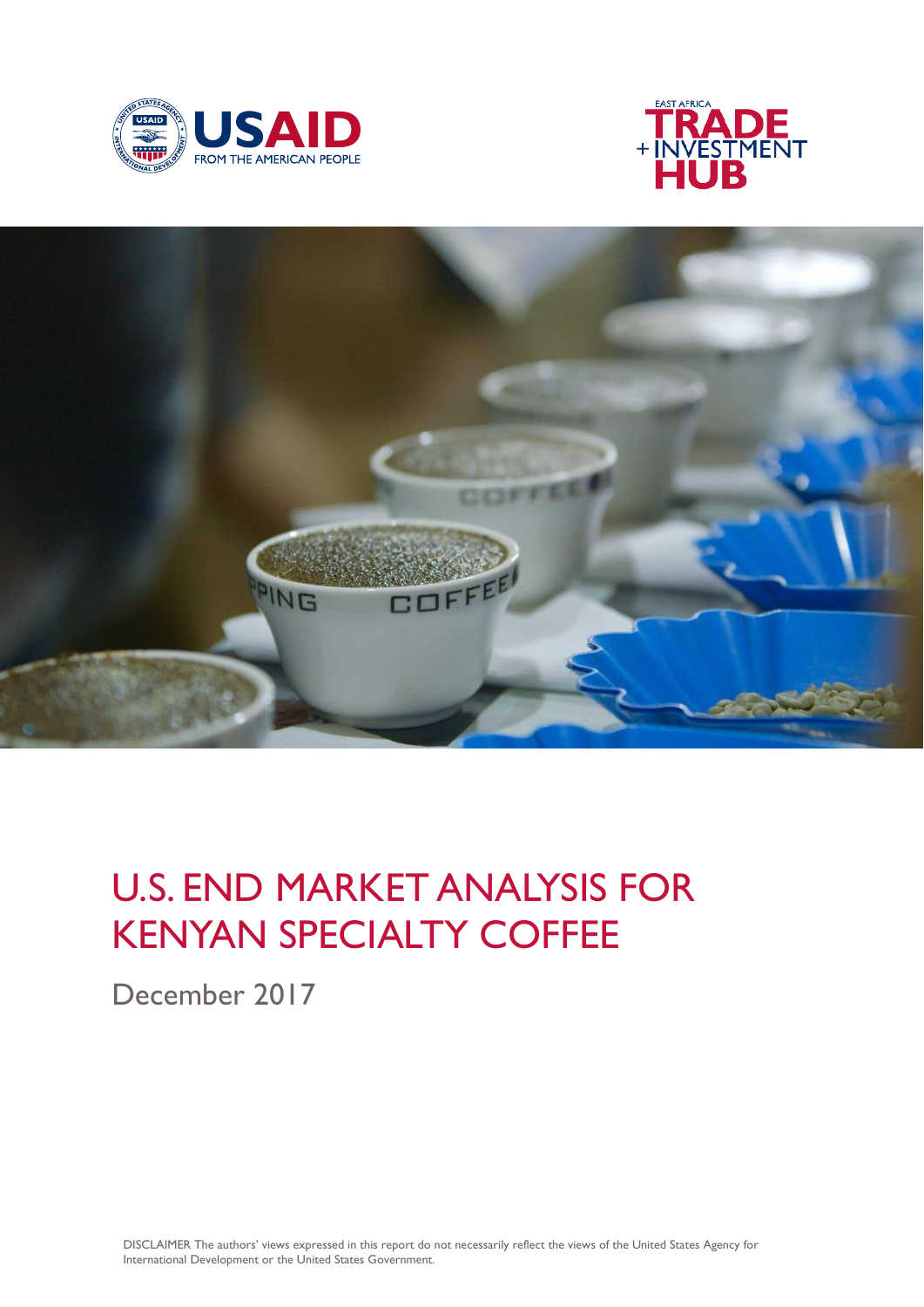### **TABLE OF CONTENTS**

|                                                      | <b>ACRONYMS AND ABBREVIATIONS</b>                                                                                                                                                                                                                                                                                                                                                                                                                                                                     | $\mathsf{IV}$                                                                                                   |
|------------------------------------------------------|-------------------------------------------------------------------------------------------------------------------------------------------------------------------------------------------------------------------------------------------------------------------------------------------------------------------------------------------------------------------------------------------------------------------------------------------------------------------------------------------------------|-----------------------------------------------------------------------------------------------------------------|
| $\mathbf{L}$                                         | <b>EXECUTIVE SUMMARY</b>                                                                                                                                                                                                                                                                                                                                                                                                                                                                              | 5                                                                                                               |
| 2.                                                   | <b>TARGET PRODUCTS</b>                                                                                                                                                                                                                                                                                                                                                                                                                                                                                | 6                                                                                                               |
| 3.<br><b>COFFEE</b>                                  | <b>GENERAL CHARACTERISTICS OF THE U.S. MARKET FOR SPECIALTY</b><br>3.1. SPECIALTY COFFEE VS. COMMODITY COFFEE<br>3.1.1. COMMODITY-GRADE COFFEE<br>3.1.2. SPECIALTY-GRADE COFFEE<br>3.2. GREEN COFFEE VS. ROASTED COFFEE                                                                                                                                                                                                                                                                               | 7<br>$\overline{7}$<br>8<br>8<br>9                                                                              |
| 4.                                                   | U.S. MARKET STRUCTURE, CHARACTERISTICS AND TRENDS<br>4.1. MARKET SIZE<br>4. I. I. MARKET SIZE - VOLUME<br>4.1.2. U.S. IMPORTS OF COFFEE FROM KENYA<br>4.1.3. MARKET SIZE - CONSUMERS<br>4.2. MARKET SEGMENTS<br>4.2.1. CONSUMPTION BY BEVERAGE TYPE<br>4.2.2. CONSUMPTION BY LOCATION<br>4.2.3. CONSUMPTION BY CERTIFICATION, TRACEABILITY AND CAUSE-RELATED<br><b>PROGRAMS</b><br>4.2.4. ORGANIC<br>4.3. MARKET TRENDS<br>4.4. PRINCIPAL BUYERS AND PRICES<br>4.4.1. TYPE OF BUYERS<br>4.4.2. PRICES | $\mathbf{L}$<br>$\mathbf{L}$<br>$\mathbf{  }$<br> 3<br> 3<br> 4<br> 4<br>15<br>15<br>15<br>16<br>17<br> 7<br> 8 |
| 5.                                                   | <b>U.S. TARIFF STRUCTURE</b>                                                                                                                                                                                                                                                                                                                                                                                                                                                                          | 9                                                                                                               |
| 6.<br>6.1.<br>6.2.<br>6.3.<br>6.4.<br>6.5.<br>6.5.2. | <b>NON-TARIFF REQUIREMENTS</b><br><b>IMPORT REGULATIONS</b><br>AFRICAN GROWTH AND OPPORTUNITY ACT RULES OF ORIGIN<br>STANDARDS AND CERTIFICATIONS<br>PACKAGING AND LABELING<br><b>CUSTOMS PROCEDURES</b><br>6.5.1. RESPONSIBILITIES OF THE EXPORTER<br><b>RESPONSIBILITIES OF THE IMPORTER</b>                                                                                                                                                                                                        | 20<br>20<br>20<br>20<br>20<br>21<br>21<br>22                                                                    |
| 7.<br>7.1.<br>7.2.<br>7.3.<br>7.4.                   | <b>U.S. DISTRIBUTION</b><br><b>SUPPLIER SELECTION</b><br><b>CONTRACT AND PAYMENT TERMS</b><br><b>DISTRIBUTION CHANNELS</b><br><b>RETAIL CHANNELS</b>                                                                                                                                                                                                                                                                                                                                                  | 24<br>24<br>25<br>26<br>26                                                                                      |
| 8.<br>8.1.                                           | <b>SALES PROMOTION</b><br><b>KEY TRADE FAIRS</b><br>8.I.I. GLOBAL SPECIALTY COFFEE EXPO<br>8.1.2. COFFEE FEST                                                                                                                                                                                                                                                                                                                                                                                         | 28<br>28<br>28<br>28                                                                                            |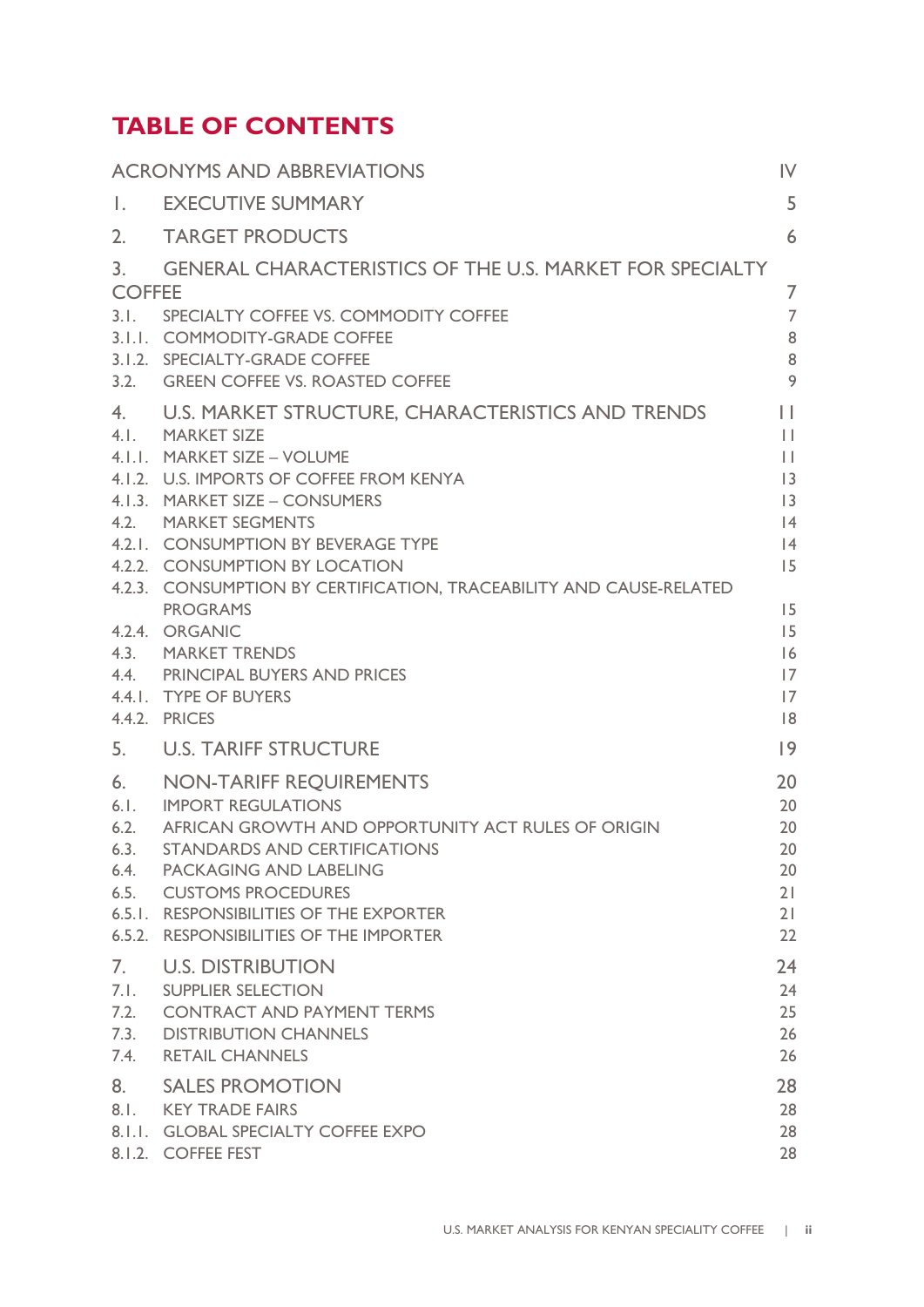|      | 8.1.3. AFRICAN FINE COFFEES ASSOCIATION (AFCA) CONFERENCE, EXHIBITION, AND |                |
|------|----------------------------------------------------------------------------|----------------|
|      | <b>TASTE OF HARVEST</b>                                                    | 28             |
|      | 8.1.4. FANCY FOOD SHOW                                                     | 29             |
| 8.2. | NATIONAL ADVERTISING CAMPAIGNS                                             | 29             |
| 8.3. | <b>BUYERS' MISSIONS/TRIPS</b>                                              | 29             |
| 8.4. | PROMOTION TO THE CONSUMER COFFEE MARKET                                    | 29             |
| 9.   | <b>COMPETITION</b>                                                         | 3 <sup>1</sup> |
| 9.1. | <b>KEY COMPETITORS</b>                                                     | 3 <sup>1</sup> |
|      | 9.I.I. GROWING REGIONS                                                     | 31             |
|      | 9.1.2. SUPPLY CHAIN ROLE                                                   | 31             |
|      | 9.2. CRITICAL SUCCESS FACTORS AND PERFORMANCE ON EACH FACTOR               |                |
|      | (BENCHMARKING)                                                             | 32             |
|      | 10. RECOMMENDATIONS                                                        | 34             |
|      | 10.1. SUGGESTED BUYERS                                                     | 34             |
|      | 10.2. EXPORT STRATEGY                                                      | 34             |
|      | 10.2.1. INCREASE EXPORTABLE VOLUMES OF SPECIALTY-GRADE COFFEE              | 34             |
|      | <b>10.2.2. ENHANCE PRICE COMPETITIVENESS</b>                               | 36             |
|      | 10.2.3. STRENGTHEN U.S. TRADE LINKAGES                                     | 36             |
|      | 10.2.4. REINVIGORATE U.S. APPRECIATION FOR KENYAN SPECIALTY COFFEE         | 38             |
|      | APPENDIX 1: U.S. COFFEE IMPORTS FROM KENYA                                 | 42             |
|      | APPENDIX II: U.S. SPECIALTY COFFEE IMPORTERS                               | 43             |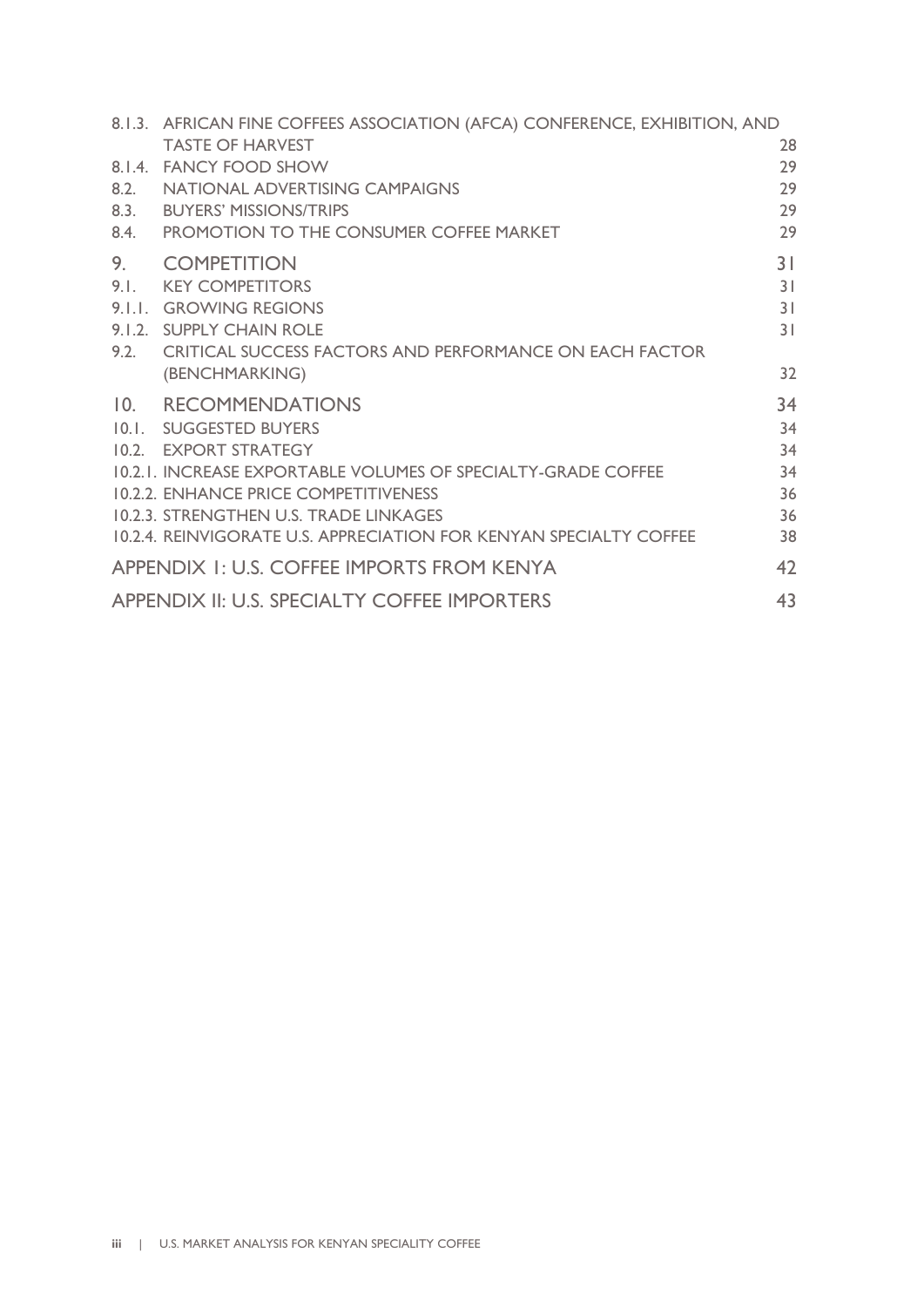### <span id="page-3-0"></span>**ACRONYMS AND ABBREVIATIONS**

| <b>African Fine Coffees Association</b>            |
|----------------------------------------------------|
| African Growth and Opportunity Act                 |
| Customs-Trade Partnership Against Terrorism        |
| Coffee Board of Kenya                              |
| <b>Customs and Border Patrol</b>                   |
| Food and Drug Administration                       |
| Free on Board                                      |
| <b>Green Coffee Association</b>                    |
| <b>Generalized System of Preferences</b>           |
| <b>Harmonized Tariff Schedule</b>                  |
| International Coffee Organization                  |
| <b>Importer Security Filing</b>                    |
| Mild Coffee Trade Association                      |
| <b>National Coffee Association</b>                 |
| Net Cash Against Documents                         |
| Non-Governmental Organization                      |
| <b>Plant Protection and Quarantine</b>             |
| Specialty Coffee Association of America            |
| Scott Labs                                         |
| United States of America                           |
| United States Agency for International Development |
| United States Department of Agriculture            |
|                                                    |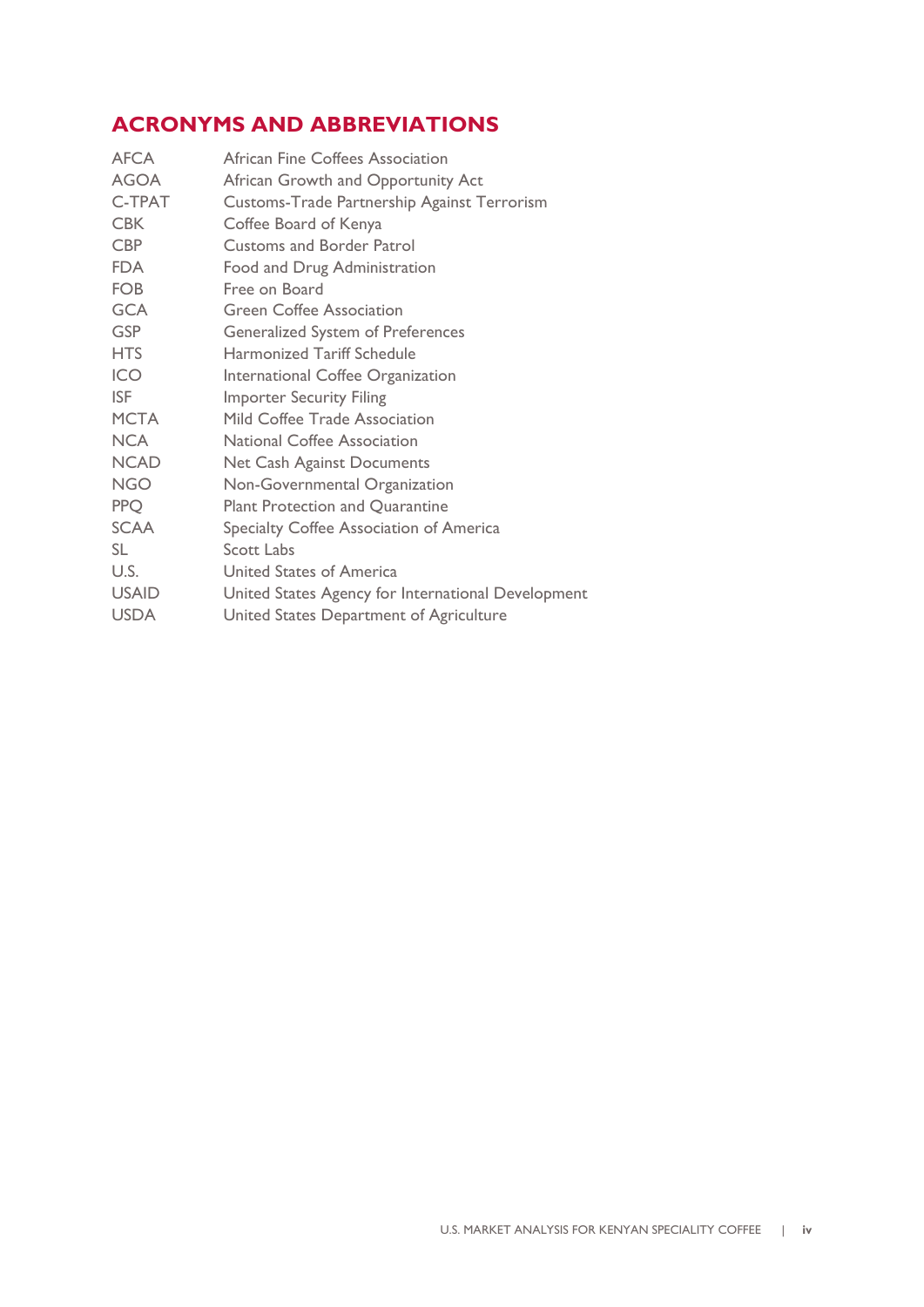### <span id="page-4-0"></span>**1. EXECUTIVE SUMMARY**

The United States of America (U.S.) is the largest market for coffee in the world. Within the U.S. coffee sector, the specialty coffee industry imports almost 750 million kilograms (kg) of green, specialty-grade coffee from around the world each year, often paying double the commodity price. Specialty-grade coffees are identified by their high-quality, unique taste characteristics and countries of origin. They are roasted by one of 1,400 U.S. roasters and distributed to hundreds of thousands of coffeehouses, supermarkets, restaurants, and specialty stores. Whether prepared by retailers or sold in bulk packages for self-preparation at home or in the workplace, 35 million Americans drink specialty-grade traditional coffee on a daily basis.

As geographic origin plays a major role in the taste and body characteristics of specialty coffee, it can be broadly distinguished by growing region – Latin America, Asia/Pacific or Africa. East Africa currently contributes about 4 percent to the volume of annual U.S. green Arabica imports, the predominant species of specialty-grade coffee. Imports from Kenya alone account for about 6 percent. While Kenya could improve issues related to the price and volume of quality production, the country has historically had a reputation for quality and continues to compare favorably with other countries. In fact, Kenyan AA<sup>1</sup> was the first single-origin coffee widely identified by its origin name in the early days of the U.S. specialty coffee movement. As a coffeehouse staple, it was often the only African coffee represented.

However, in 2016, Kenya was ranked third among U.S. green Arabica imports from East Africa, a drop from the previous year, placing it behind Ethiopia and Uganda. With Kenya's shift in producer demographics toward a higher proportion of smallholder farmers, weak extension support has led to reduced coffee quality and production levels five times lower than those of estate farmers. Despite Kenya being well regarded for its transparent and professional coffee systems, some regulatory costs and fees may be higher than the value they create. This diminished competitiveness is especially concerning with Kenyan prices being 38 percent higher than those of regional neighbors. Smallholder cooperative societies are plagued by inefficiency and mis-management. This undermines the capacity of smallholder farmers to increase yields of high-quality coffee and reduce production and processing costs. Kenyan specialty coffee is offered by almost all major U.S. specialty coffee importers. However, Kenya needs to establish a focused communications and marketing strategy to engage buyers directly and market itself actively to all industry stakeholders.

If Kenya wants to enhance its participation in the U.S. specialty coffee industry and bolster its reputation as a global specialty coffee leader, it needs to achieve certain objectives. It could improve extension services and support to smallholder farmers, enhance price competitiveness, strengthen existing U.S. trade linkages, and reinvigorate U.S. industry appreciation for Kenyan specialty coffee. By achieving these objectives, Kenya can regain its role as the most well-known and identifiable African specialty coffee in the U.S. specialty coffee industry.

<sup>1</sup> Kenyan coffee is graded based on the screen size of the bean. Kenya AA is the grade assigned to the beans with a screen size of 17 or 18.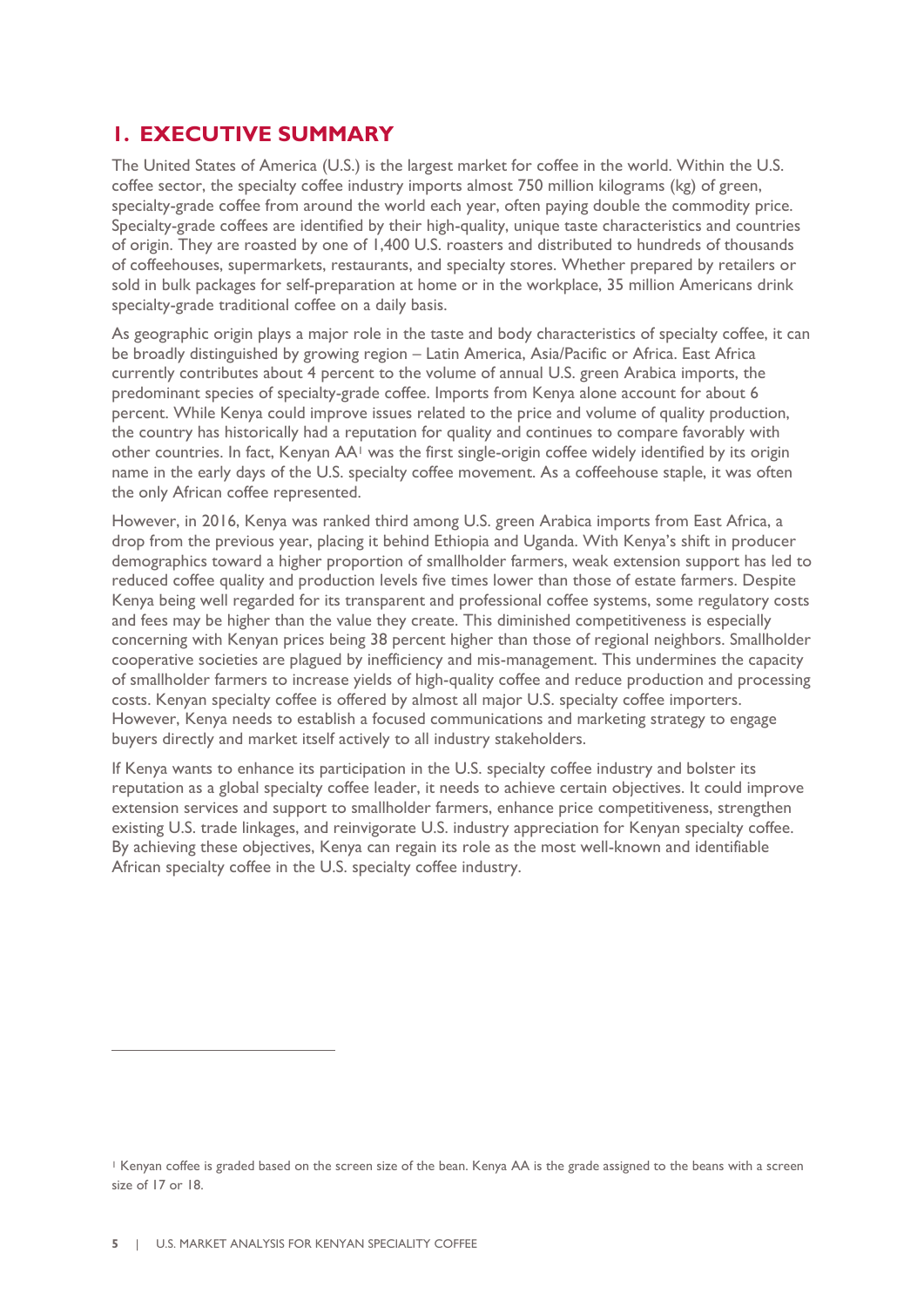### <span id="page-5-0"></span>**2. TARGET PRODUCTS**

Specialty-grade coffee is distinct from the mostly generic qualities of commodity-grade coffee. It is defined by notable taste and aroma characteristics unique to geographic regions, cultivation methods, and processing techniques. These distinct characteristics are highly valued in the specialty coffee industry and, as such, fetch higher premiums all along the value chain – from farmer to retailer.

Kenya has long been recognized for its superior specialty coffee. Over 90 percent of Kenya's coffee is of the Arabica species, the most common species of specialty-grade coffee. Its climate, soil, and processing techniques produce some of the world's most rich, balanced coffee. The coffee is known for its bright acidity, a highly valued taste and sensory characteristic. In fact, when the U.S. specialty coffee industry emerged in the 1990s, Kenya was often the only African country represented in specialty coffeehouses across the country – with Kenyan AA likely the first single-origin coffee to be referred to by origin name.

Unlike commodity-grade coffee that is imported in a variety of forms – as green beans (raw), roasted prior to export, or as soluble granules – specialty coffee is almost exclusively imported by the U.S. in the green bean form. Although Kenya's coffee roasters are highly skilled and capable, U.S. specialty coffee roasters are heavily concentrated throughout the industry at various size levels from nanoroaster (<10,000 lb/year) to macro-roaster (>100,000 lb/year). They play a vital role in customer preference and selection. Since importers pay higher premiums for the distinct characteristics of specialty coffee, they prefer to maintain control over the transformation process (e.g. roasting, grinding, packaging) – a process that can accentuate or destroy the very characteristics for which they have paid premiums.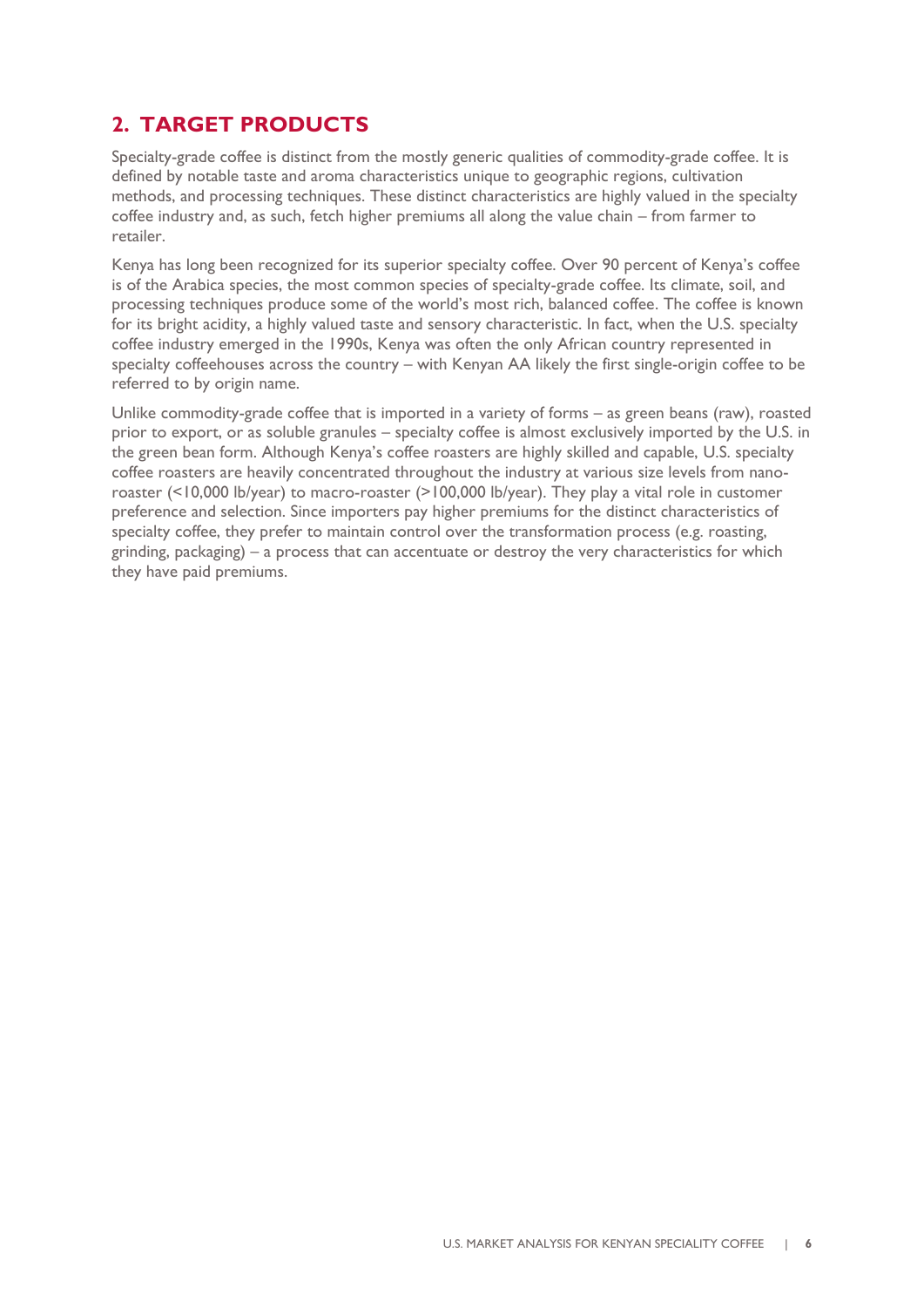### <span id="page-6-0"></span>**3. GENERAL CHARACTERISTICS OF THE U.S. MARKET FOR SPECIALTY COFFEE**

Coffee accounts for the most highly traded agricultural product in the world, and is the second most highly traded commodity after oil. Coffee is typically grown in the least developed regions of the world, but largely consumed by the most developed countries. However, this trend is gradually shifting as more residents of coffee-producing nations become consumers.

The U.S. is the largest global importer of coffee at 1.6 billion kg annually.<sup>2</sup> Approximately 57 percent of Americans drink coffee daily or almost daily and consume an average of 3.0 cups per day.<sup>3</sup> The coffee sector is not only large, but also nuanced. Quality ranges from mass-marketed commodity coffee to specialty coffee, and these are all available to consumers in prepared or self-preparation formats at a variety of retail outlets which can range from supermarkets to coffeehouses to fine dining restaurants.

Specialty coffee has transformed and improved the image of coffee in the eyes of the U.S. consumer. This can be seen in the leap from around 500 gourmet or specialty coffeehouses in 1991 to over 39,000 in 2015. This number excludes other coffee venues such as coffee carts, kiosks, vending machines and cafés in bookstores, sporting arenas, and transportation facilities, which have also grown significantly.

Still, brewed coffee remains the most popular type of coffee consumed in the U.S. (92 out of every 100 cups of coffee consumed). This reflects the surge in the adoption of home-use single-cup filter brewing systems.

Soluble (instant) coffee consumption, on the other hand, accounted for around eight cups per 100. The coffee sector in the U.S. has undergone a radical change in the last decade. Following the acquisition of Folgers and a sizable portion of Sara Lee/D.E. Master Blenders in the U.S., J.M. Smucker is now the largest coffee roaster and manufacturer in the U.S. followed by Kraft Foods. As with most commodities, the numerous varieties and quality levels that differentiate coffee require a more detailed market analysis to fully understand the appropriate (and distinct) supply chains and end markets for various types of coffee. To more fully understand the market for specialty coffee – the target market for Kenya's superior coffee – it is important to understand several technical points, reviewed below.

### <span id="page-6-1"></span>**3.1. SPECIALTY COFFEE VS. COMMODITY COFFEE**

Of the 1.6 billion kg imported annually by the U.S., about half is commodity-grade and half is specialty-grade.<sup>4</sup> Of the two coffee species – Arabica and Robusta – 90 percent of Kenya's coffee is Arabica grade (Robusta is most commonly associated with commodity-grade coffee and Arabica with specialty-grade coffee).

<sup>2</sup> U.S. Census Bureau, Economic Indicators Division[. www.usatrade.census.gov](http://www.usatrade.census.gov/)

<sup>3</sup> The National Coffee Association of the U.S.A. NCA Market Research Series. National Coffee Drinking Trends 2016.

<sup>4</sup> The National Coffee Association of the U.S.A. NCA Market Research Series. National Coffee Drinking Trends 2016.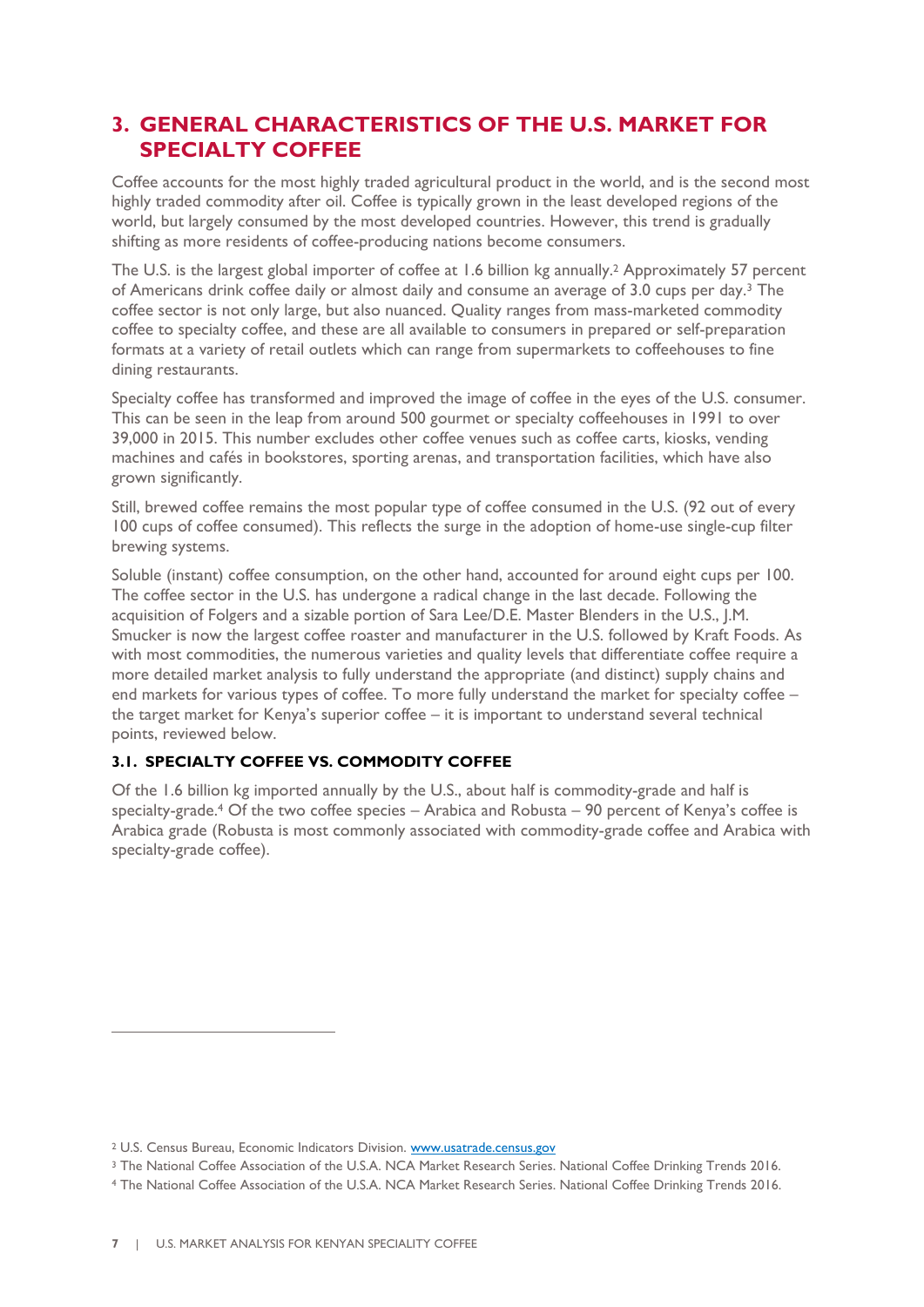### <span id="page-7-0"></span>3.1.1. COMMODITY-GRADE COFFEE

Commodity-grade – also called standard grade or exchange-grade, below-standard grade, or offgrade coffee – has no high-level requirements for taste or aroma and is mostly used in massmarketed U.S. commercial blends, such as Folgers or Maxwell House. These mass-marketed commercial blends are identified by customers more commonly by their brand name and less by any taste or information related to the coffee itself. Although there has been a recent trend by large commercial roasters to mimic specialty roasters by referencing coffee species, origins, or taste profiles, these mass-marketed commercial blends continue to be identified and purchased by customers primarily by brand.

The primary driver for commodity coffee manufacturers is price. Since the quality and origin of the coffee are much less important factors, they source from growing regions able to reliably deliver for low prices, and in high volumes. Traditionally, Latin America, namely Brazil and Colombia, has dominated this market. However, in the past decade, Vietnam has emerged as a powerhouse of lower-grade coffee production. The effects of climate change aside, few countries can compete well with the high volumes, low prices, and consistent production delivered by these top producers. These coffees are traded somewhat blindly on exchanges as commodities, with no information about the regions or growers themselves.

The vast majority of commodity coffee is of the Robusta species. Robusta beans tend to have harsher flavors and a higher caffeine content than Arabica beans, which is why they are often used in cheaper blends for less sophisticated consumers – or in espresso blends to add caffeine and create a nice crema. There is currently a small, recent movement to educate consumers about the few specialty-grade Robustas that exist; however, U.S. specialty coffee consumers do not generally associate Robusta coffee with specialty coffee.

### <span id="page-7-1"></span>3.1.2. SPECIALTY-GRADE COFFEE

 $\overline{a}$ 

In contrast, premium or specialty-grade coffees have distinct taste, aroma, body, and acidity characteristics. They also fetch the highest premiums for their quality levels.<sup>5</sup> With the exception of a very small proportion of specialty-grade Robusta, most specialty-grade coffee is of the Arabica species, although there is plenty of commodity-grade Arabica. Specialty coffees are graded by professional coffee cuppers (tasters) and must achieve a certain numeric score to qualify as specialtygrade. They are frequently consumed in non-blended form as "single-origin" coffees – identified by their country, domestic region, and/or cooperative. Notably, they are sometimes combined with other high-quality coffees to produce blends with complementary characteristics. These specialty coffees are usually marketed to consumers by their geographic origin, distinctive taste characteristics, social and/or environmental certifications, and/or information about the coffee growers themselves.

The primary drivers for specialty coffee consumers are quality and taste, although many in the industry consider sustainability – both social and environmental – equally important. Rather than purchasing blindly via an exchange, most of these coffees are sourced by the primary buyer, either through direct contact with the grower representatives or through use of the professional coffee cuppers (tasters) or through domestic agents who provide scores and tasting notes for many of the best coffees. This level of interaction with the coffee, called the "direct trade" movement, allows buyers to cultivate long-term relationships with individual farmers and their communities. This in

<sup>&</sup>lt;sup>5</sup> Specialty Coffee Association of America.<http://www.scaa.org/?page=resources&d=green-coffee-standards> and <http://www.coffeeresearch.org/coffee/scaaclass.htm>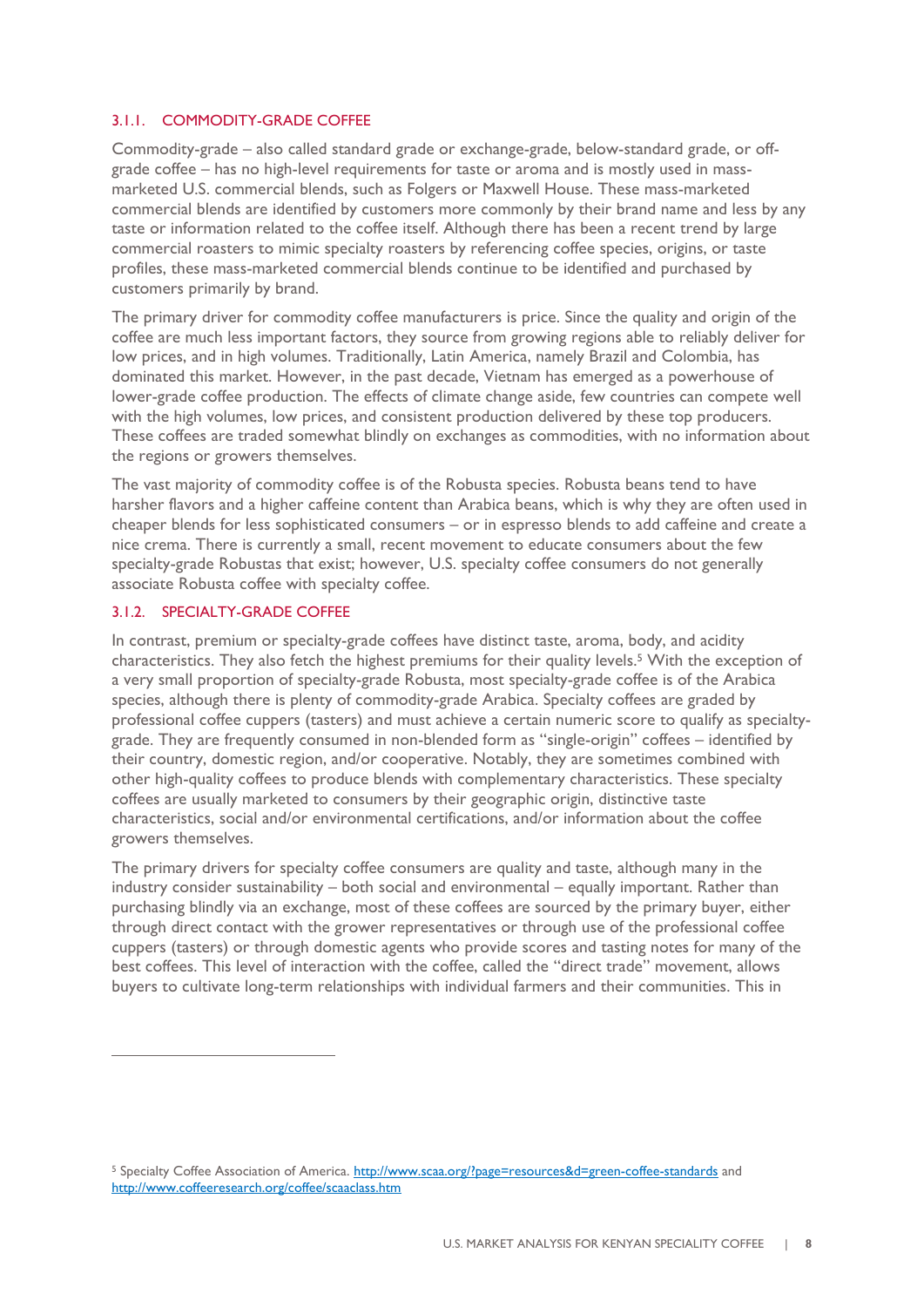turn creates reciprocal incentives for partnership. In Kenya, this type of relationship is cultivated through the "second window."

Specialty coffee taste characteristics are dependent, not only on their growing region and species, but also on cultivation and processing techniques. Most specialty-grade coffees are wet-processed shortly after harvest. This is a method that enhances desirable traits in the coffee bean by soaking it in a fermentation tank with its fruit intact prior to a thorough washing and subsequent drying. This method requires much greater resources than the traditional method of letting the coffee bean's outer fruit dry on its own in the sun, as is often done with commodity coffee. 6

### <span id="page-8-0"></span>**3.2. GREEN COFFEE VS. ROASTED COFFEE**

Most specialty-grade coffee is imported into the U.S. in green – or raw – form. Only a very small portion is roasted abroad and imported in packaged form. There are a few examples of soluble specialty coffee in the U.S., but these are produced domestically, and the market is quite small.

There are three forms of imported coffee: green coffee, roasted coffee, and soluble coffee. *Green coffee* is the term used to describe coffee that has been processed (by either wet or dry methods) and is in a raw form, ready to be roasted. Its color is a very light brown/grey/green. *Roasted coffee* is green coffee that has been "cooked" at a particular temperature and for a particular length of time that transforms the green bean into a brown, roasted bean. Once coffee has been roasted, it can be left in whole bean form for future grinding or ground into fine particles for brewing, but it must be immediately packaged to preserve freshness. *Soluble coffee*, or instant coffee, has been roasted, then soaked in water to form a concentrated liquid that is freeze-dried or spray-dried to create granules that transform into liquid coffee when mixed with water.

In the specialty coffee industry, neither roasted coffee nor soluble coffee is regularly imported. Importers purchase green coffee for two primary reasons:

### **1. THE ROASTING PROCESS IS INTEGRAL TO THE SPECIALTY COFFEE INDUSTRY.**

Because there is both an art and science to transforming green coffee into roasted beans, consumers develop preferences, not just for growing regions, but also for roasting styles and roaster brand identities. An unskilled roaster can ruin even the highest quality specialty coffee, relegating it to a generic, unremarkable, commodity-grade coffee. While some retailers roast their own coffee as roaster/retailers, those that do not carefully choose a roaster based on different characteristics. These include distribution size (e.g. local, regional, or national), quality, reputation, name recognition, and overall competitiveness, since a roaster is the single most important product supplier for most specialty coffee retailers.

A few retailers choose to import roasted coffee sold in packages that can be purchased for offpremises preparation. Most of these are either a) gift or food-related retailers that offer coffee as less than 2 percent of merchandise and purchase small quantities through a specialty foods importer as part of a general order, or b) supermarkets that carry several varieties of wellknown and well-marketed specialty coffee. The former is not an ideal end-market for Kenyan coffee, as it would not be competitive enough to outweigh the cost of distribution in such an inefficient manner; the latter is an end-market dominated by multinational roasters.

Furthermore, retailers prefer to offer a diverse portfolio of coffees from around the world. For those retailers who do not roast their own coffee, it is easiest to purchase multiple coffees from a single roaster, rather than single coffees from a wide variety of roasters. Establishing buying

<sup>6</sup> Note that there is also a natural process used for specialty-grade coffee, but wet-processing is the most common.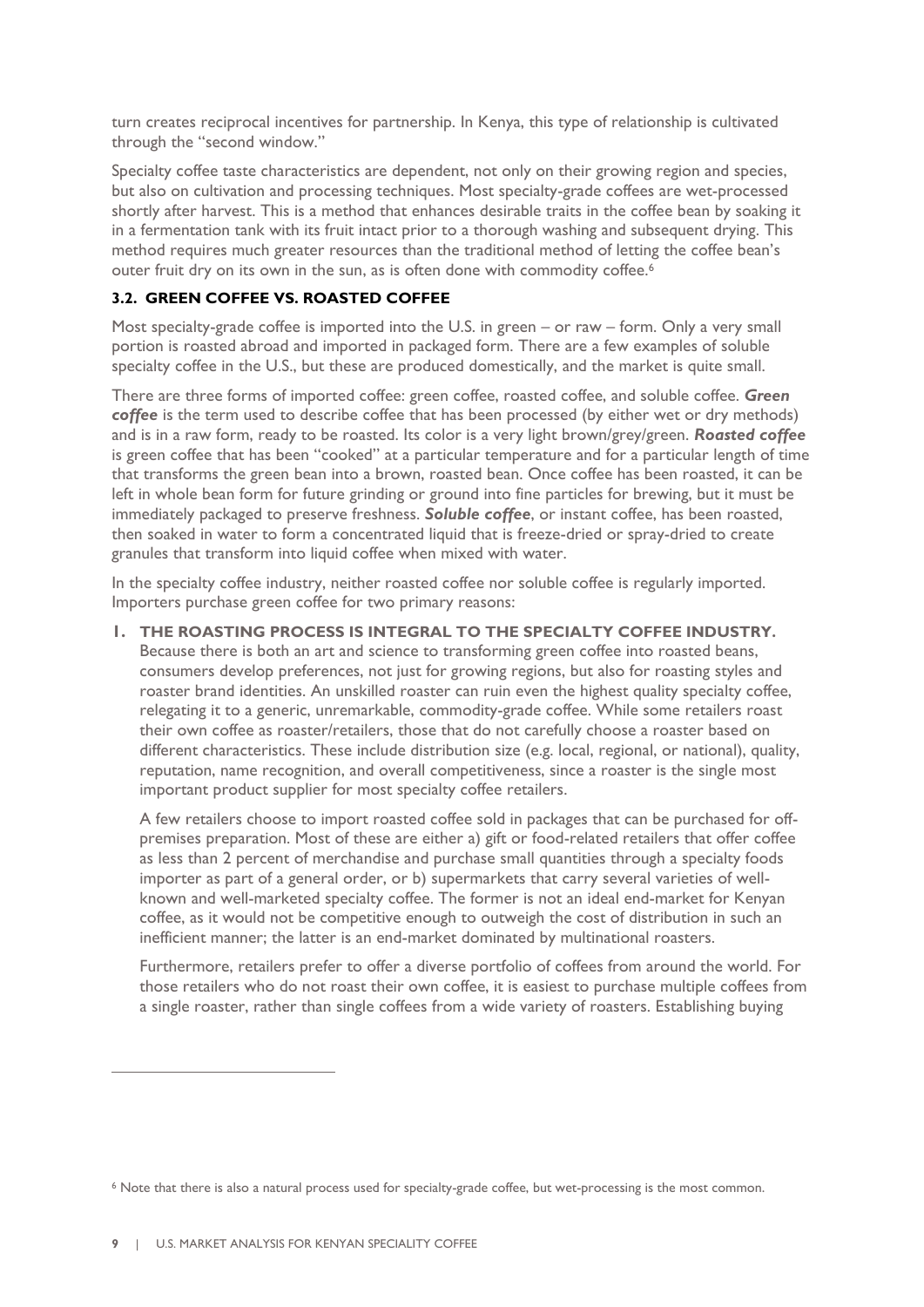relationships with many individual exporter/roasters globally is impossible for most specialty coffee retailers due to time, resource, and capital constraints.

**2. U.S. PACKAGING STANDARDS ARE DIFFICULT FOR MOST EXPORTERS TO MEET,** whether in bulk for wholesale or in smaller packages for retail. Since roasted coffee has only a several-day shelf-life if left exposed to the elements, it must be placed immediately in air-tight packaging with a one-way gas outlet valve to preserve freshness. No matter the caliber of a roasted specialty coffee, if its freshness is not retained, it is worthless within the industry.

Additionally, larger retailers prefer to use pre-printed retail packaging with their own branding and specificities for ink and material quality. Smaller retailers often cannot afford to brand individual resale packages. Instead, they commonly choose to use their selected roaster's branding within their own stores and appreciate the consistent look of the branding of a single roaster for all their bulk coffee offerings.

While the skill levels of Kenyan roasters are sophisticated on all levels – from roasting technique to quality control, including packaging – the above-mentioned obstacles dominate industry practice.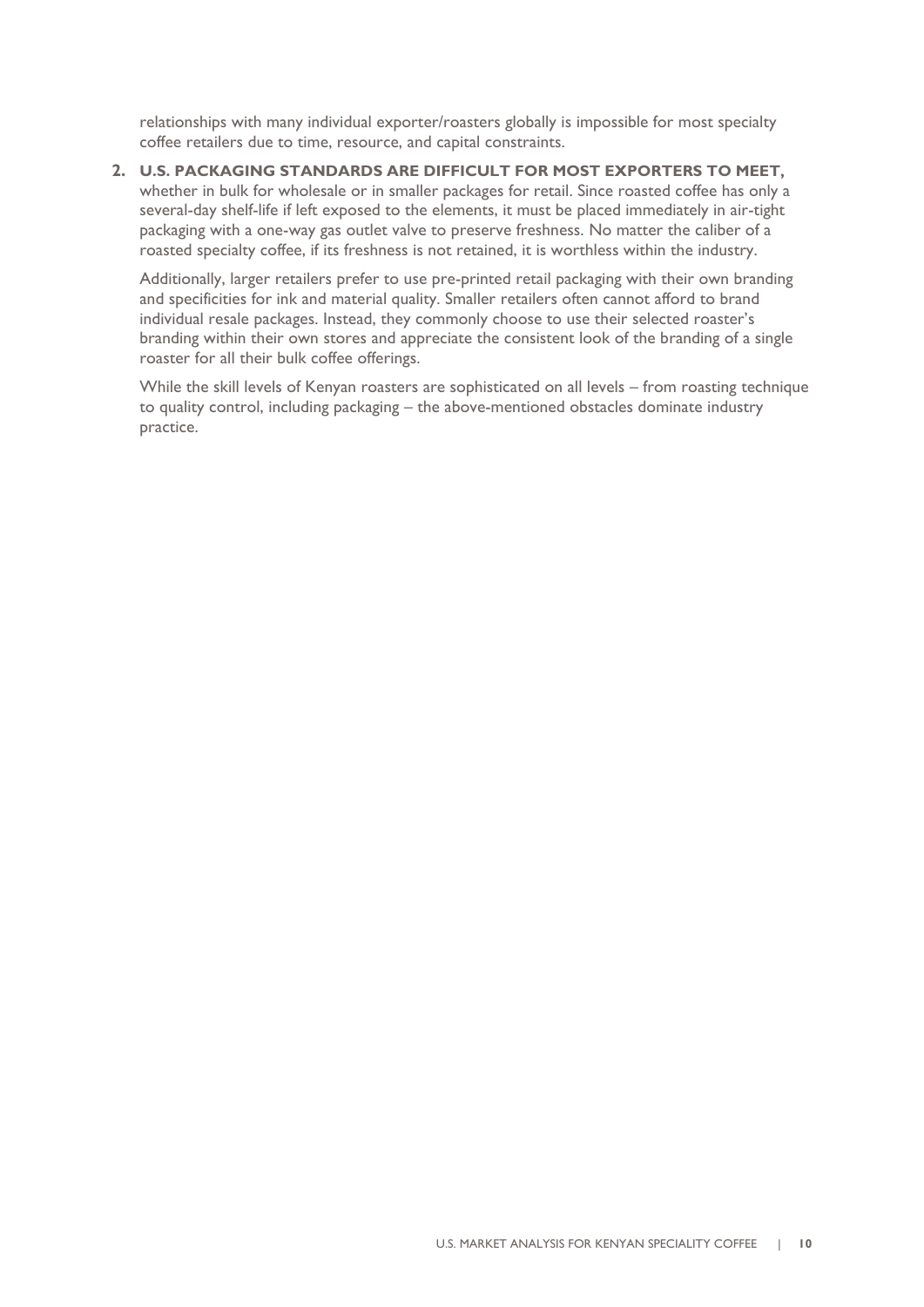### <span id="page-10-0"></span>**4. U.S. MARKET STRUCTURE, CHARACTERISTICS AND TRENDS**

### <span id="page-10-1"></span>**4.1. MARKET SIZE**

### <span id="page-10-2"></span>4.1.1. MARKET SIZE – VOLUME

Of the 112 million 60 kg bags of coffee traded globally in 2016,<sup>7</sup> the U.S. imported almost 25 percent, making it the world's single largest purchaser. Although Brazil, Vietnam, and Colombia grow most of the coffee imported by the U.S., coffee is brought in from practically all 70 or so coffeeproducing countries.

Of the 1.6 billion kg of raw and roasted coffee that the U.S. imports annually, only about 5 percent is roasted; the remaining 95 percent is in raw, or green, form. Green bean imports are divided by those that have been decaffeinated (6 percent); those of the Robusta species (21 percent); and those of the Arabica species (68 percent).<sup>8</sup>



### **Figure 1. U.S. Imports of Coffee - Global**

Source: U.S. Census Bureau, Economic Indicators Division. Accessed July 2017.

<sup>&</sup>lt;sup>7</sup> International Coffee Organization. http://www.ico.org/monthly\_coffee\_trade\_stats.asp. <sup>8</sup> U.S. Census Bureau, Economic Indicators Division[. www.usatrade.census.gov](http://www.usatrade.census.gov/)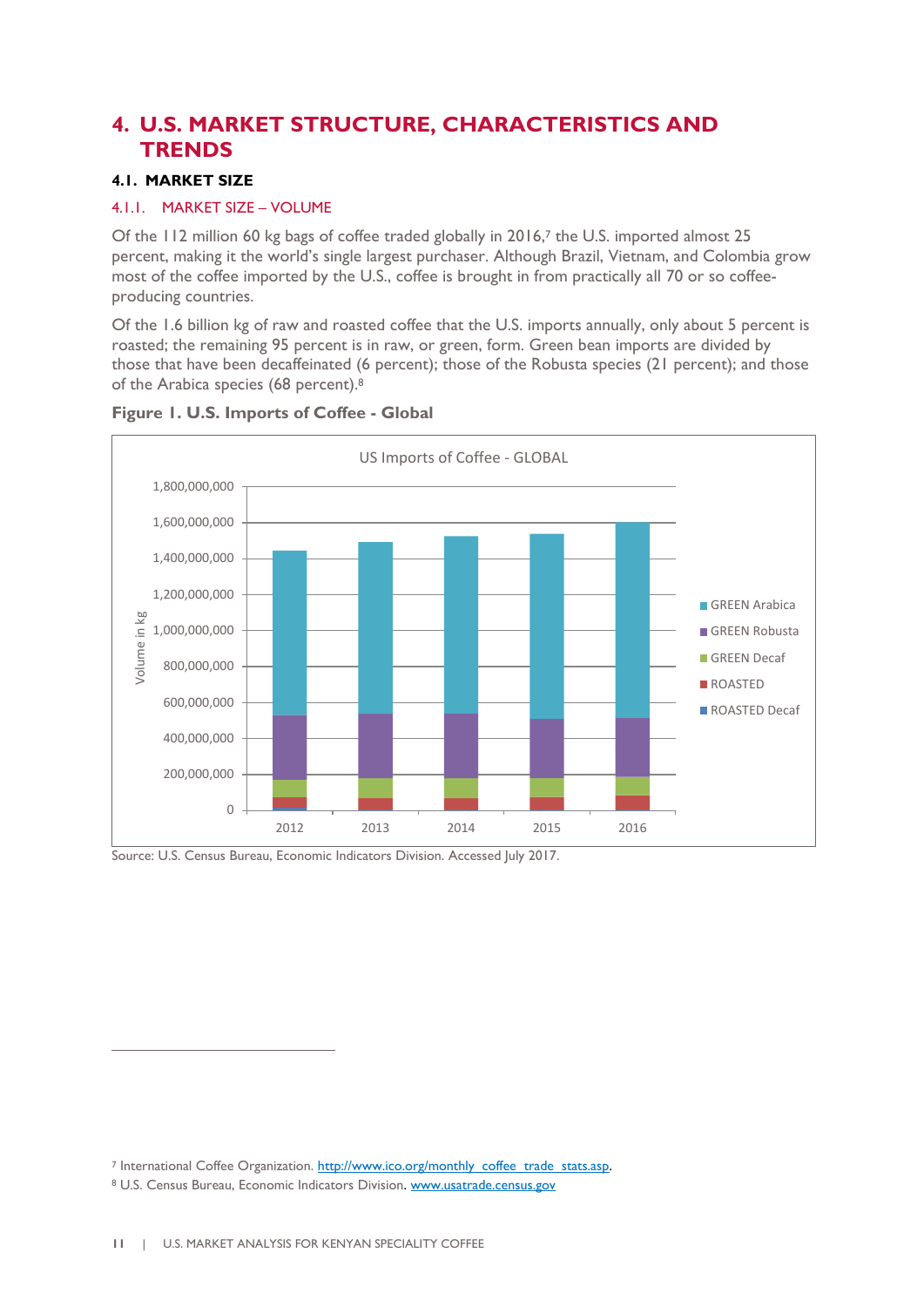| TABLE I. VOLUME OF GREEN ARABICA COFFEE FROM EAST AFRICA IMPORTED BY U.S. <sup>9</sup> |             |             |             |             |               |               |  |  |
|----------------------------------------------------------------------------------------|-------------|-------------|-------------|-------------|---------------|---------------|--|--|
| <b>COUNTRY</b>                                                                         | 2011        | 2012        | 2013        | 2014        | 2015          | 2016          |  |  |
| Kenya                                                                                  | 4,652,851   | 7,488,299   | 6,615,110   | 7,249,383   | 7,518,554     | 6,202,775     |  |  |
| Burundi                                                                                | 1,693,455   | 844,057     | 654,203     | 944,485     | 1,033,589     | 1,408,676     |  |  |
| <b>DRC</b>                                                                             | 95,925      | 422,570     | 382,616     | 1,179,858   | 1,110,482     | 593,019       |  |  |
| Ethiopia                                                                               | 12,926,289  | 9,963,360   | 13,230,345  | 14,603,513  | 18,367,218    | 14,794,767    |  |  |
| Malawi                                                                                 | 92,119      | 110,374     | 157,516     | 274,231     | 178,095       | 370,784       |  |  |
| Rwanda                                                                                 | 3,318,615   | 4,057,912   | 3,532,831   | 5,031,165   | 4,979,475     | 3,961,265     |  |  |
| Tanzania                                                                               | 4,511,418   | 4,226,690   | 4,212,917   | 4,948,963   | 5,836,043     | 4,657,848     |  |  |
| Uganda                                                                                 | 3,284,861   | 4,107,442   | 6,150,889   | 5,717,136   | 5,512,800     | 7,516,790     |  |  |
| Zambia                                                                                 | 19,200      | 57,600      | 12,360      | 57,601      | 17,584        | 114,350       |  |  |
| Zimbabwe                                                                               | 19,200      | 4,000       |             |             | 19,200        | 90,716        |  |  |
| <b>TOTAL</b>                                                                           | 941,412,904 | 914,136,377 | 954,827,440 | 985,542,447 | 1,027,648,958 | 1,087,933,412 |  |  |

Of the almost 1.1 billion kgs of non-decaffeinated green Arabica coffee imported by the U.S. in 2016, East Africa's share represented only 4 percent.

Source: U.S. Census Bureau, Economic Indicators Division. Accessed July 2017.

Of this 4 percent share, five countries dominate East Africa's contribution to the U.S. specialty coffee industry: Ethiopia, Uganda, Kenya, Tanzania and Rwanda. Within East Africa, Kenya's position fell from second place to third between 2015 and 2016, trading rankings with Uganda.

**Figure 2. U.S. Imports of Arabica Coffee – East Africa Leaders**



Source: U.S. Census Bureau, Economic Indicators Division. Accessed July 2017.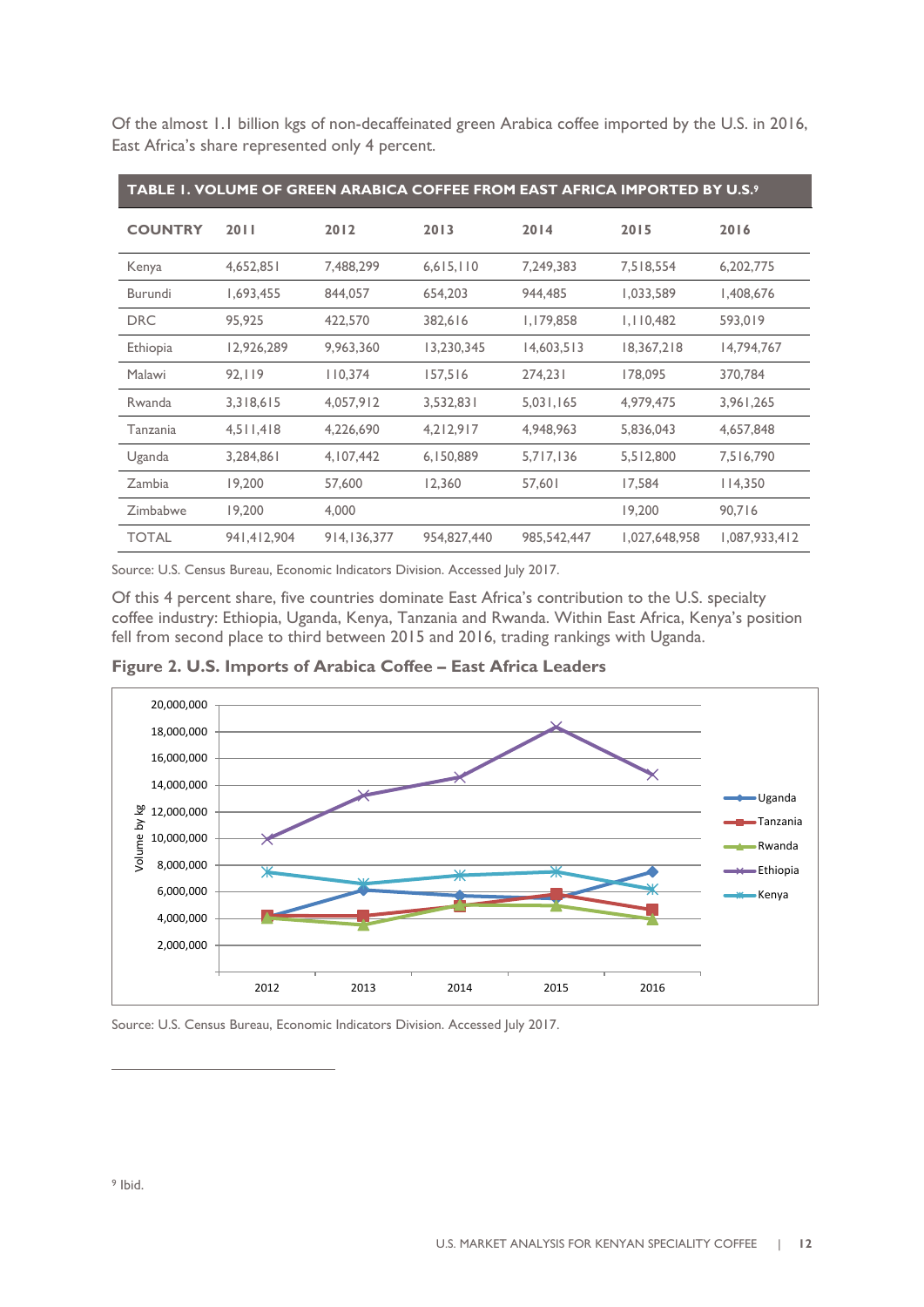Fifty-one percent of all coffee consumed in the U.S. is considered "specialty," which includes traditional coffee (e.g. drip-brewed) of a premium grade, cold-brewed or nitrogen-infused coffee, and espresso-based beverages (e.g. cappuccinos, frozen/blended drinks).<sup>10</sup> The vast majority of specialtygrade coffee is Arabica, although not all Arabica is specialty-grade. Therefore, of the almost 1.1 billion kg of green Arabica imported by the U.S. in 2016, about two-thirds was specialty, and onethird was commodity-grade,<sup>11</sup> which equates to approximately 733 million kg of specialty-grade green coffee beans imported by the U.S.

### <span id="page-12-0"></span>4.1.2. U.S. IMPORTS OF COFFEE FROM KENYA

Around 70 percent of Kenya Arabica is available for exporting between January to June. This is the same period for Ethiopia and Honduras. The crop year is October 1 to September 30, and it is the same for 31 countries including Kenya.

Most exports from Kenya to the U.S. are of green Arabica coffee. From 2011 to 2016, the value has ranged from \$32 to \$43 million per year.<sup>12</sup> At the level of Harmonized Tariff Schedule (HTS) 10 digit, there were eight coffee items exported to the U.S. Still the market share occupied by Kenya in all of them is small (around 1 percent for Arabica, and even lower for Robusta, organic, and others). Total U.S. imports of coffee from the world in 2016 were \$5.6 billion. This shows that there is significant potential for export growth into the U.S. if adequate quality supply is expanded. For more information on nonspecific products and their performance, see Appendix 1.

### <span id="page-12-1"></span>4.1.3. MARKET SIZE – CONSUMERS

In 2016, of the almost 250 million Americans over the age of 18,<sup>13</sup> 57 percent of Americans drank some form of coffee on a daily or almost daily basis and 69 percent on a weekly basis. This translates to over 400 million cups of coffee with an average of three cups per day. Although U.S. coffee consumption is gradually declining, more Americans over the age of 18 continue to drink coffee regularly than any other single beverage.<sup>14</sup>

Among the most frequent drinkers, 31 percent drink specialty coffee (as opposed to commoditygrade). Whether consumed on-premises at a coffeehouse or café, or purchased at a supermarket or specialty retailer for self-preparation at home or work, 77.5 million Americans drink specialty coffee on a daily or almost daily basis. Excluding espresso-based beverage drinkers from this segment,<sup>15</sup> 14 percent of frequent specialty traditional coffee drinkers,<sup>16</sup> which translates to 35 million Americans, drink specialty-grade traditional coffee almost daily.

Twenty-one percent of Americans drink specialty traditional coffee on at least a weekly basis.<sup>17</sup> If daily consumers are a subset of this percentage, an extra 7 percent of Americans can be included in the specialty-grade traditional coffee market for "at least weekly" consumption. This additional 17.5 million people brings Kenya's total U.S. target specialty coffee market size to 52.5 million consumers.

<sup>10</sup> Ibid.

<sup>11</sup> The National Coffee Association of the U.S.A. NCA Market Research Series. National Coffee Drinking Trends 2016. <sup>12</sup> Values in USD.

<sup>&</sup>lt;sup>13</sup> U.S. Census Bureau. [https://www.census.gov/quickfacts/.](https://www.census.gov/quickfacts/) Exact number is 249,454,440 based on July 1, 2016 data.

<sup>14</sup> The National Coffee Association of the U.S.A. NCA Market Research Series. National Coffee Drinking Trends 2016.

<sup>15</sup> Although Kenyan specialty coffee may be used in espresso blends, roasters often keep espresso blend recipes

proprietary and do not disclose coffee origins or proportions used. Therefore, it is not possible or prudent to assume or to estimate espresso-based beverage consumers or consumption as a potential market for Kenyan specialty coffee.

<sup>16</sup> The National Coffee Association of the U.S.A. NCA Market Research Series. National Coffee Drinking Trends 2016. <sup>17</sup> Ibid.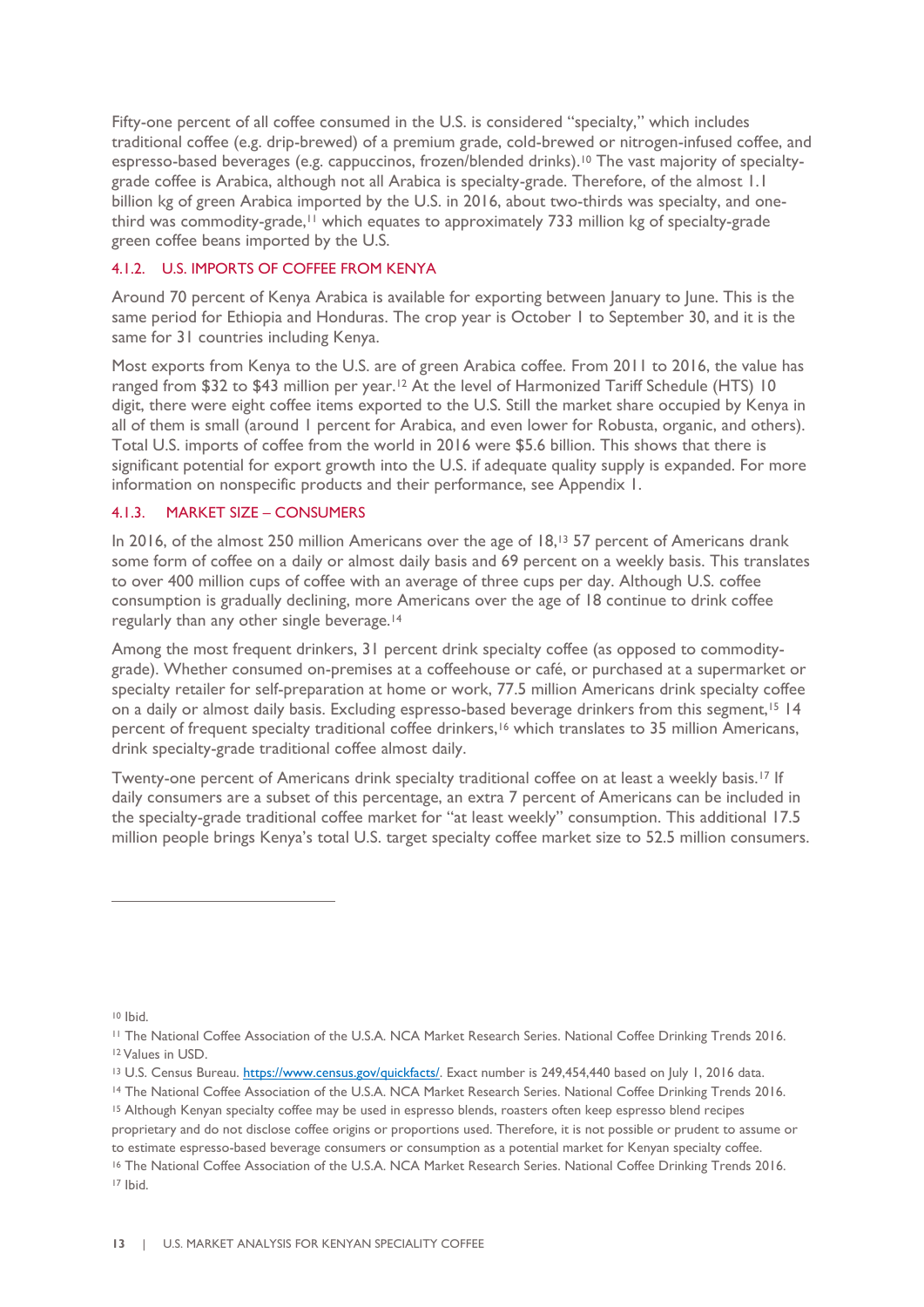**Figure 2. U.S. Consumption of Specialty-grade Coffee**



Sources: U.S. Census Bureau, Accessed July 2017. The National Coffee Association of the U.S.A. National Coffee Drinking Trends 2016.

### <span id="page-13-0"></span>**4.2. MARKET SEGMENTS**

### <span id="page-13-1"></span>4.2.1. CONSUMPTION BY BEVERAGE TYPE

As discussed above, within the U.S. specialty coffee sector, there are two beverage type segments: 1) consumers of espresso-based beverages (18 percent); and 2) consumers of single-origin or blended traditional coffee (14 percent). Espresso is a concentrated form of coffee, derived from grinding whole, roasted coffee beans into a fine powder, compacting that powder into an even pod, and using a specialized espresso machine to push hot water under high pressure through the pod to extract a thick, concentrated coffee "shot." Most espresso is a blend of two to four different coffees formulated by the coffee roaster to produce this smooth, slightly sweet shot that can be enjoyed either on its own or in an espresso-based beverage.

Most espresso-based beverages, such as lattes, cappuccinos, and flat whites, are generally comprised of one or more espresso shots and a dairy or dairy-like component (e.g. whole milk, soy milk, halfand-half) that may have been steamed or frothed by adding hot air. Espresso-based beverages can be served hot, iced, or frozen and are often sweetened with flavoring syrups or powders with unlimited flavor options.

Most espresso blends are primarily made up of specialty coffees, although it is common for roasters to use a small proportion of Robusta to enhance the crema, caffeine content, or both. The individual coffees used in an espresso blend are not easily identifiable by taste and are often undisclosed by roasters as a proprietary measure. Specialty-grade Kenyan coffee is sometimes chosen as an espresso blend component to add brightness or balance. However, since espresso blend content is not identified, it is impossible to estimate what percentage of specialty-grade Kenyan is used for espresso blends versus being served as single-origin or blended traditional coffee. For this reason, espresso consumers are not included in Kenya's target market.

Distinct from espresso-based beverages, traditional coffee is prepared by grinding roasted, whole coffee beans into a medium-to-coarse texture and exposing them to highly heated water with equipment or instruments, such as a drip coffeemaker, percolator, vacuum siphon, or pour-over funnel. The type of specialty coffee used to make traditional coffee can either come from a single source (e.g. one plantation or one cooperative), or from a variety of sources or countries blended together to produce a complementary taste profile. Consumers of specialty-grade traditional coffee are, by far, the most important market segment for specialty coffee producers in terms of volume and creating "brand" awareness and loyalty.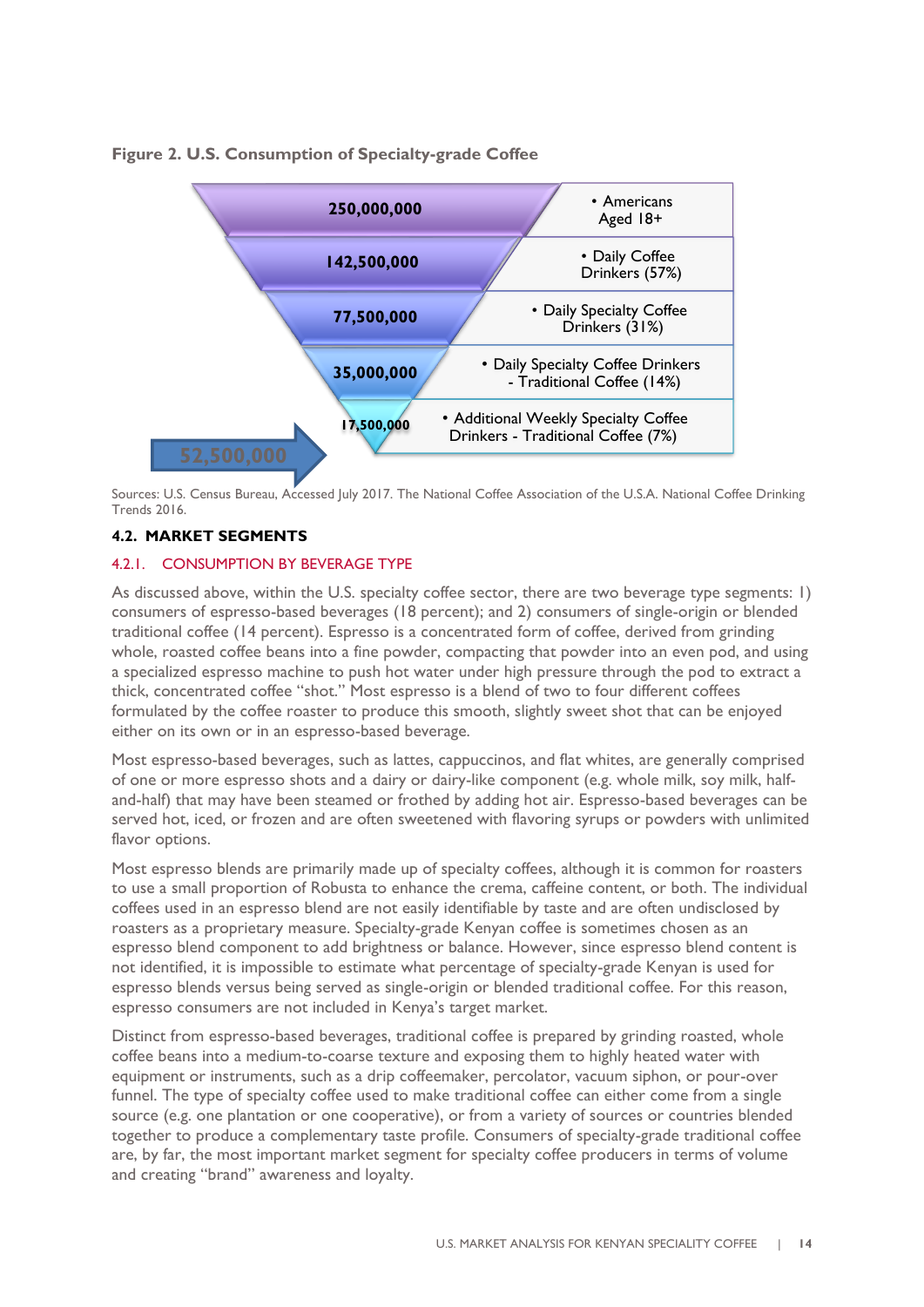### <span id="page-14-0"></span>4.2.2. CONSUMPTION BY LOCATION

About one-third of coffee drinkers consume coffee prepared on-premises by a retailer.<sup>18</sup> Even for the most sophisticated specialty coffee drinkers who can identify the growing region for a particular coffee based on taste alone, specialty coffee retailers are an important exposure point for new and different coffees. Since it is common for specialty coffee retailers to offer several options daily, consumers can experience taste profiles that they may not have otherwise tried or been aware of. These specialty coffee retailers are the single most important point of exposure for specialty coffee producers. This is especially the case for those whose origins are less known by U.S. consumers. Even consumers who purchase coffee beans from retailers or supermarkets to brew at home themselves often make their selections based on coffees they have tried at a specialty coffee retail location.

While many specialty coffee consumers purchase traditional coffee prepared by specialty coffee retailers, off-premises self-preparation at home or in the workplace remains the most common consumption location, even if the bulk coffee was purchased at a specialty coffee retailer. About half of consumers under the age of 39 are more likely to consume away from home – either in specialty coffee retail locations or at work – compared to 42 percent of consumers aged 40-59.<sup>19</sup>.

### <span id="page-14-1"></span>4.2.3. CONSUMPTION BY CERTIFICATION, TRACEABILITY AND CAUSE-RELATED PROGRAMS

Approximately 10 to 15 percent of specialty coffee consumers purchase coffee that has been certified in some way. For some consumers, this purchasing decision is an extension of general consumption preferences and habits (e.g. organically produced products), while for others it is an opportunity to use their purchasing power to support a particular cause or belief system (e.g. environmental stewardship or fair wages for workers). While certification is a commonly promoted strategy for specialty coffee producers, an extensive cost-benefit analysis should always be conducted prior to initiating such a process. Potential revenue gains can be offset, or even surpassed, by the costs associated with obtaining certification or developing a cause-related marketing campaign.

### <span id="page-14-2"></span>4.2.4. ORGANIC

Coffee sold as certified organic in the U.S. must be produced under standards established by the U.S. Department of Agriculture (USDA) National Organic Program. These include requirements such as not using prohibited substances (most synthetic pesticides, herbicides, and fertilizers) on the land for at least three years prior to the coffee being grown. Other certification requirements include prevention of soil erosion and establishment of a land buffer between the coffee and any other crop not grown organically. In 2016, just under 4 percent of all U.S. coffee imports were declared organic.<sup>20</sup>

If organic coffee is purchased under a Fairtrade contract (see below), the producing cooperative receives a price premium of \$0.15 per pound. Outside a Fairtrade contract, producers can use the certification to negotiate a higher price.

### *4.2.4.1. Fairtrade*

 $\overline{a}$ 

The goal of Fairtrade is to alleviate poverty through greater equity in international trade. This is accomplished by paying higher prices to producers.

<sup>18</sup> The National Coffee Association of the U.S.A. NCA Market Research Series. National Coffee Drinking Trends 2016. <sup>19</sup> Ibid.

<sup>20</sup> [www.usatrade.census.gov.](http://www.usatrade.census.gov/) U.S. Census Bureau, Economic Indicators Division.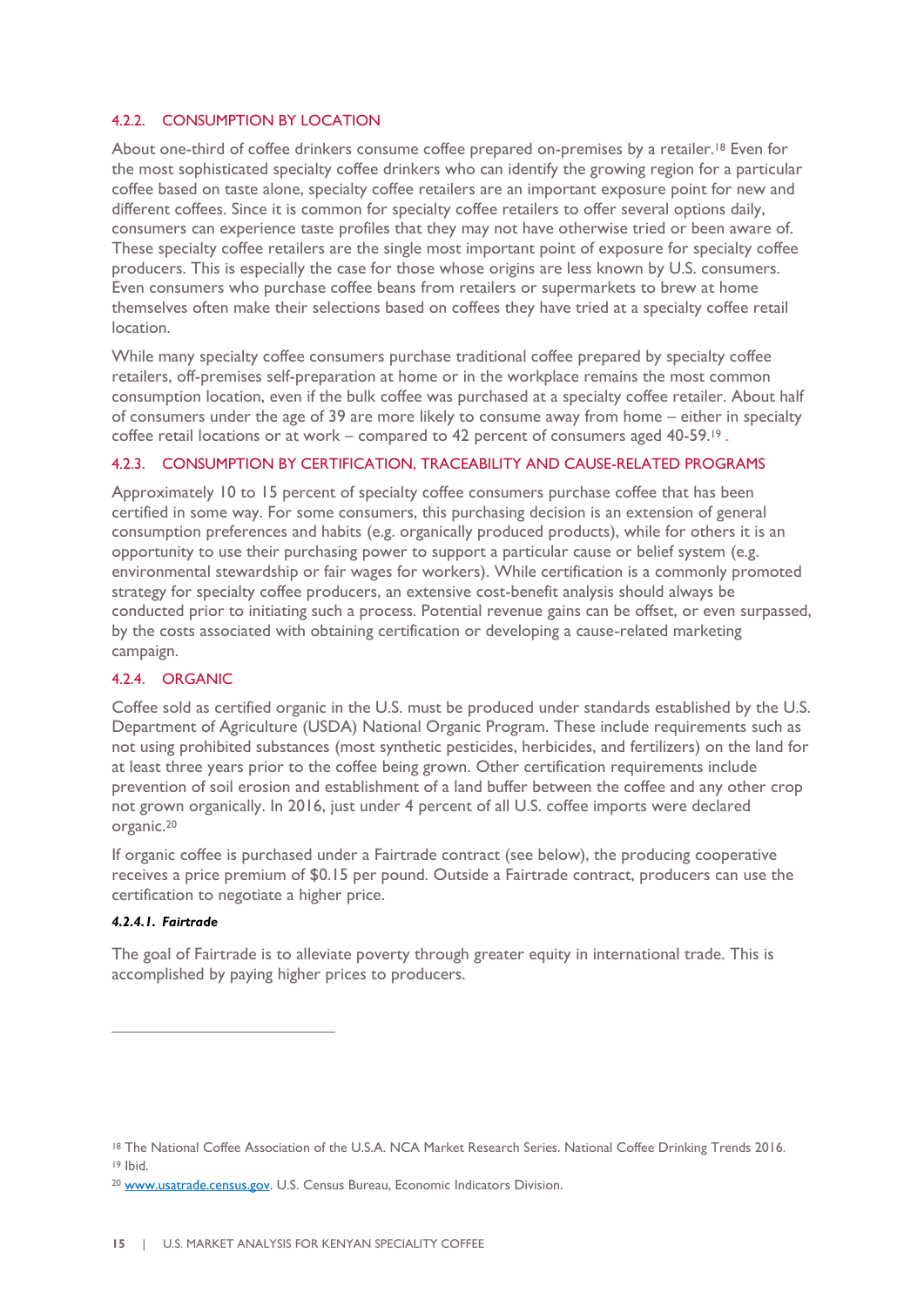Fair Trade cooperatives currently receive a minimum price of \$1.31 per pound, and \$1.51 if the coffee is certified organic. Cooperative members choose whether the price premium is distributed directly to farmers or used for a community project.

### *4.2.4.2. UTZ Certified*

UTZ certification focuses on transparency and traceability in the supply chain. It also focuses on improved farm management by promoting practices such as proper land preparation, soil erosion prevention, the responsible use of chemicals, and efficient post-harvest techniques.

Despite there being no set minimum price, producers can use the certification to negotiate a better price, usually around \$0.05 per pound for Arabica.

### *4.2.4.3. Shade-Grown/Bird-Friendly*

Ecologists at the Smithsonian Migratory Bird Center developed this certification to discourage producers from destroying the natural habitat of birds. It mandates leaving native vegetation intact in production areas and requires that the coffee is certified organic.

There is no set minimum price, but producers use the certification to negotiate higher prices, generally an additional \$0.05 - \$0.10 per pound.

### *4.2.4.4. Rainforest Alliance*

The Rainforest Alliance is a non-governmental organization (NGO) that promotes sustainability by encouraging ecological stewardship, improved community relations, and fair treatment of workers.

There is no set minimum price, but producers can use the certification to negotiate a better price for their coffee, generally an additional \$0.05 - \$0.10 per pound.

### *4.2.4.5. Traceability*

Consumers are increasingly demanding sustainably and responsibly produced goods. Simple marketing claims are no longer sufficient to provide assurance of source sustainability. In response, trusted third parties and industry groups have begun providing regulation and oversight through traceability of products along the supply chain.

### *4.2.4.6. Individual Cause-related Efforts*

A number of individual roasters, organizations, and cooperatives design cause-specific programs to increase income for coffee producers. These might relate to a more entrenched cultural dynamic, such as coffee grown in areas of chronic conflict or coffee grown by women who have limited ownership of coffee revenues. Alternatively, they might relate to a more acute emergency like additional support following a natural disaster.

As an example, through the Democratic Republic of the Congo's "Women's Coffee," roasters pay an additional \$0.10 per pound for the percentage of coffee they purchase that correlates to the number of female producers from that cooperative. For example, if 30 percent of a cooperative's members are women, roasters would pay an extra \$0.10 per pound on 30 percent of their total purchase. Female cooperative members decide how to use the additional funds.

### <span id="page-15-0"></span>**4.3. MARKET TRENDS<sup>21</sup>**

<sup>21</sup> The National Coffee Association of the U.S.A. NCA Market Research Series. National Coffee Drinking Trends 2016.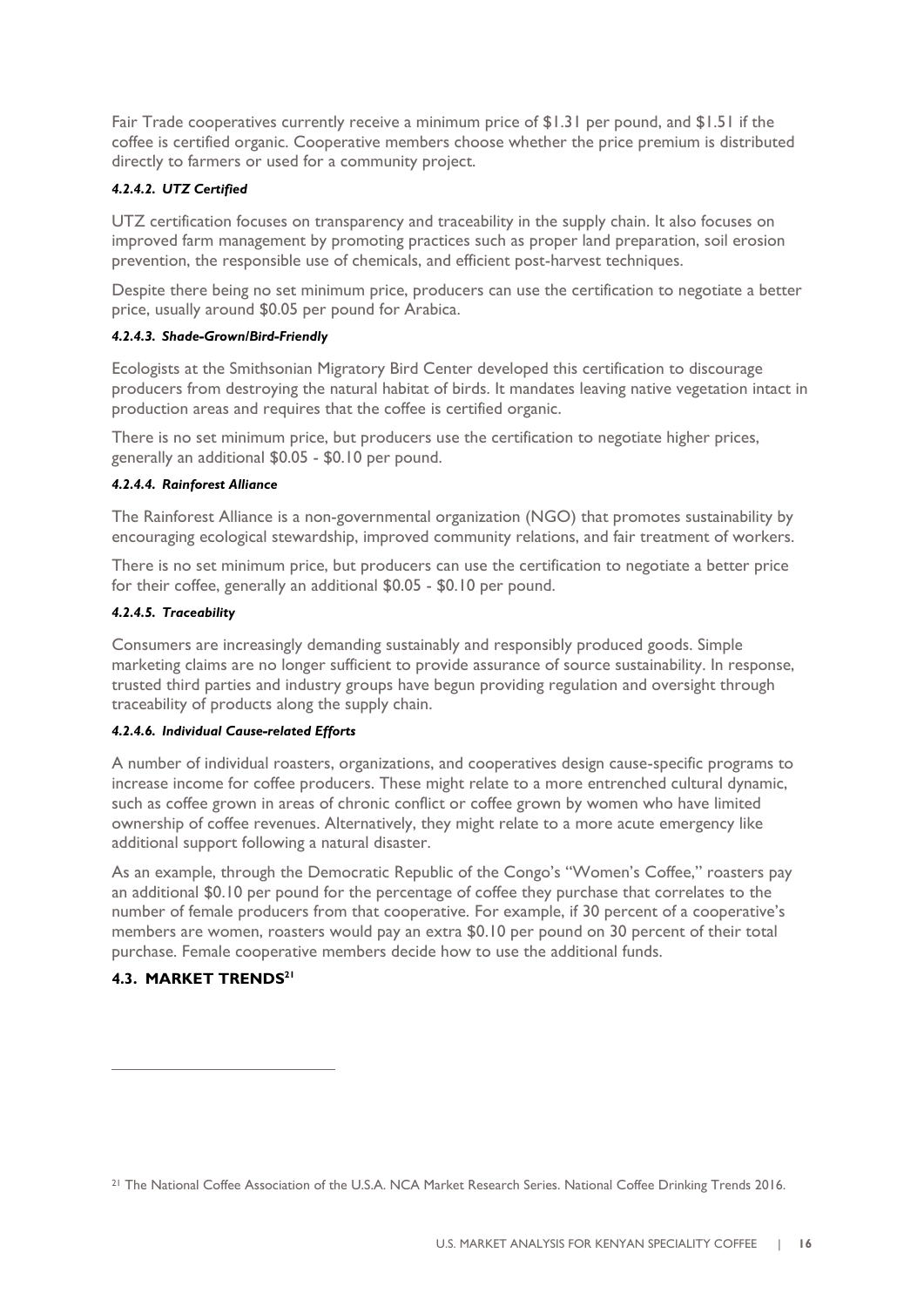Although 57 percent of Americans drink coffee on a daily or almost daily basis, U.S. coffee consumption is declining slightly both in the number of drinkers and volume per day. This is driven primarily by behavior among consumers aged 18-39.

Consumption of espresso-based beverages is slightly increasing, while consumption of traditional coffee is slightly decreasing, although certain methods – such as the use of single-cup systems and pour-over funnels – are on the rise. However, there are two trends that use single-origin coffees in a new way: 1) nitrogen-carbonated coffee that is served like draft beer and 2) cold-brew coffee that steeps beans in cold water for a prolonged period. Approximately 10 percent of Americans claim to have tried nitrogen-carbonated coffee, while 15 percent have tried cold-brew coffee.

Although the decline in traditional coffee consumption might seem unfavorable for specialty coffee producers, the decrease is slight. It is gradually being replaced by the new trends of nitrogen-infused and cold-brew coffees that also use specialty-grade single-origins.

### <span id="page-16-0"></span>**4.4. PRINCIPAL BUYERS AND PRICES**

### <span id="page-16-1"></span>4.4.1. TYPE OF BUYERS

Most specialty coffee is purchased from producing countries through one of three channels, (although there are instances of international brokers serving as intermediaries):

- Specialty coffee importers who wholesale imported green coffee to specialty coffee roasters (e.g. Royal Coffee)
- Specialty coffee importers/roasters who import directly from producing countries, then wholesale roasted coffee to specialty coffee retailers (e.g. Counter Culture)
- Specialty coffee importers/roasters/retailers who import directly from producing countries, roast the coffee themselves, and retail roasted coffee to specialty coffee consumers (e.g. Starbucks)

While most specialty coffee importers purchase at least some volume of Kenyan coffee through the national auction system, many work directly with Kenyan cooperative societies or estate farmers through the "second window" to build relationships. These relationships facilitate co-investment, increase joint value, and mitigate risk. Importers might use agents or domestic brokers to help identify coffees that meet their specifications or to arrange transactions. The nature of coffee purchases is largely related to the size of the importer and the importer's own business model and marketing strategy.

Once green coffee is imported into the U.S., it is purchased by specialty coffee roasters (if they are not the importing agents) who roast and package the coffee. Roasters then wholesale roasted coffee to a retailer (e.g. coffeehouse owner) to prepare and sell the coffee on-premises in liquid form to the end consumer or to a retailer (e.g. specialty supermarket) who will sell the coffee in bulk, packaged form for off-premises preparation by the end consumer.

Of the two dozen or so U.S. specialty coffee importers (see full list of suggested buyers in section 10.1) almost all currently import Kenyan specialty coffee. Some of the largest include Atlas, Café Imports, InterAmerican, Mercanta, Olam, and Royal, all of whom sell green beans directly to specialty coffee roasters. Royal and Olam have an especially impressive selection of Kenyan specialtygrade coffees.

The following list shows the top ten U.S. importers by value in 2017. All these companies imported a total of \$1.25 billion in coffee from all over the world.<sup>22</sup>

<sup>22</sup> Source: Imports bills of lading Jan-Nov 2017.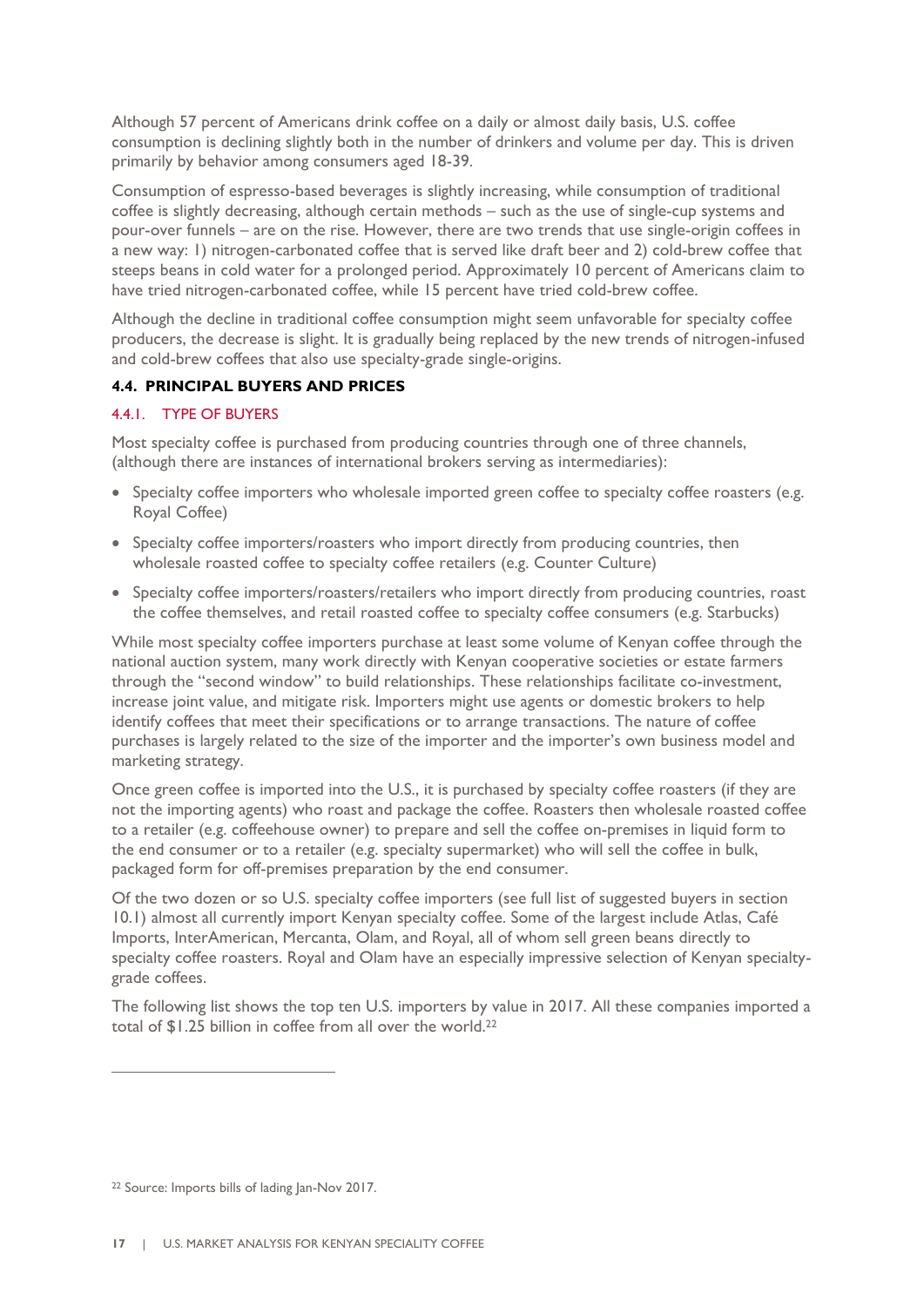- 1. Rothfos Corporation (NY)
- 2. Atlantic U.S.A. Inc (NY)
- 3. The Folger Coffee Company (OH)
- 4. Olam Americas Inc (NY)
- 5. Coex Coffee International Inc (FL)
- 6. Coffee America (U.S.A.) Corporation (NY)
- 7. Mercon Coffee Corporation (FL)
- 8. Intelligentsia Coffee and Tea Inc (WO)
- 9. Volcafe U.S.A. LLC (NJ)
- 10. Engelhart Ctp U.S. LLC (CT)

### <span id="page-17-0"></span>4.4.2. PRICES

 $\overline{a}$ 

Specialty-grade coffee is priced using the New York C (commodity) price as a base and adding relevant premiums based on various quality points and certifications. Over the last year, the average price paid by direct trade roasters – roasters who source directly from producers – for green, specialty-grade coffee was \$3.96 per pound. Prices by growing region revealed that the highest average prices were from specialty coffee sourced from Central America at \$4.10, and the lowest were from Africa at \$3.91.

Since U.S. Census data does not separate coffee HTS codes by grade (e.g. commodity vs. specialty), direct price comparisons cannot be made between U.S. import prices and the global averages for direct trade specialty coffee listed above. However, U.S. Census Data does provide data on imports by species (Arabica vs. Robusta), which can be used to compare U.S. prices for green Arabica purchased from Kenya to the East Africa regional average prices. Using the HTS code most aligned with specialty coffee – 0901110025: Arabica, Not Organic, Not Decaf, Raw (kg) – Kenyan coffee was 38 percent higher than the average of the six largest African specialty coffee importers to the U.S. in 2016.<sup>23</sup>

Although price is not the highest priority when purchasing specialty coffee, it certainly plays a role. As East African specialty coffees improve in quality and gain notoriety, buyers have more options when populating the African components of their portfolios. Kenya's reputation often justifies the higher prices, but, with a greater variety to choose from within the region, price may begin to play a more significant role for some importers, roasters, retailers, and consumers.

<sup>23</sup> U.S. Census Bureau, Economic Indicators Division. [www.usatrade.census.gov.](http://www.usatrade.census.gov/)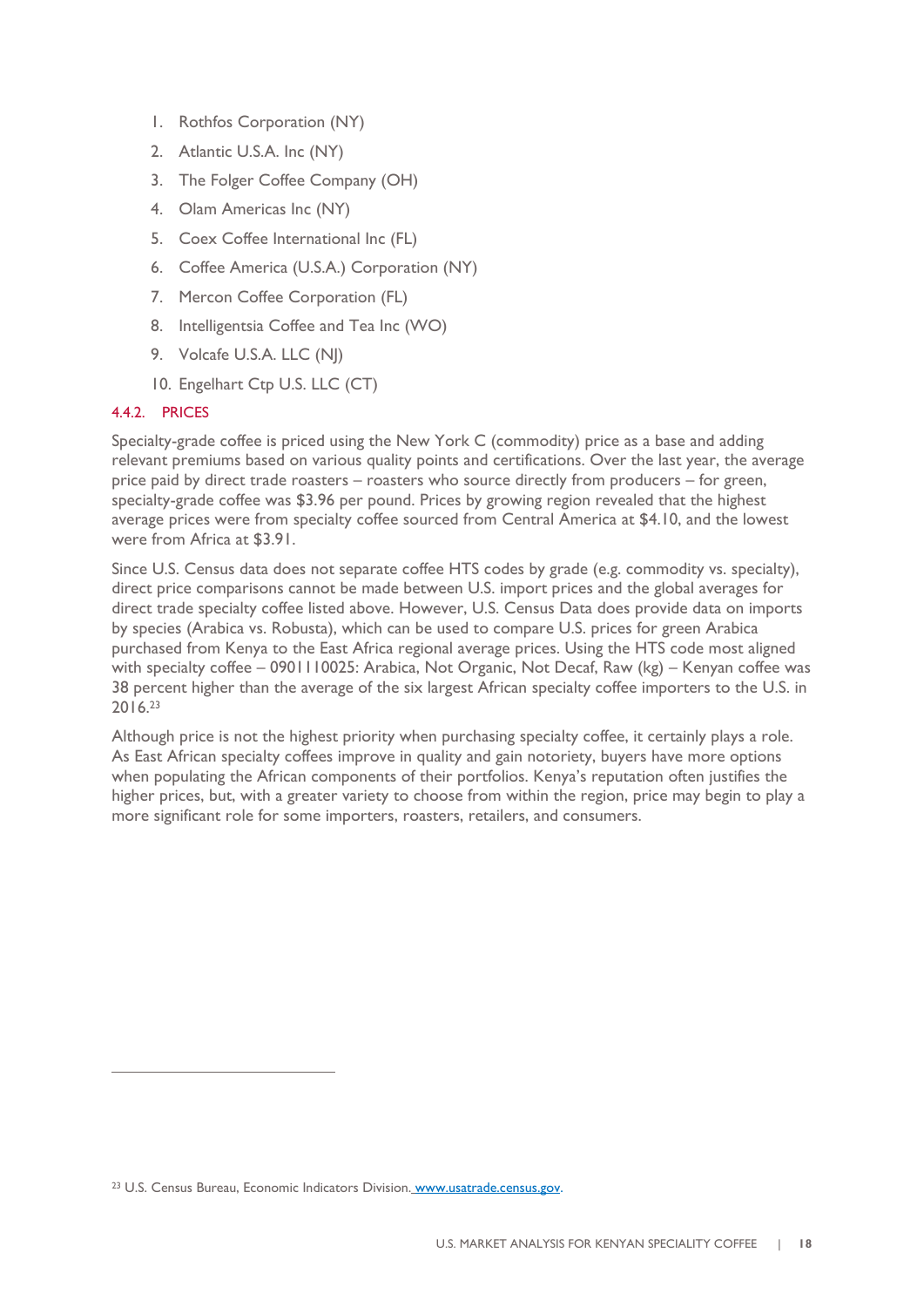### <span id="page-18-0"></span>**5. U.S. TARIFF STRUCTURE**

Both green and roasted coffee – regardless of grade – receive duty-free entry into the U.S. under the Generalized System of Preferences (GSP).

### **Figure 4. Harmonized Tariff Schedule of the United States (2016)**

| Heading/      | <b>Stat</b> |                                                                                                                                                                | Unit     |             | <b>Rates of Duty</b>                                                                   |                |
|---------------|-------------|----------------------------------------------------------------------------------------------------------------------------------------------------------------|----------|-------------|----------------------------------------------------------------------------------------|----------------|
| Subheading    | Suf-        | <b>Article Description</b>                                                                                                                                     | of       |             |                                                                                        | $\overline{2}$ |
|               | fix         |                                                                                                                                                                | Quantity | General     | <b>Special</b>                                                                         |                |
| 0901          |             | Coffee, whether or not roasted or decaffeinated; coffee husks<br>and skins; coffee substitutes containing coffee in any<br>proportion:<br>Coffee, not roasted: |          |             |                                                                                        |                |
| 0901.11.00    |             | Arabica:                                                                                                                                                       |          | Free        |                                                                                        | Free           |
|               | 15          |                                                                                                                                                                |          |             |                                                                                        |                |
|               | 25          | Other:                                                                                                                                                         |          |             |                                                                                        |                |
|               | 45          |                                                                                                                                                                |          |             |                                                                                        |                |
| 0901.12.00    | 55          |                                                                                                                                                                |          | Free        |                                                                                        | Free           |
|               | 15          |                                                                                                                                                                |          |             |                                                                                        |                |
|               | 25          | Coffee, roasted:                                                                                                                                               |          |             |                                                                                        |                |
| 0901.21.00    |             | In retail containers weighing 2 kg or less:                                                                                                                    | .        | Free        |                                                                                        | Free           |
|               | 35          |                                                                                                                                                                |          |             |                                                                                        |                |
|               | 45<br>55    | Other:                                                                                                                                                         |          |             |                                                                                        |                |
|               |             |                                                                                                                                                                |          |             |                                                                                        |                |
| 0901.22.00    | 65          | In retail containers weighing 2 kg or less:                                                                                                                    | .        | <b>Free</b> |                                                                                        | Free           |
|               | 35          |                                                                                                                                                                |          |             |                                                                                        |                |
|               | 45<br>60    |                                                                                                                                                                |          |             |                                                                                        |                |
| 0901.90       |             | Other:                                                                                                                                                         |          |             |                                                                                        | 10%            |
| 0901.90.10 00 |             |                                                                                                                                                                |          |             |                                                                                        |                |
| 0901.90.20    | 00          |                                                                                                                                                                |          |             | Free (A+, AU, BH,<br>CA, CL, CO, D, E,<br>IL, JO, KR, MA,<br>MX, OM, P, PA,<br>PE. SG) | 6.6c/kg        |

#### Harmonized Tariff Schedule of the United States (2016) Annotated for Statistical Reporting Pur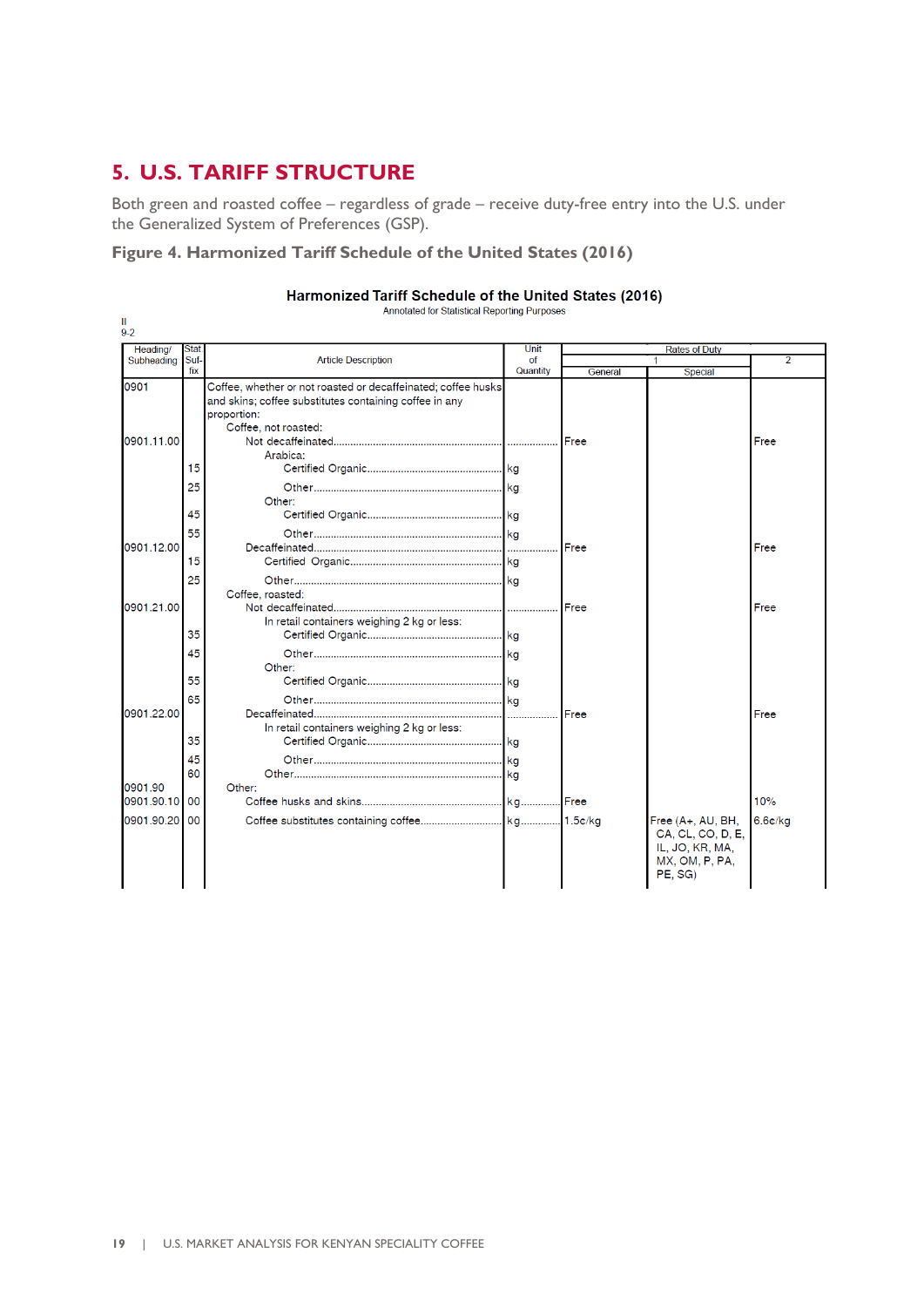### <span id="page-19-0"></span>**6. NON-TARIFF REQUIREMENTS**

### <span id="page-19-1"></span>**6.1. IMPORT REGULATIONS**

There are no restrictions or quotas on green, roasted, or brewed (in bottles) coffee. However, some products containing coffee as a key ingredient may be subject to limits or duties (e.g. candies, syrups).

U.S. agencies reserve the right to detain any shipment, which can result in significant delays or inspection and storage costs. It is always best to ensure all proper procedures have been followed and that all documentation (or copies, where appropriate) has been included with each shipment.

### <span id="page-19-2"></span>**6.2. AFRICAN GROWTH AND OPPORTUNITY ACT RULES OF ORIGIN**

Coffee does not fall under African Growth and Opportunity Act (AGOA) trade preferences because both green and roasted coffee already enter the U.S. duty-free under the GSP.

### <span id="page-19-3"></span>**6.3. STANDARDS AND CERTIFICATIONS**

Globally, all traded coffee must receive a Certificate of Origin issued by the International Coffee Organization (ICO). To gain entry into the U.S. specifically, regardless of grade or form, coffee must pass the various documentation, sanitary, and phytosanitary standards of the Customs and Border Patrol (CBP), USDA, and Food and Drug Administration (FDA) (see section 6.5 for more details).

### <span id="page-19-4"></span>**6.4. PACKAGING AND LABELING**

Green specialty coffee is typically imported in 60 kg (132 lb) natural fiber sacks – burlap, sisal, or jute. Some countries package in 70 kg bags (152 lb), but this is less common. Although some major coffee-producing countries (such as Brazil) have begun to use one ton polypropylene "super sacks" or 21.6 ton polyethylene liners, most specialty coffee roasters continue to prefer the traditional 60 kg bags. This is because a hallmark of micro-roasting is the quality control possible only when roasting small volumes. Some countries such as Kenya have also begun to use multi-layer plastic bags (e.g. GrainPro) or vacuum-sealed Mylar. Both of these techniques add layers of cost not generally required except for top-tier specialty coffees.

Each bag of green coffee must be individually labeled on the outside with the originating country according to the U.S. country of origin Marking Statute.<sup>24</sup> Both the names of the originating country and the ultimate U.S. purchaser must be presented in English in the most conspicuous, legible, and permanent manner allowed by the product or packaging. 25,26

<sup>24</sup> Section 304, Tariff Act of 1930, Amended 19 U.S.C 1304

<sup>25</sup> Customs Regulations (19 CFR 134.41(b))

<sup>26</sup> Customs Regulations (19 CFR 134.44)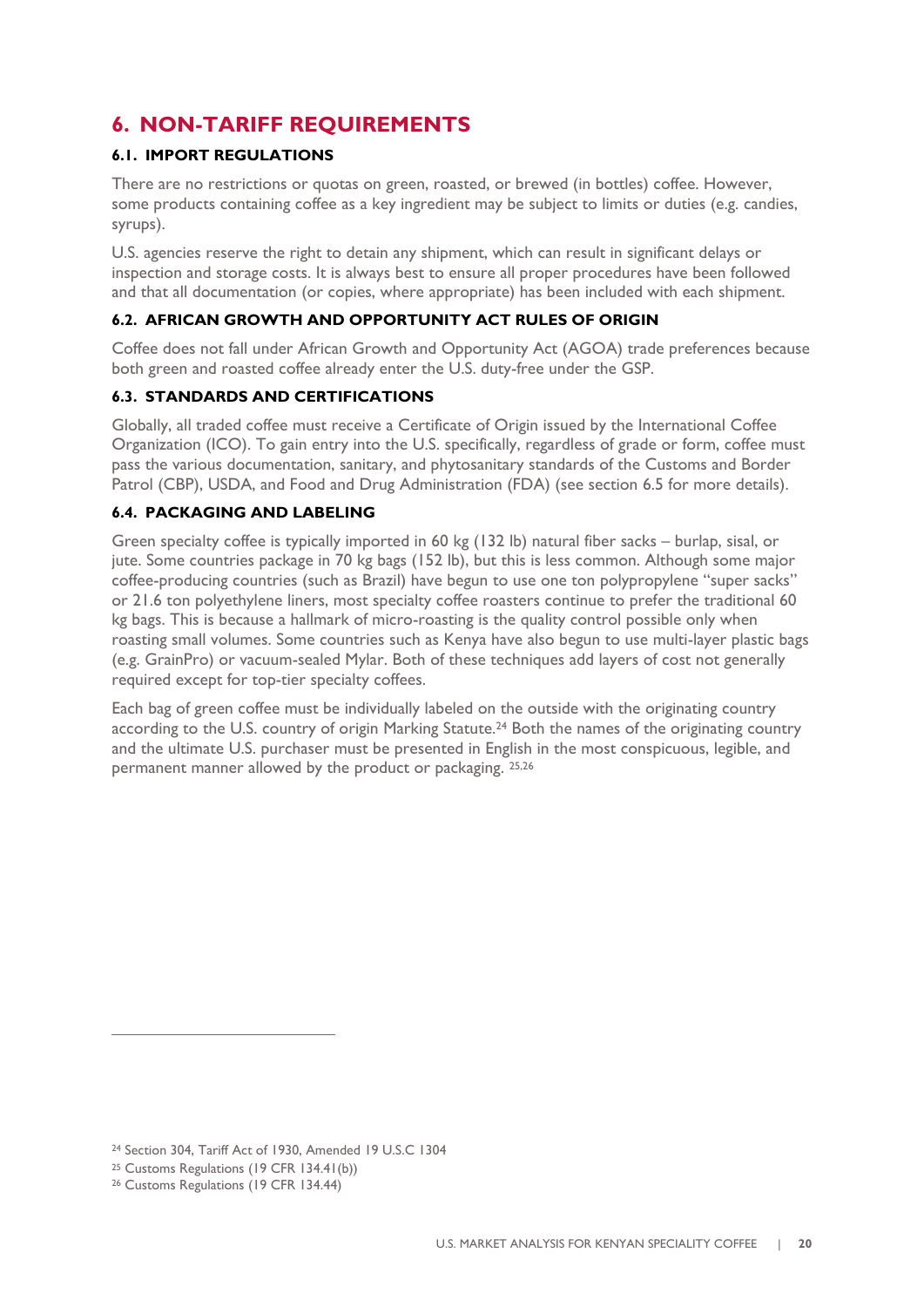As of 1996, roasted and soluble (instant) coffees are exempt from these marking requirements. Neither the imported products nor their containers are required to be marked with the foreign country of origin.<sup>27</sup> However, it is still necessary to determine the correct country of origin. If a product undergoes a substantial transformation (e.g. roasting) in a country other than the originating country prior to arrival at the final destination, the country of origin may be considered as changed. (Note that the decaffeinating process is not considered a substantial transformation.)

### <span id="page-20-0"></span>**6.5. CUSTOMS PROCEDURES**

### <span id="page-20-1"></span>6.5.1. RESPONSIBILITIES OF THE EXPORTER

In addition to the requirements listed below, exporters are responsible for ensuring that copies of all shipping documents are with the shipment itself.

### *6.5.1.1. Government of Kenya*

A registered coffee exporter must first receive an Exporter Code Number from the Customs and Excise Department at Forodha House. The exporters must then obtain an Export License from the Coffee Board of Kenya (CBK). This is based upon meeting specific financial and capital requirements, becoming a member of the Mild Coffee Trade Association (MCTA), and agreeing to use a coffee expert to certify quality levels.<sup>28</sup>

The CBK will issue a Certificate of Purchase that provides descriptive details of each coffee purchase. All coffee must also be accompanied by either a Certificate of Origin or a Certificate of Re-Export, as appropriate. They must be certified by the Commissioner of Customs and Excise. This stamped Certificate of Origin, together with a non-negotiable bill of lading, must be submitted to the CBK within 14 days of the export of the coffee.

### *6.5.1.2. International Coffee Organization*

 $\overline{a}$ 

The ICO requires that a valid Certificate of Origin accompany the transport documents. This is the responsibility of the exporter, and full details can be found at [http://www.ico.org/documents/icc-102-](http://www.ico.org/documents/icc-102-9e-rules-certificates-final.pdf) [9e-rules-certificates-final.pdf.](http://www.ico.org/documents/icc-102-9e-rules-certificates-final.pdf)

The original copy of this certificate must be stamped and signed by Kenya's ICO certifying agent, the CBK.<sup>29</sup> Customs authorities will document the Certificate of Origin serial number, country of destination, net weight of the shipment, and form and type of the coffee being exported. A unique ICO identification mark will be printed inside a box or stamped on a metal strip on every bag of coffee. It is a series of three numbers, including a country code for the exporting country; the code number for the grower or exporter; and the serial number of the sequential parcel of coffee for that grower or exporter beginning with "1" for the first parcel exported on or after October 1 each year. Example: 037-1234-0001 explains that this is the first shipment from Exporter 1234 from Kenya for the calendar year.

<sup>27</sup> Miscellaneous Trade and Technical Corrections Act of 1996. Pub. L. 104-295, 110 Stat. 3514. Section 14.

<sup>&</sup>lt;sup>28</sup> Kenya Export Promotion Council. http://epckenya.org/index.php?option=com\_content&task=view&id=109&Itemid=295. <sup>29</sup> International Coffee Organization. [http://www.ico.org/documents/icc-106-3e-ports.pdf.](http://www.ico.org/documents/icc-106-3e-ports.pdf)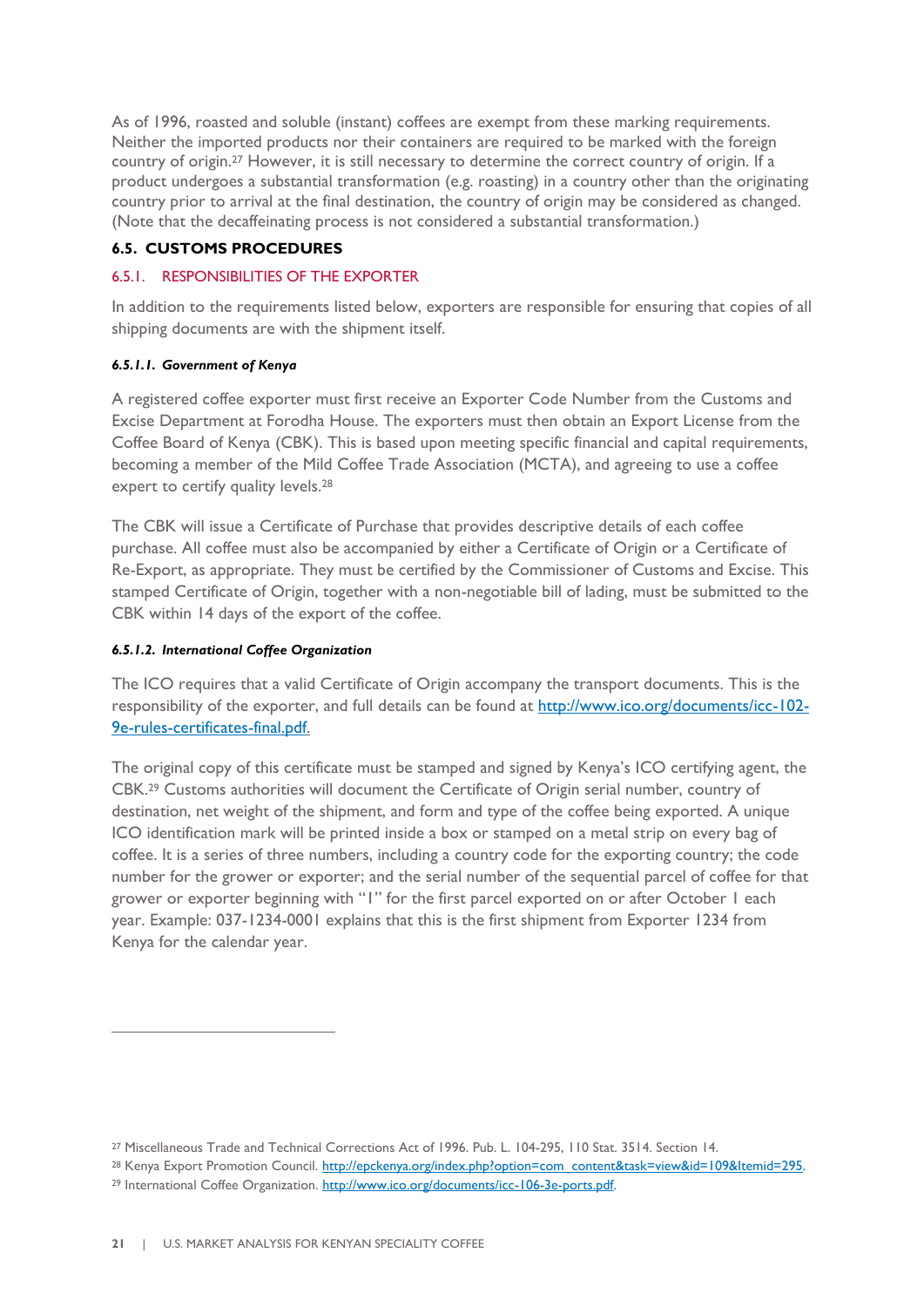### *6.5.1.3. U.S. Customs and Border Patrol*

As described in "Packaging and Labeling" section above, the country of origin must also be clearly marked on each bag as prescribed by CBP.

### *6.5.1.4. U.S. Food and Drug Administration*

All coffee imports into the U.S. are subject to review by the FDA, which determines their admissibility. Before the shipment's arrival into the U.S., the foreign exporter must register with the FDA and file a Prior Notice that details the contents of each shipment, a process that can be completed at:

[http://www.fda.gov/Food/GuidanceRegulation/ImportsExports/Importing/ucm2006837.htm.](http://www.fda.gov/Food/GuidanceRegulation/ImportsExports/Importing/ucm2006837.htm)

The FDA also provides guidance on product labeling (e.g. roasted coffee). More information can be found at [www.fda.gov.](http://www.fda.gov/)

### <span id="page-21-0"></span>6.5.2. RESPONSIBILITIES OF THE IMPORTER

Coffee shipments into the U.S. involve three government agencies: the CBP, the FDA, and the USDA. Many U.S. importers purchase coffee "ex dock" and handle all logistics related to shipment and lading, including customs clearance and inspections by the FDA and USDA.

### *6.5.2.1. Customs and Border Patrol*

The Importer Security Filing (ISF), also known as "10+2," is a CBP regulation that requires importers to provide data to CBP. This data is used to determine potential threats from in-bound ocean shipments. An ISF must be filed no later than 24 hours prior to the shipment being placed on the vessel destined for the U.S., although some data points may be updated up to 24 hours prior to the shipment's arrival into the U.S. ISFs are secured by a Customs Bond, which is a financial guarantee in the case that CBP cannot collect required fees from the importer. A Customs Bond is required to clear shipments through CBP and takes approximately five business days for CBP to process.

Although not required, the Customs-Trade Partnership Against Terrorism (C-TPAT) is a program within CBP's cargo enforcement strategy that works with international supply chains to improve U.S. border security and reduce potential burdens on commerce. C-TPAT is a voluntary, public-private partnership that encourages close cooperation among producers, exporters, consolidators, carriers, brokers, and importers. The National Coffee Association (NCA) actively encourages industry stakeholders to participate in C-TPAT and allows them to utilize the NCA C-TPAT shared information platform to collect and update documentation more efficiently.

### *6.5.2.2. U.S. Department of Agriculture*

The objective of the USDA inspection is to examine plant material to detect and refuse entry to any prohibited articles and to find pests and prevent their dissemination without unnecessarily damaging the articles or material.

Importers must file USDA Plant Protection and Quarantine (PPQ) 587 application to import plant or plant products no less than 45 days prior to a shipment's planned arrival because approval can take up to 30 business days to process. Once USDA issues a permit to the importer, the importer will send a copy to Kenyan agents, who can begin their customs process. The link to the PPQ 587 application can be found at [https://www.aphis.usda.gov/library/forms/pdf/PPQ587.pdf,](https://www.aphis.usda.gov/library/forms/pdf/PPQ587.pdf) and additional information is available at [www.aphis.usda.gov.](http://www.aphis.usda.gov/)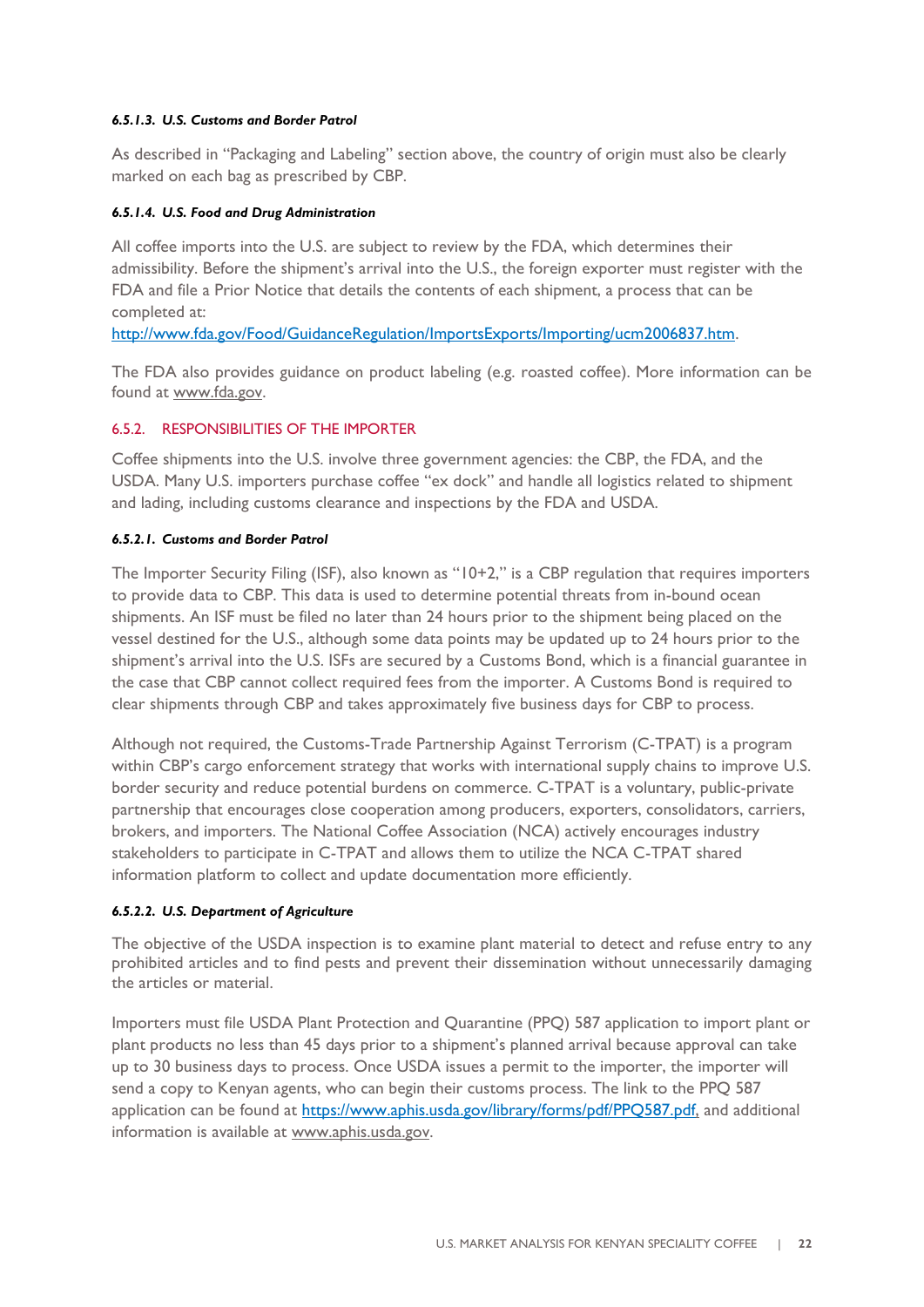Although the USDA has special inspection procedures that pertain to shipments packaged in burlap or jute for countries infested with the khapra beetle, Kenya is not one of these countries.<sup>30</sup> However, if imported green coffee is packaged in burlap or jute bags, which is often the case, the following number of units will be inspected, whether the bags are new or used.

### **TABLE 2. USDA INSPECTION**

### **NUMBER OF UNITS IN SHIPMENT USDA SAMPLE FOR EXAMINATION**

| $1 - 59$   | 3 units     |
|------------|-------------|
| $60 - 359$ | 5% of units |
| Over 360   | 18 units    |

### *6.5.2.3. Food and Drug Administration*

Exporters will register with the FDA and file a Prior Notice before the shipment arrives into the U.S. Upon arrival, the FDA will also inspect a number of bags within the shipment, depending on the total number of units. This can result in additional charges.

Any U.S. import facility that handles and processes coffee must register itself as an FDA Food Facility, which can be done at:

[http://www.fda.gov/food/guidanceregulation/foodfacilityregistration/ucm2006832.html.](http://www.fda.gov/food/guidanceregulation/foodfacilityregistration/ucm2006832.html)

<sup>30</sup> U.S. Department of Agriculture. [https://www.aphis.usda.gov/import\\_export/plants/manuals/ports/downloads/kb.pdf.](https://www.aphis.usda.gov/import_export/plants/manuals/ports/downloads/kb.pdf)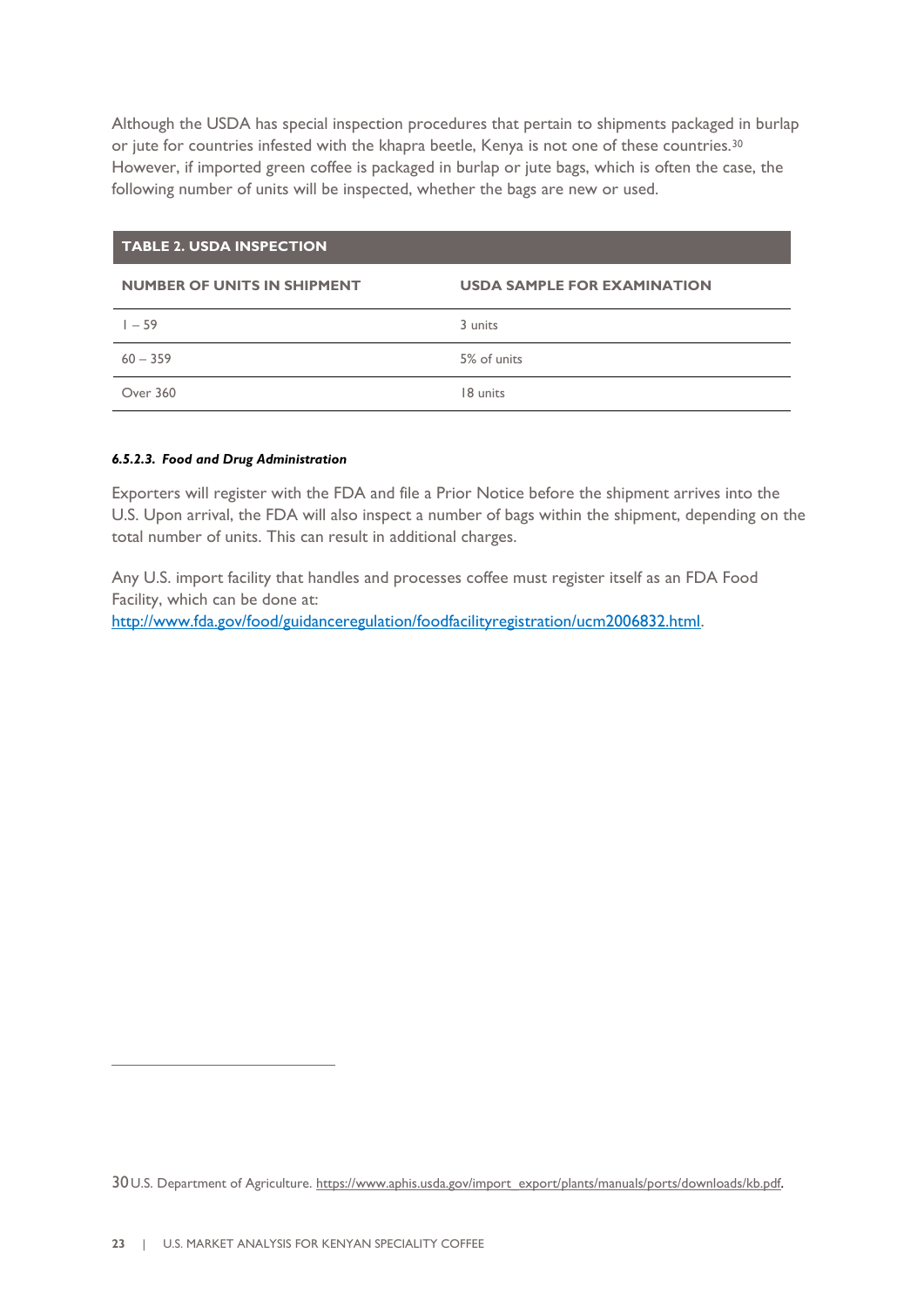### <span id="page-23-0"></span>**7. U.S. DISTRIBUTION**

### <span id="page-23-1"></span>**7.1. SUPPLIER SELECTION**

The priorities for selecting coffee-producing countries, and producers within each, are slightly different for importers than for roasters and retailers. A significant amount of the importer's time is spent on logistics; identifying the highest quality coffee and the most efficient method for transporting that coffee from origin to final destination. For the roaster and retailer, supplier selection revolves primarily around quality, marketing power, and convenience.

### **Figure 5. Coffee Supplier Selection Priorities**

### **Quality**

- Cupping scores
- **Distinctness**
- **Consistency**
- **Variety**
- **Certifications** 
	- o Natural or organic production
	- o Producer equity
	- o Environmental stewardship

### **Marketing**

- **Variety**
- Reputation of country's coffee
- National story (e.g. rebound from natural or man-made disaster)
- Human interest component (e.g. female equity, child labor)
- Ability to have more direct relationship with producers
- **Certifications** 
	- o Natural or organic production
	- o Producer equity
	- o Environmental stewardship

### **Ease**

- Timeliness of delivery
- Consistent availability
- Ability to meet volume requirements
- Ability to have a more direct relationship with producers
- *For Importers Only:*
	- o Locating coffee in-country that meets quality expectations
	- o Establishing in-country connections
	- o Negotiating sales with producers and/or exporters
	- o Ease of navigating regulatory barriers
	- o Transport issues
	- o Transport cost
	- o Taxes, fees

**Price**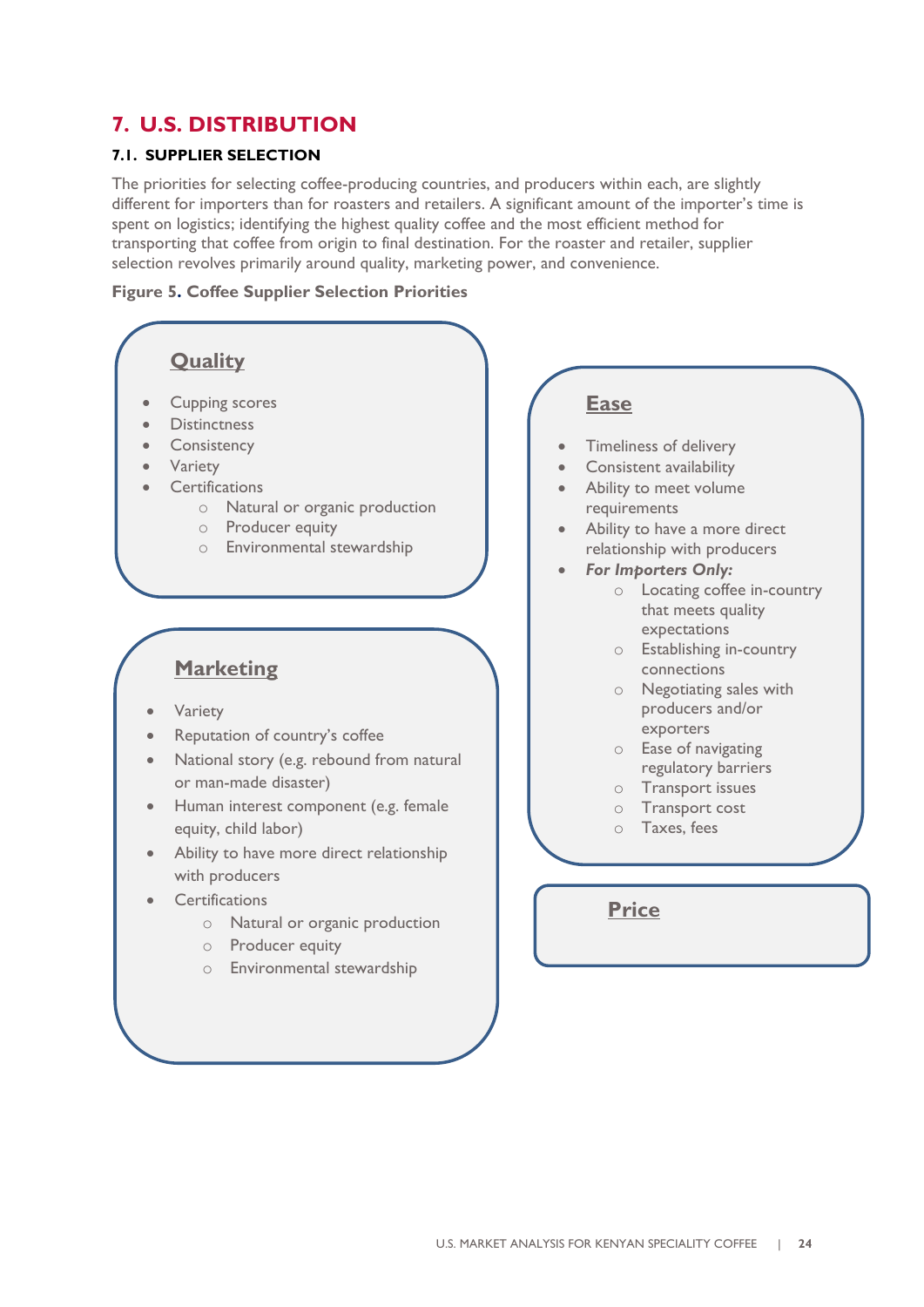### <span id="page-24-0"></span>**7.2. CONTRACT AND PAYMENT TERMS**

Most coffee imports to the U.S. use the standard contract format provided by the Green Coffee Association (GCA). Each contract must stipulate a number of details, including the quality, quantity, price, shipment period, conditions of sale, and period during which the offer is valid. Contracts should also state whether they cover commodity-grade or specialty-grade coffee. In all cases, regardless of terms, it is the responsibility of the exporter to provide any necessary documentation to accompany the shipment.

Many coffee contracts specify the price in Free on Board (FOB) terms. This means that the shipment will be loaded onto a vessel at the location listed in the contract at the seller's expense. The seller is responsible for scheduling freight space, arranging shipment, and producing a full set of shipping documents. The seller's risk ends when the goods cross the ships rail; from that point, the buyer assumes all costs and risk.

Many U.S. importers also purchase coffee "ex dock." This involves a risk transfer from the seller to the buyer on the dock at the port of destination once all ocean freight and terminal handling charges have been paid and customs entry and all government regulations have been satisfied. This gives the buyer the ability to refuse payment for any portion of the shipment that fails to meet U.S. import standards.

The most common terms of payment used for green coffee purchases are:

- **Irrevocable Letter of Credit:** A Letter of Credit is a contract between a buyer's bank and a seller's bank that guarantees transfer of payment against certain shipping documents. These documents include an invoice, Certificate of Origin, quality certificate, or bill of lading. An Irrevocable Letter of Credit cannot be cancelled once established. It gives the seller assurance that funds will be available as long as valid documents have been presented.
- **Payment Net Cash Against Documents (NCAD) on First Presentation:** The buyer makes payment when valid shipping documents are first presented. This is a common option either for buyers with whom sellers have developed a trusting relationship or for buyers with a well-known reputation for creditworthiness.
- **Payment NCAD Upon Arrival:** The buyer makes payment when the shipment arrives at the final port of destination. It is important for sellers to include a stipulation that payment must be made by a certain point, regardless of whether goods have arrived or not.
- **Payment Net 30 from Delivery:** The buyer makes payment within 30 days after the shipment has arrived. While these are the most preferred terms for buyers, they leave sellers without product or the cash equivalent for an extended period of time and expose them to the risk of buyer bankruptcy.



As in any business transaction, a seller must determine the perceived risk associated with a particular buyer. For instance, although an Irrevocable Letter of Credit is the least risky payment method, the cost and inconvenience associated with acquiring one could prevent a buyer from purchasing from a seller who requires one. In contrast, an NCAD upon Arrival should clearly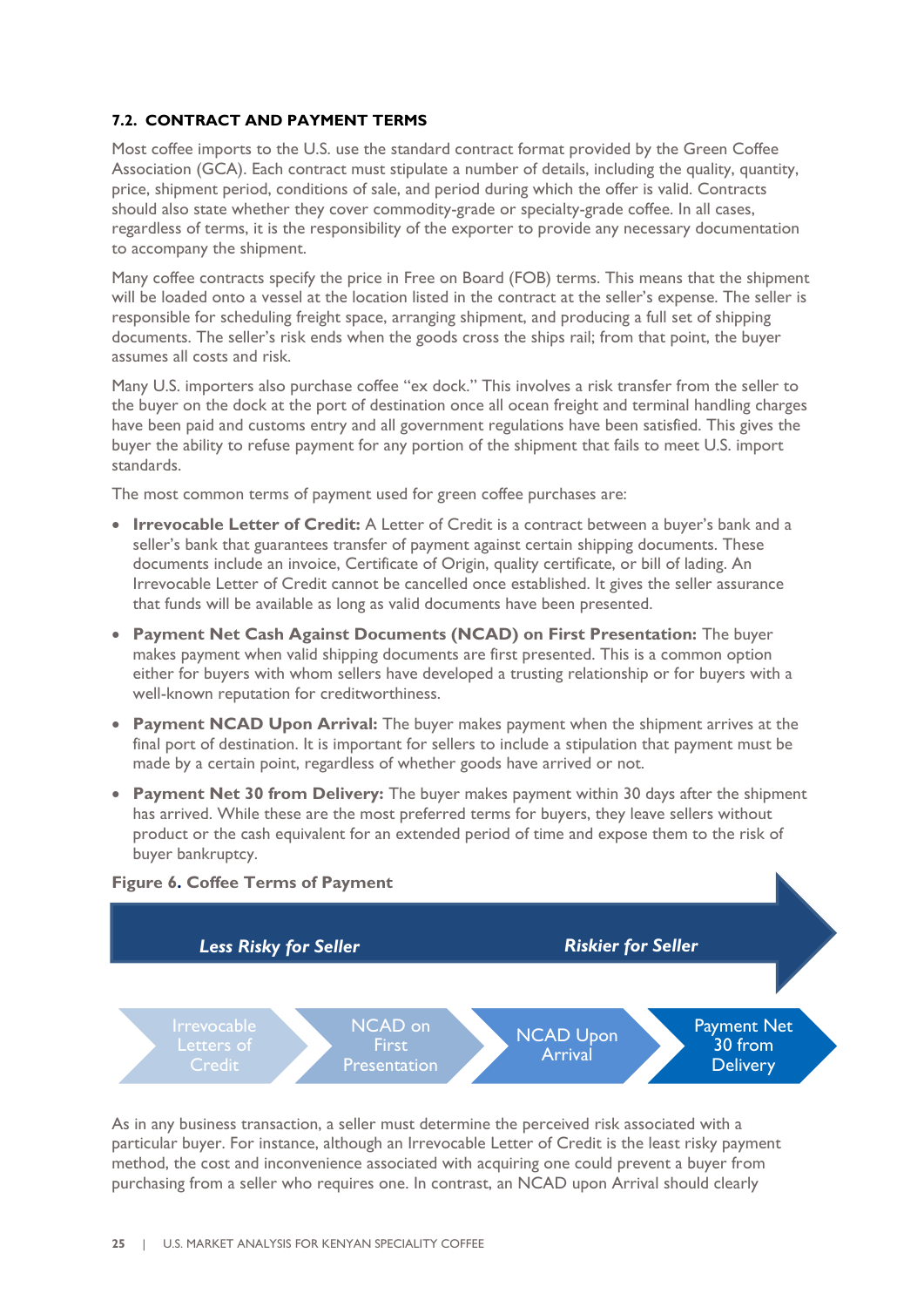indicate that payment will be made "not later than 30 (or 60) days after date of bill of lading" otherwise, if the shipment is lost altogether, the seller may never receive payment.

### <span id="page-25-0"></span>**7.3. DISTRIBUTION CHANNELS**

Specialty coffee is distributed through one of the channels defined in the "Principal Buyers" section. Depending on the business model of the original importer, the following scenarios are possible:

**Figure 7. Coffee Distribution Channels**



### <span id="page-25-1"></span>**7.4. RETAIL CHANNELS**

 $\overline{a}$ 

Most specialty-grade traditional coffee consumers purchase prepared beverages from coffeehouses. There are, however, other types of retailers that make prepared beverages.<sup>31</sup>

| <b>TABLE 3.PREPARED BEVERAGES RETAIL CHANNELS</b> |             |  |  |  |  |
|---------------------------------------------------|-------------|--|--|--|--|
| <b>LOCATION</b>                                   | % CONSUMERS |  |  |  |  |
| Coffeehouse/Coffee Shop/Pastry Shop               | 13%         |  |  |  |  |
| Cafeteria                                         | 6%          |  |  |  |  |
| Convenience/Gas Store                             | 3%          |  |  |  |  |
| Quick-Service Restaurant                          | 4%          |  |  |  |  |
| <b>Full-Service Restaurant</b>                    | 4%          |  |  |  |  |

<sup>31</sup> The National Coffee Association of the U.S.A. NCA Market Research Series. National Coffee Drinking Trends 2016.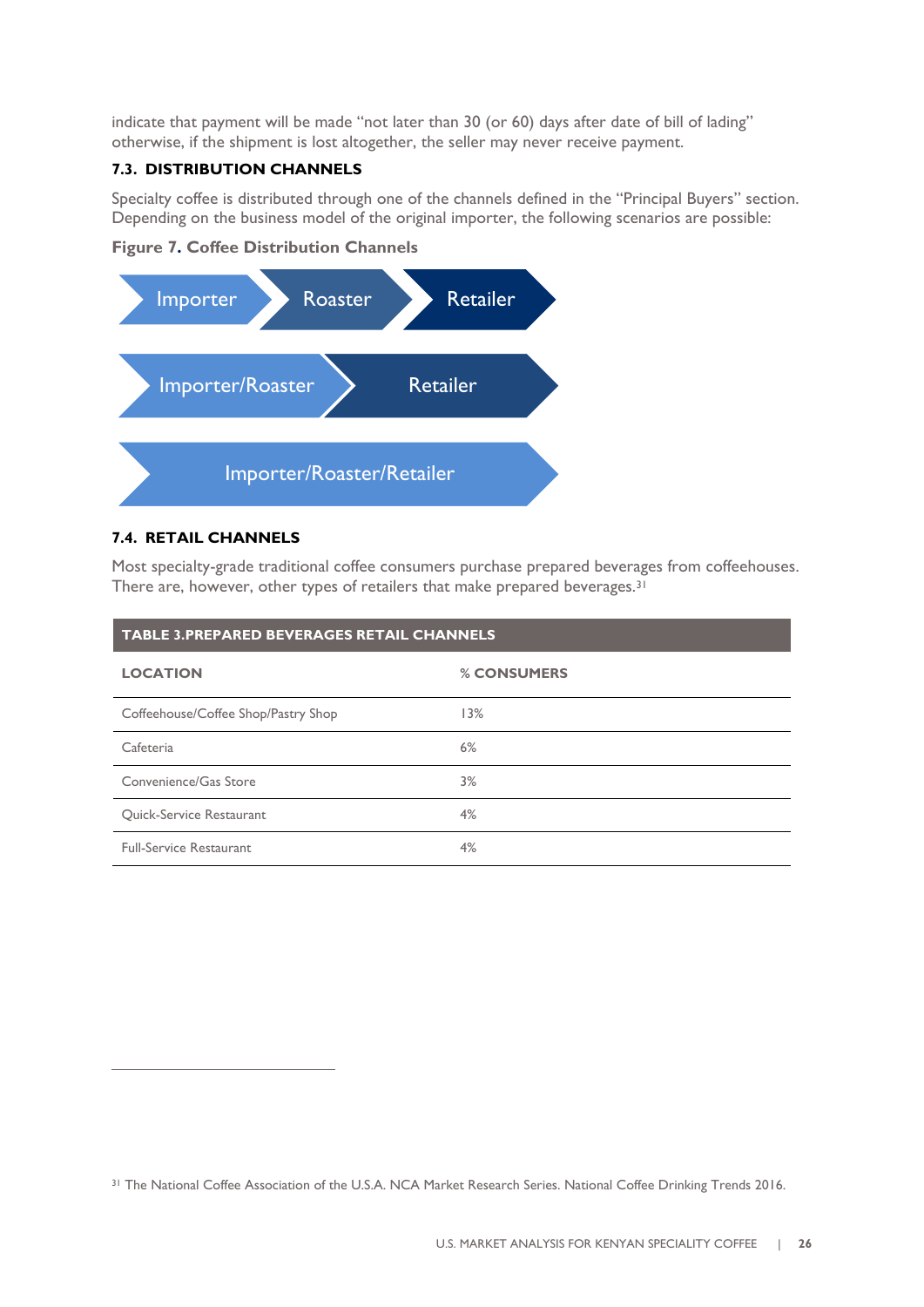Most specialty-grade traditional coffee consumers prefer to prepare their own coffee from bulk packaged coffee purchase from supermarkets, although there are other types of retailers that make bulk coffee available.<sup>32</sup>

## **TABLE 4. BULK COFFEE RETAIL CHANNELS LOCATION % CONSUMERS** Supermarket/Grocery Store 46% Mass Merchandizer 25% Buyer's Club/Warehouse 11% Online/Mail Order 6% Coffeehouse 6% Convenience/Corner Store 4% Specialty Gift Store 1%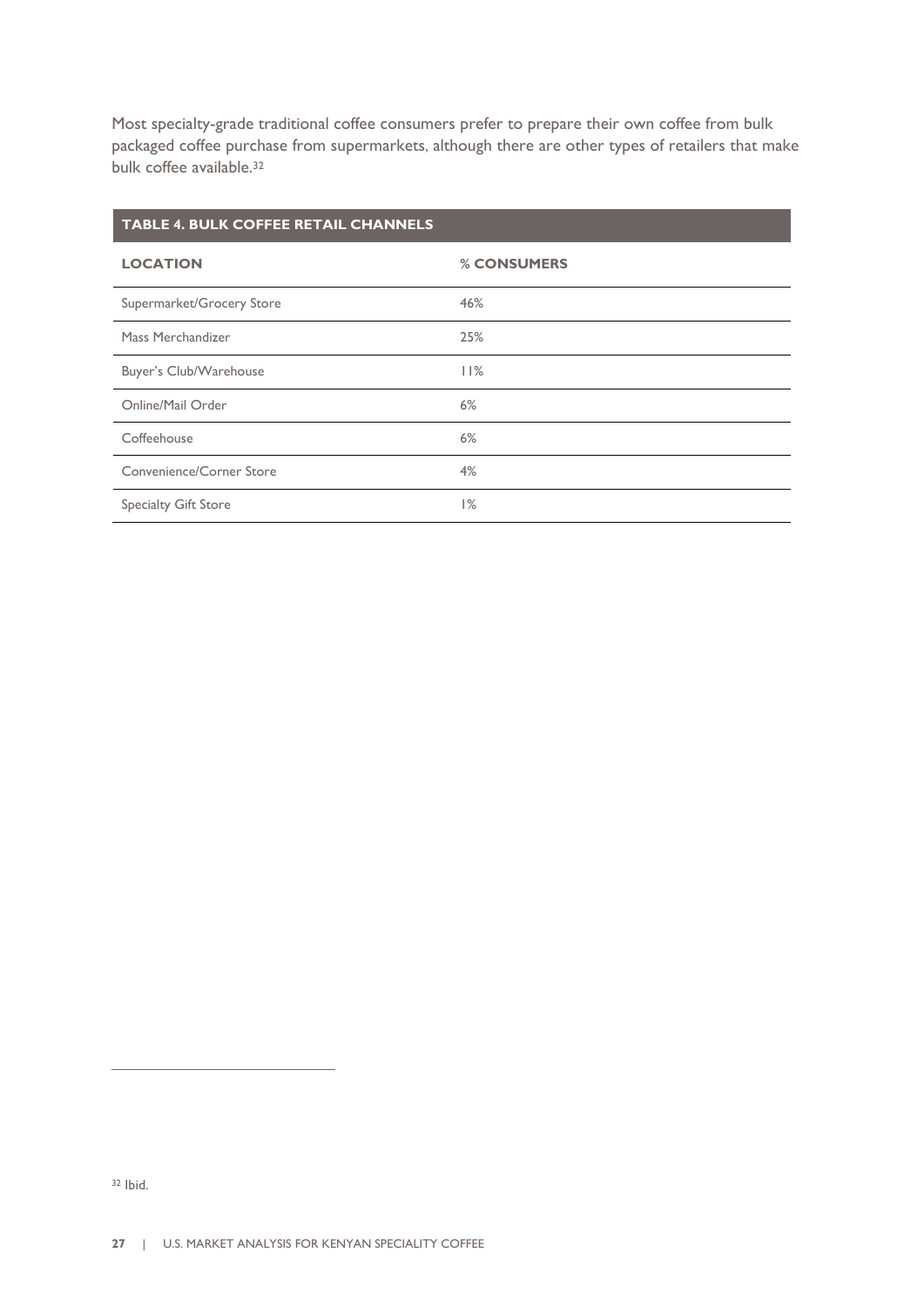### <span id="page-27-0"></span>**8. SALES PROMOTION**

### <span id="page-27-1"></span>**8.1. KEY TRADE FAIRS**

Exhibiting at trade fairs offers an unparalleled opportunity to engage importers, roasters, and retailers within the specialty coffee industry. It also provides an opportunity to showcase Kenya's superior quality coffee. It is also recommended that side meetings with key buyers and side trips to headquarters of major partners are arranged in advance.

### <span id="page-27-2"></span>8.1.1. GLOBAL SPECIALTY COFFEE EXPO

The Specialty Coffee Association of America (SCAA) Annual Global Specialty Coffee Expo offers industry stakeholders the opportunity to exhibit, attend lectures and classes, hone their skills in roasting, and compete in coffee preparation competitions. The Expo, held in Seattle, WA each April, hosts 7,500 participants from all over the world.<sup>33</sup> Kenya was the 2017 Portrait Country, hosting the Portrait Country Pavilion with meeting rooms for private negotiations, coffee sampling, and green and roasted coffee giveaways. It showcased its extraordinary coffee from the Mt. Kenya, Mt. Elgon, Rift Valley, and Kisii highland regions.

### <http://www.coffeeexpo.info/sca2018/public/mainhall.aspx>

### <span id="page-27-3"></span>8.1.2. COFFEE FEST

Coffee Fest is the U.S. trade show designed for retailers of coffee, tea, and specialty beverages and occurs three times annually. Exhibitors focus primarily on items found in retail coffee shops. Workshops are geared toward business management of retail locations.

### <https://www.coffeefest.com/>

### <span id="page-27-4"></span>8.1.3. AFRICAN FINE COFFEES ASSOCIATION (AFCA) CONFERENCE, EXHIBITION, AND TASTE OF **HARVEST**

The Annual African Fine Coffee Conference and Exhibition is Africa's largest coffee trade event, bringing together regional and international producers, traders, roasters, and experts.

The AFCA Taste of Harvest program is the leading regional cupping competition in Eastern and Southern Africa. It provides producers, processors, and exporters from member countries a platform to catalog and promote their coffee. Not only are coffees cupped by a panel of qualified judges, AFCA also collects relevant data that allows buyers to efficiently identify coffees that meet their standards. Major buyers from across the globe attend this event. From 2017's Africa Regional Taste of Harvest event, Kenya's Sucasustainability Farm took top honors at first place for its 88.37 cupping score.<sup>34</sup>

### <https://afca.coffee/events/>

<sup>33</sup>Note that SCAA and the Specialty Coffee Association of Europe have recently merged to become the Specialty Coffee Association (SCA).

<sup>34</sup> African Fine Coffees Association[. https://afca.coffee/conference/conference/taste-of-harvest-toh/](https://afca.coffee/conference/conference/taste-of-harvest-toh/)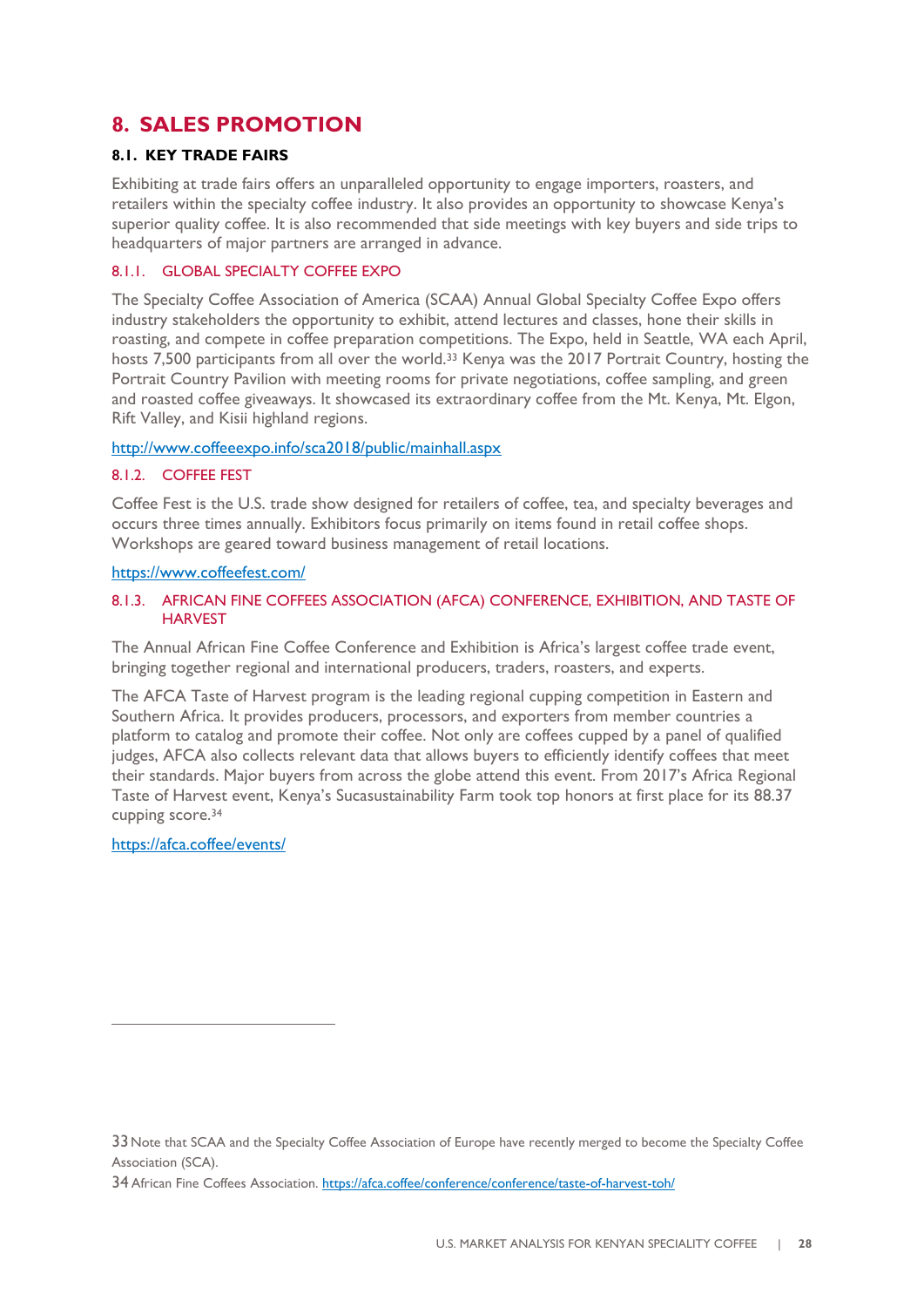### <span id="page-28-0"></span>8.1.4. FANCY FOOD SHOW

The Fancy Food Show is the largest U.S. specialty food and beverage trade show, held in New York, NY each June and San Francisco, CA each January. While the event boasts 2,400 exhibitors from 50 different countries and regions, it is not a venue used by serious coffee buyers to source coffee. However, specialty coffee stakeholders should be familiar with this trade show.

<https://www.specialtyfood.com/shows-events/>

### <span id="page-28-1"></span>**8.2. NATIONAL ADVERTISING CAMPAIGNS**

Several key periodicals are widely read by the country's specialty coffee roasters and retailers. They use them to learn about new techniques, trends, and origins. A national advertising campaign to "reintroduce" and reinforce Kenya's notoriety could highlight its superior attributes, numerous industry awards, and provide U.S.-based industry contacts, such as U.S. importers who offer Kenyan coffee and might be willing to co-advertise to promote business.

While there are several print and online periodicals geared to some proportion of the specialty coffee audience, the following are the most popular:

**ROAST** *–* a bi-monthly technical trade magazine dedicated to the growth of the specialty coffee industry. It addresses the art, science, and business of coffee by covering the most important issues in the industry and focusing on the technical aspects of coffee.

**COFFEETALK MAGAZINE** – a monthly, industry-centered publication with a heavy focus on the big-business side of coffee. It appeals primarily to roasters and larger businesses and regularly includes interviews with business leaders and industry consultants. The tone is relatively formal.

**FRESH CUP MAGAZINE** – a monthly, industry-geared publication, focused on coffee from origin to cup. It appeals to a range of coffee businesses and is filled with highly informative, well-illustrated features on topics like barista training, equipment, and international coffee trends.

**THE TEA & COFFEE TRADE JOURNAL** *–* a monthly industry magazine that focuses on coffee facts, statistics, technical information, and business advice. Topics such as packaging innovations, decaffeination processes, coffee origins, and grinding/roasting optimization are frequently addressed.

Others include *Barista*, *Drift*, *Specialty Coffee Chronicle*, and *Specialty Coffee Retailer*.

### <span id="page-28-2"></span>**8.3. BUYERS' MISSIONS/TRIPS**

Buyers' trips for U.S. importers and importer/roasters are quite common in Kenya. They continue to be an excellent opportunity to showcase Kenyan coffee and its superiority; expose importers to various producers and exporters; solicit feedback on improving Kenya's competitiveness; and build long-term business relationships. Various sponsors, including the USAID East Africa Trade and Investment Hub, have supported such buyer trips in Kenya over the years.

### <span id="page-28-3"></span>**8.4. PROMOTION TO THE CONSUMER COFFEE MARKET**

Promotion is dominated by a few very large companies, mainly multinationals, which sell their product by promoting their brand name and image through large-scale advertising. Advertising expenditure is typically equivalent to between 3 to 6 percent of sales revenue.

Most coffee is sold through supermarket chains. They generally stock a relatively limited range of brands that meet their criteria for sales per unit of shelf space. It is difficult and costly for new brands and suppliers to penetrate the market, but it is not impossible as there are always some openings for new suppliers.

Smaller packers and roasters often sell coffee under either their own brand names (directly to retailer chains or online through the internet) or provide supermarket chains with own label (also known as private label) coffee to be sold under the brand name of the supermarket. Own label or secondary brands generally sell at a substantial discount and are not usually advertised in the media. Instead, they are promoted in store.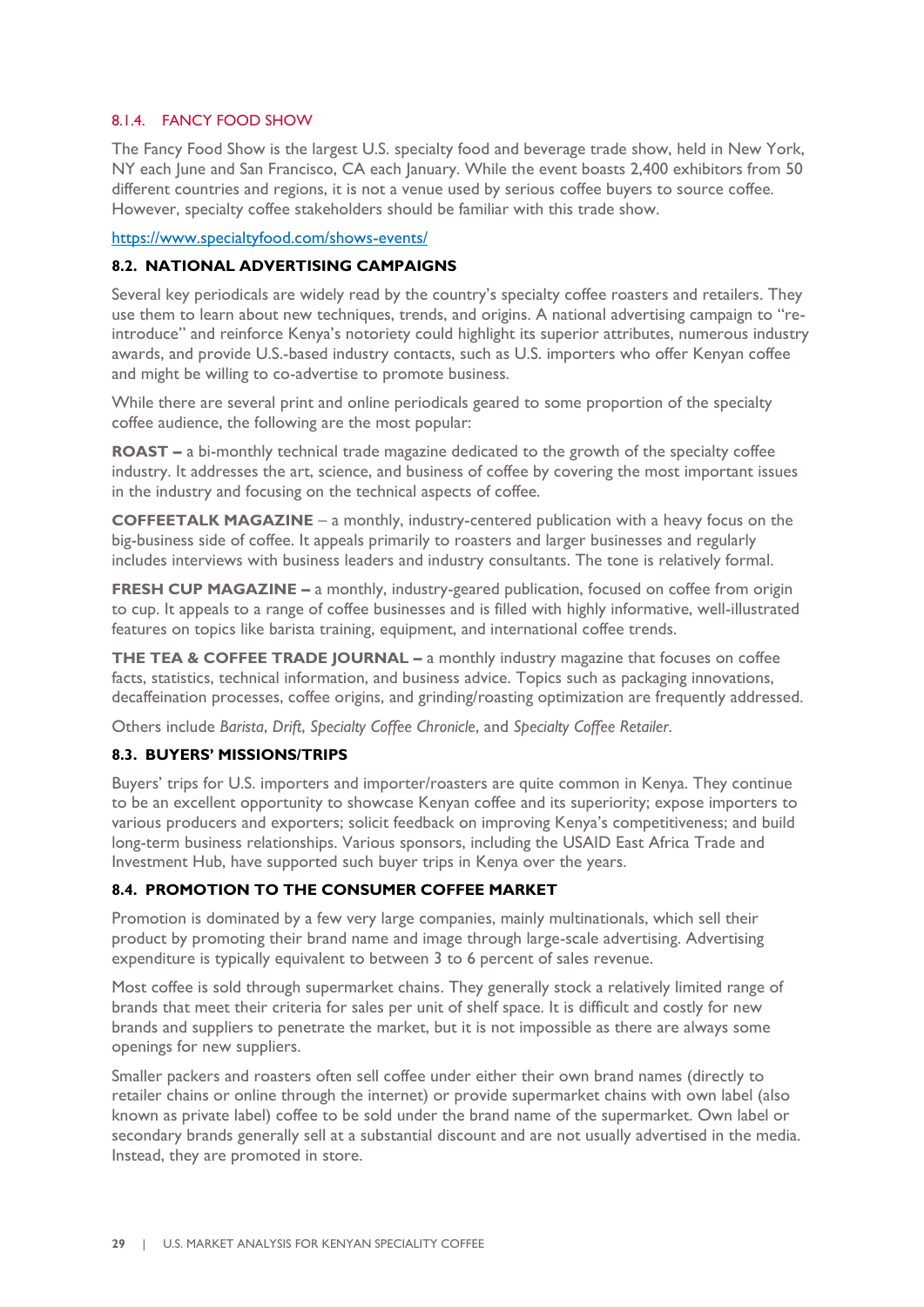In the past, such brands were considered inferior in quality. However, that is no longer the case and, as a result, own label coffees have captured a significant share of the market. The own label area offers the best opportunity for coffees processed at origin because such coffees cannot afford large advertising expenditure. But with increasing concentration at the retail level, the scope for new entrants is becoming more limited and fiercely price competitive.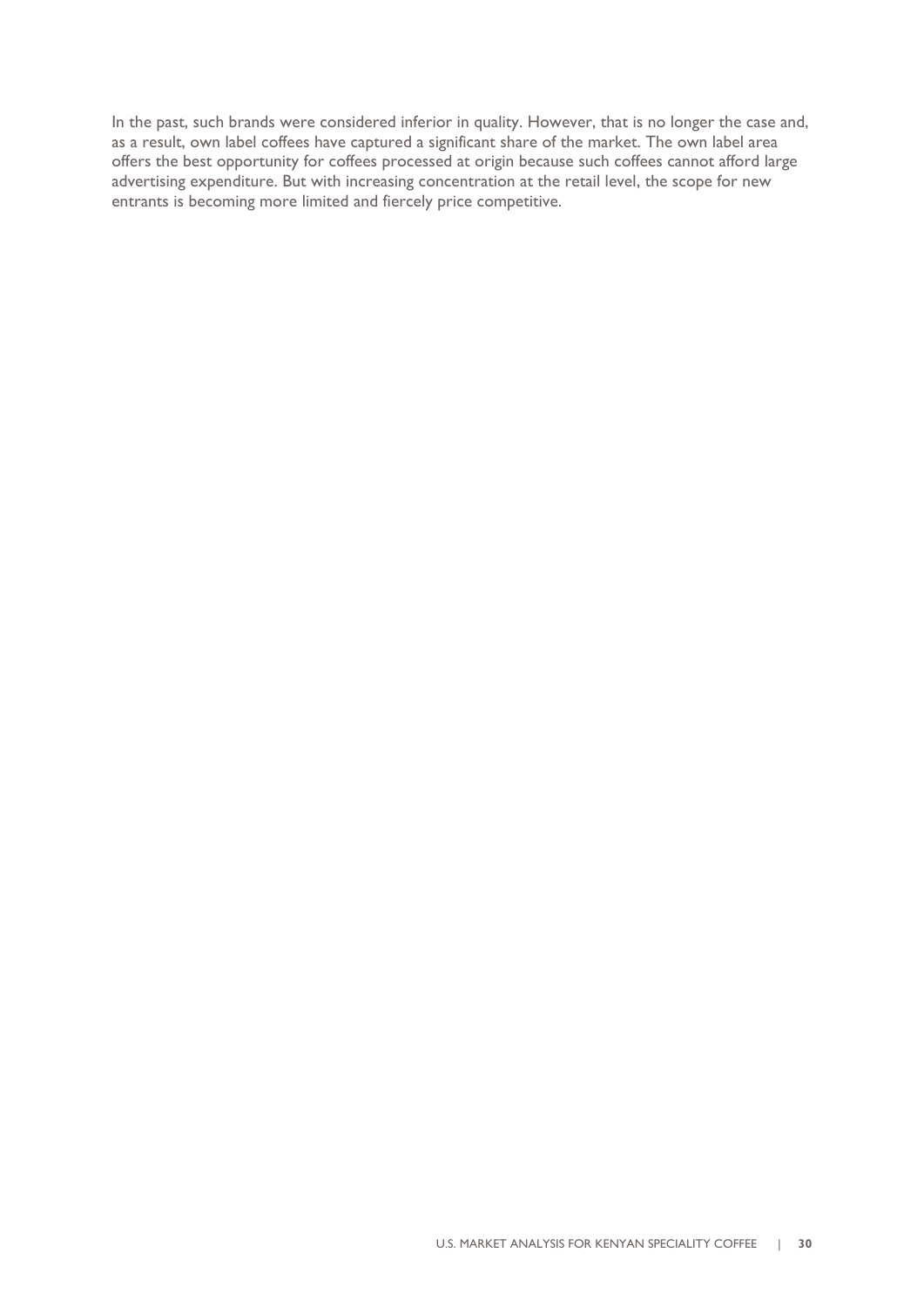### <span id="page-30-0"></span>**9. COMPETITION**

### <span id="page-30-1"></span>**9.1. KEY COMPETITORS**

For commodity-grade coffee, competition is global. The dominant players include Brazil, Vietnam, and Colombia, countries who produce massive volumes of coffee at competitive prices. Fortunately, in the specialty coffee sector, roasters and retailers want an expansive portfolio that includes coffees from around the world. As a result, they are already interested in carrying African coffees, which is a significant advantage for Kenyan specialty coffee producers.

### <span id="page-30-2"></span>9.1.1. GROWING REGIONS

Since the taste characteristics of coffee are comprised of a number of factors related to geography – including soil, climate, and processing techniques – specialty coffees are usually distinguished by growing region.

Latin America, Africa, and Asia/Pacific each have climates, altitudes, soil, coffee varietals, and processing techniques that provide unique taste characteristics to specialty coffee originating from that region. Latin American coffees are known for their smooth, mellow taste and balanced flavors. Asian/Pacific coffees are deep and earthy with heavier notes, and African coffees are noted for their fruitiness, ranging from a delicate floral essence to a heavier syrupiness.

Within each of these three regions, individual countries – and even sub-regions within the countries, such as Kenya's – produce specialty coffee that offers further distinctions in taste profiles.

For U.S. consumers, the proximity of Latin America and Africa make these coffees the least and most expensive, respectively, due to transport costs. However, since competition within the specialty coffee arena is driven primarily by quality and taste preferences, competition between countries is mostly regional. This is either based on taste preference for one region over another, or preference for one country over another within the same region. For Kenya, this means Ethiopia, Uganda, Tanzania, and Rwanda are its main competition, since, along with Kenya, these are the top African Arabica-producing countries.



**Figure 8. U.S. Imports of Arabica Coffee – East Africa Leaders**

Source: U.S. Census Bureau, Economic Indicators Division. Accessed July 2017.

### <span id="page-30-3"></span>9.1.2. SUPPLY CHAIN ROLE

Importers, roasters, retailers, and consumers all choose coffee from a particular region based on slightly different variables, although each plays an important role in any end-market strategy.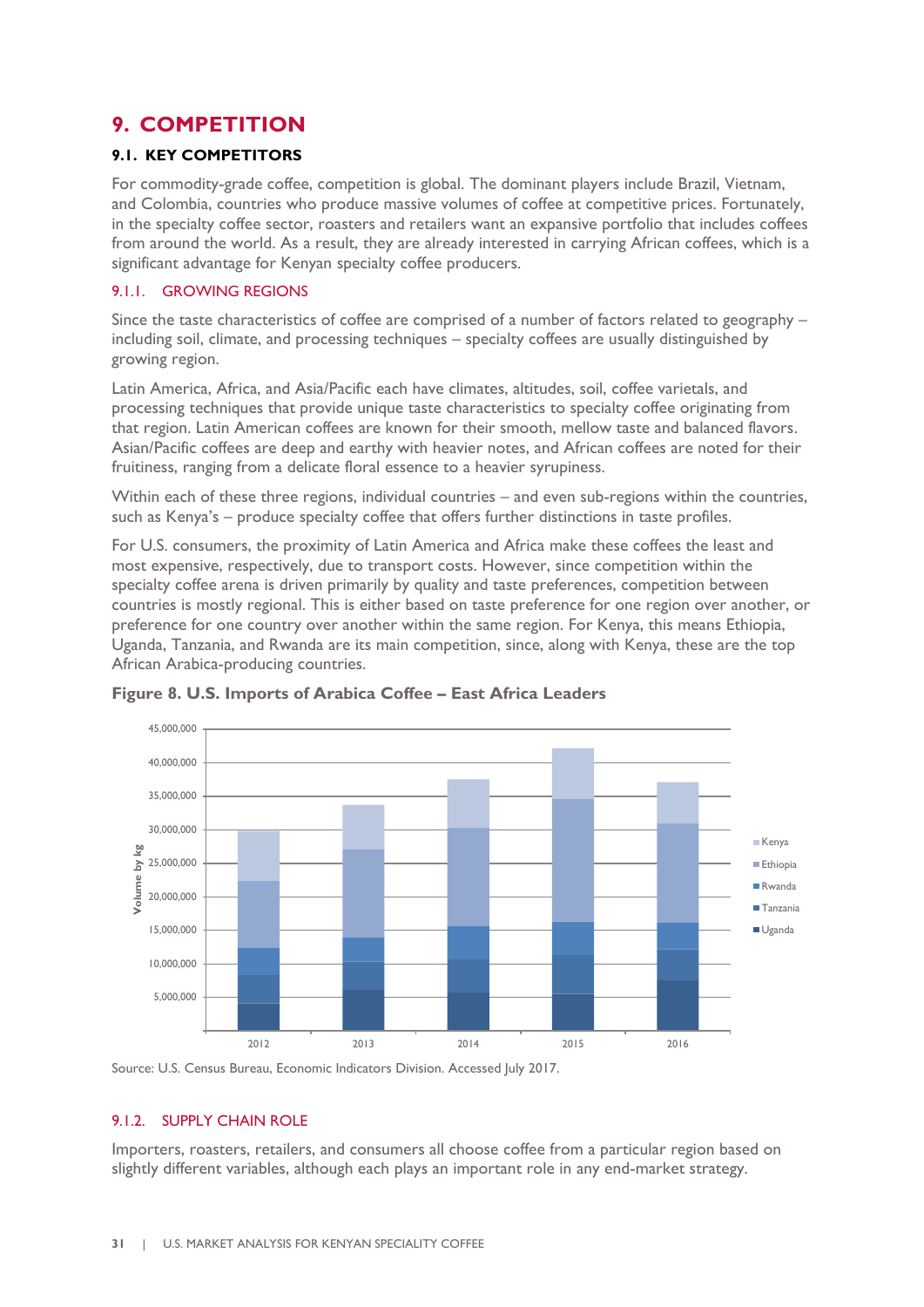Importers and roasters introduce a particular coffee to the U.S. specialty coffee sector and make its purchase possible through supply. At the same time, specialty coffee retailers and consumers provide feedback through demand that signals their preferences, informing the future purchasing decisions of importers and roasters.

More specific information about how importers, roasters, and retailers select their suppliers can be found in "supplier selection," but a summary is contained below.

### *9.1.2.1. Importers*

U.S. specialty coffee importers select coffees based on overall quality, consistency of quality, consistency of available volumes, ease of relationships, reliability, ease of transaction, and price.

### *9.1.2.2. Roasters and Retailers*

U.S. specialty coffee roasters, retailers, and roaster/retailers select coffees based on their contribution to offering customers a diverse portfolio of high-quality coffees from around the world. Roasters and retailers want consistent quality, timely delivery, competitive prices, adequate volumes, and marketing power.

### *9.1.2.3. Consumers*

U.S. specialty prepared coffee retailers (e.g. coffeehouses, cafés) usually offer customers a daily variety of traditional coffee. The assortment generally represents different single-origin growing regions, roast styles, flavor profiles, and caffeine contents to accommodate customer preferences. The selection often rotates daily or every few days, depending on the number of different coffees the retailer keeps in stock. Since all traditional coffees offered by a specialty prepared coffee retailer are available to consumers at the same price point, regardless of the wholesale price paid by the retailer, consumers can sample a wide portfolio of specialty coffees and develop preferences based on quality and taste rather than price.

U.S. specialty bulk coffee retailers (e.g. supermarkets, coffeehouses) also offer a variety of bulk coffee, either in whole bean form for self-grinding or pre-ground for convenience. Even the smallest specialty roasters are usually equipped to package roasted coffee in one-way valve bags for extended shelf-life. It is also common to find bulk specialty coffee in open-air bins for self-bagging, rotated every few days for freshness. Unlike prepared coffee, customer prices for bulk coffee differ based on the price paid to the roaster. This depends on all prices paid to stakeholders back to the producer. In some cases, retailers may fix a price for all coffees within a certain category (e.g. all African coffees or all certified organic coffees), but in most instances, differences in bulk prices reflect differences in base prices paid.

Overall, although the importer and roaster determine the coffee supply portfolio from which retailers can choose, the consumer, through feedback and demand, plays the lead role in deciding which coffees are repeatedly purchased. Therefore, the best approach to competition is to expose as many specialty coffee importers and specialty coffee consumers to a particular coffee as possible. If an importer is not aware of a particular coffee origin, it can't be made available to the U.S. market and if a consumer is not exposed to a particular coffee region, he/she cannot purchase it.

### <span id="page-31-0"></span>**9.2. CRITICAL SUCCESS FACTORS AND PERFORMANCE ON EACH FACTOR (BENCHMARKING)**

In comparison to other East African specialty coffee-producing countries, Kenya remains an industry leader for its generally superior quality, ease of transaction, variety, and consistency. However, the prices of Kenyan specialty coffee are the highest in the region. This can be a deterrent even to specialty coffee buyers, especially with emerging competition from East African neighbors who are rapidly improving their high-quality volumes. Additionally, many industry experts noted that whereas they are usually able to purchase the volume of Kenyan specialty coffee needed, they are concerned that Kenya's quality is becoming more concentrated at certain producer levels and arrangements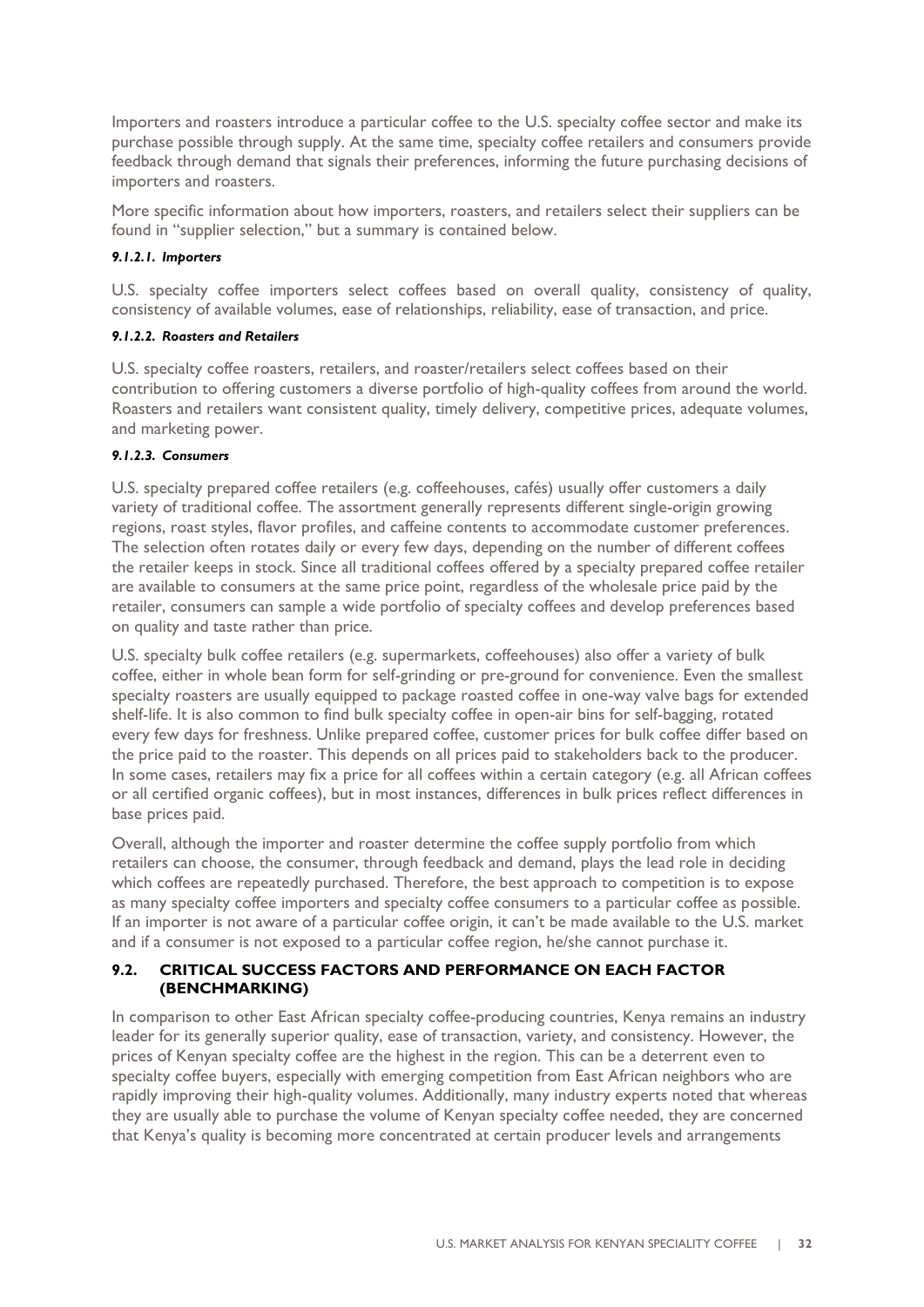(e.g. those with direct relationships) and less mainstream at a broader national level. This can have an impact not only on future volumes of specialty coffee, but also on the country's reputation.<sup>35</sup>

### **Figure 9. Rank of Kenya within East Africa**



<sup>&</sup>lt;sup>35</sup> Based on aggregate feedback from U.S. industry experts.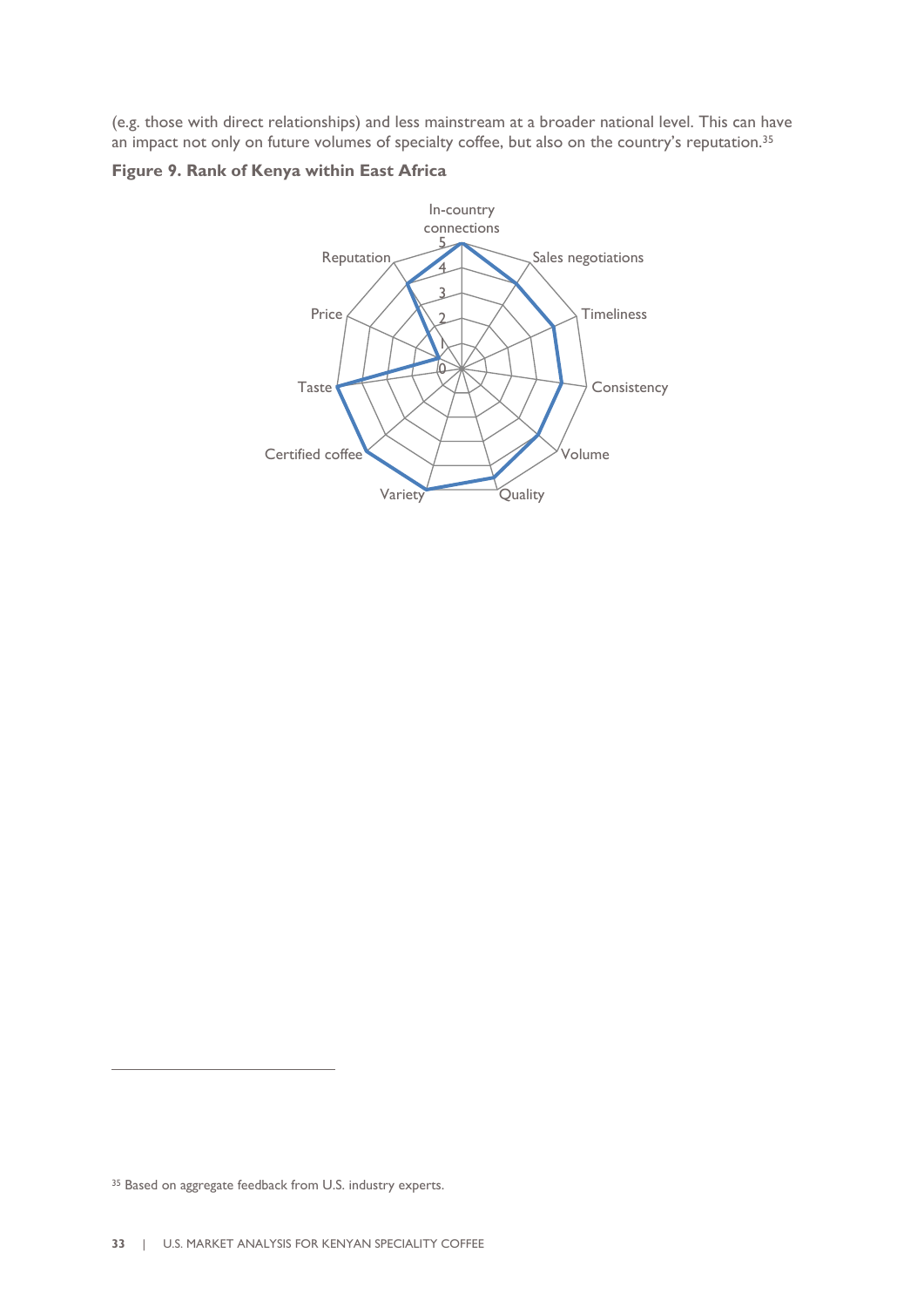### <span id="page-33-0"></span>**10. RECOMMENDATIONS**

### <span id="page-33-1"></span>**10.1. SUGGESTED BUYERS**

There are about 40 minor and major U.S. specialty coffee importers, although some import exclusively from a particular country or growing region. Most have staff members who regularly travel to producing countries and develop relationships with producers, cooperative leaders, government authorities, processors, brokers, exporters, and other agents in the specialty coffee industry.

Currently, all major specialty coffee importers offer Kenyan coffee, but varieties and volumes change frequently. A list of Kenya-relevant U.S. specialty coffee importers is provided below. Full contact information is available in Appendix II. Note that most importer/roasters are either too small or too large (e.g. Starbucks) to be contacted directly and are therefore not listed below, with the exception of a few that are noteworthy.

| Ally Coffee                 | Crimson Cup Coffee & Tea <sup>**</sup> | Royal Coffee*                   |
|-----------------------------|----------------------------------------|---------------------------------|
| Atlas Coffee*               | Gillie's Coffee Co.                    | Royal Coffee New York*          |
| <b>Balzac Brothers</b>      | InterAmerican Coffee*                  | Sustainable Harvest             |
| Bird Rock Coffee Roasters** | InterContinental Trading               | Theta Ridge Coffee Co.          |
| Bodhi Leaf Trading          | <b>Knutsen Coffees</b>                 | <b>Third Wave Coffee Source</b> |
| Café Imports*               | NJ Douek & Sons, Inc.                  | Volcafe                         |
| Coffee Holding Co.          | OLAM Specialty Coffee*                 | <b>Vournas Coffee Trading</b>   |
| Coffee Shrub                | Organic Products Trading Co.           | <b>Wolthers Douque</b>          |
| Counter Culture**           | <b>Red Goni</b>                        | Zephyr Coffee                   |

Asterisks denote: \*= largest importers; \*\*=importer/roasters

### <span id="page-33-2"></span>**10.2. EXPORT STRATEGY**

To increase exports of specialty-grade coffee into the U.S., Kenya should take a multi-pronged approach centered on four core objectives. These objectives are broadly discussed below:

- Increase exportable volumes of specialty-grade coffee
- Enhance price competitiveness
- Strengthen existing U.S. trade linkages
- Reinvigorate U.S. industry appreciation for Kenyan specialty coffee

### <span id="page-33-3"></span>10.2.1. INCREASE EXPORTABLE VOLUMES OF SPECIALTY-GRADE COFFEE

As Kenya's producer demographics shift away from estate owners, their access to resources and technology, national yields, and quality levels will gradually decline. Kenya must realign its traditional reliance on estate farmers to smallholder producers to ensure the continued production of exceptional specialty coffee. Without access to training, extension services, support, and finance, smallholder producers will not be able to produce the volumes and quality of specialty-grade coffee demanded by the global community. Assistance to smallholder farmers should be tailored, coordinated, and comprehensive to build their capacity to improve quality and increase yields.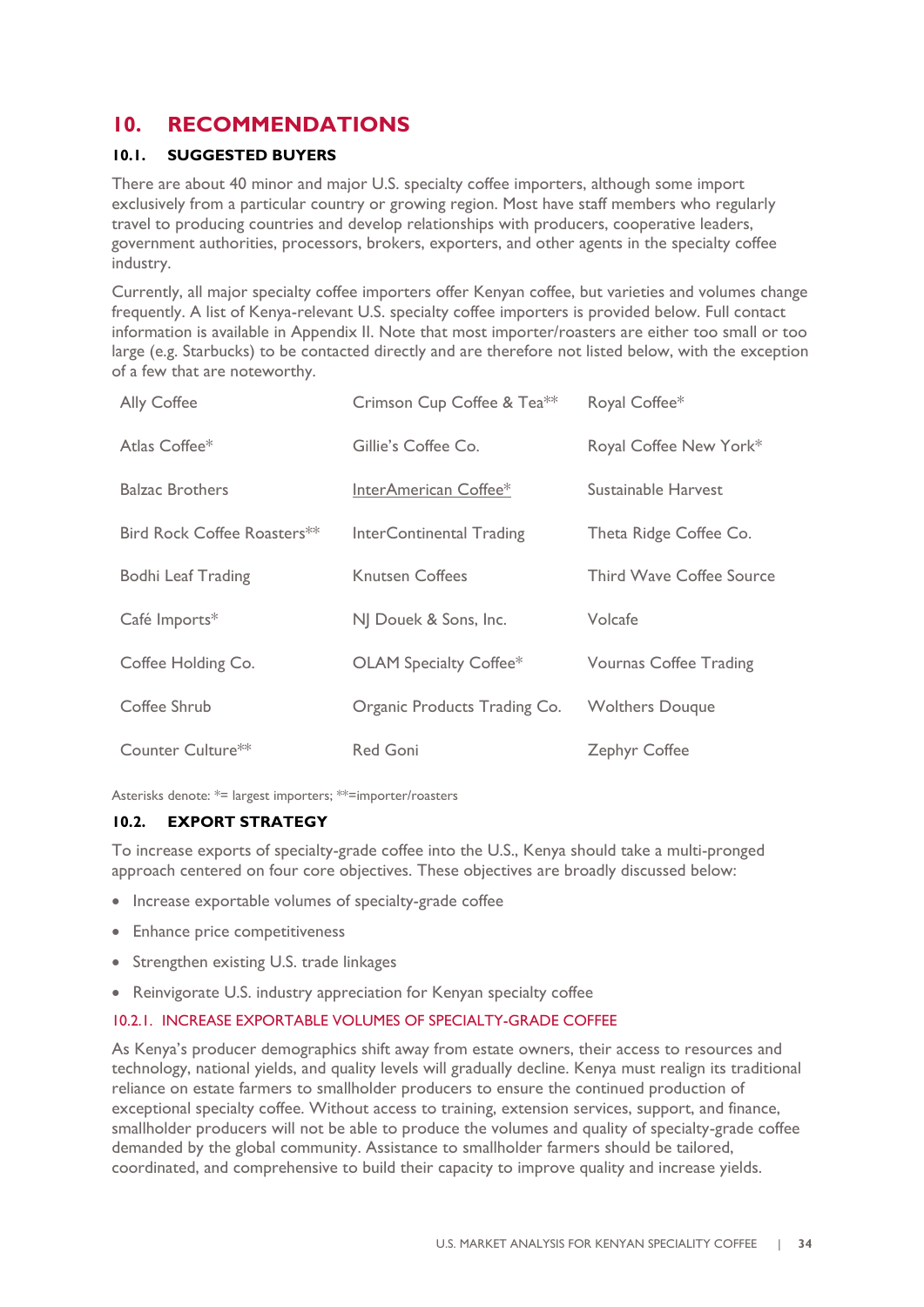- The proportion of smallholders to estate producers continues to increase as estate owners choose to use their land for new opportunities, such as higher-value agriculture or real estate development. Currently, about one-third of the total area under coffee cultivation belongs to estate owners, with two-thirds cultivated by smallholders. While smallholder yields average just over 300 kg/ha, estate yields are more than five times higher at 1,600 kg/ha.<sup>36</sup> This marked distinction is partially due to estate owners' greater access to capital, inputs, equipment, and knowledge. *Designing and enacting a strengthened extension support strategy targeted to smallholders will reflect the national shift in producer demographics and provide the foundation for increased volumes of higher-value specialty coffee.*
- Coffee berry disease and coffee leaf rust have decimated the yields and quality of Kenyan coffee for many years. Ruiru 11, a combination of Timor Hybrid variety (a hybrid of Arabica and Robusta) and Rume Sudan, were designed to combat coffee berry disease. However, many experts believe that the Robusta influence in Ruiru 11 decreases its quality, especially compared to the Scott Labs (SL) varieties developed specifically for Kenya by Scott Laboratories in the 1930s. *If Ruiru 11's use will continue to be promoted, a narrative in response to this industry concern should be prepared and widely disseminated. Otherwise, research to identify a suitable replacement that combats coffee berry disease, but still provides superior quality, should be accelerated.*
- *Facilitate investment in capital improvements to existing factories (wet mills), especially those owned by cooperative societie*s. For wet processing, coffee cherries must begin the fermentation process within 24 hours of being harvested to prevent spoilage. This can present an enormous challenge in terms of infrastructure and a farmer's ability to transport fresh cherries to a factory in close enough proximity. As a result, Kenya has an abundance of low-quality wet mills built to support farmers' geographic needs, but are not necessarily able to process coffee at the quality levels demanded by the U.S. specialty coffee industry. Smallholders process their fresh cherries at facilities owned by either their cooperative society or a neighboring cooperative society. Many cooperative societies struggle to manage their business affairs efficiently and effectively. This includes investments in inputs, equipment, and factories. Antiquated processing facilities are inefficient, costly, and incapable of producing the highest quality coffee. They need to be updated and properly maintained.
- *Encourage more joint-value models that can offer training, support, access to finance, and guaranteed markets to create incentives for quality improvements.* Joint-value relationships formalize working arrangements between two parties in a manner that creates a "win-win" scenario for everyone involved. By fostering this type of model between U.S. specialty coffee importers, importer/roasters (or possibly Kenyan exporting firms on the one hand and cooperative societies or small-estate farmers on the other hand), Kenyan coffee producers can leverage the knowledge, feedback, and resources that firms can provide to produce the consistent quality and volume that consumers demand.

This longer-term business relationship mitigates risk all along the value chain by providing both sides relative guarantees of supply access and volume purchase. In some cases, firms might provide extension services, training, inputs, or small equipment on credit, eliminating access-tofinance issues faced by farmers. In return, they receive a steady supply of higher-quality, consistent coffee and offer producers a reliable market.

<sup>&</sup>lt;sup>36</sup> Government of Kenya. Agriculture and Food Authority (AFA) Coffee Directorate. <http://www.agricultureauthority.go.ke/wp-content/uploads/2016/06/area-under-coffee-and-Production-from-2008-20151.pdf>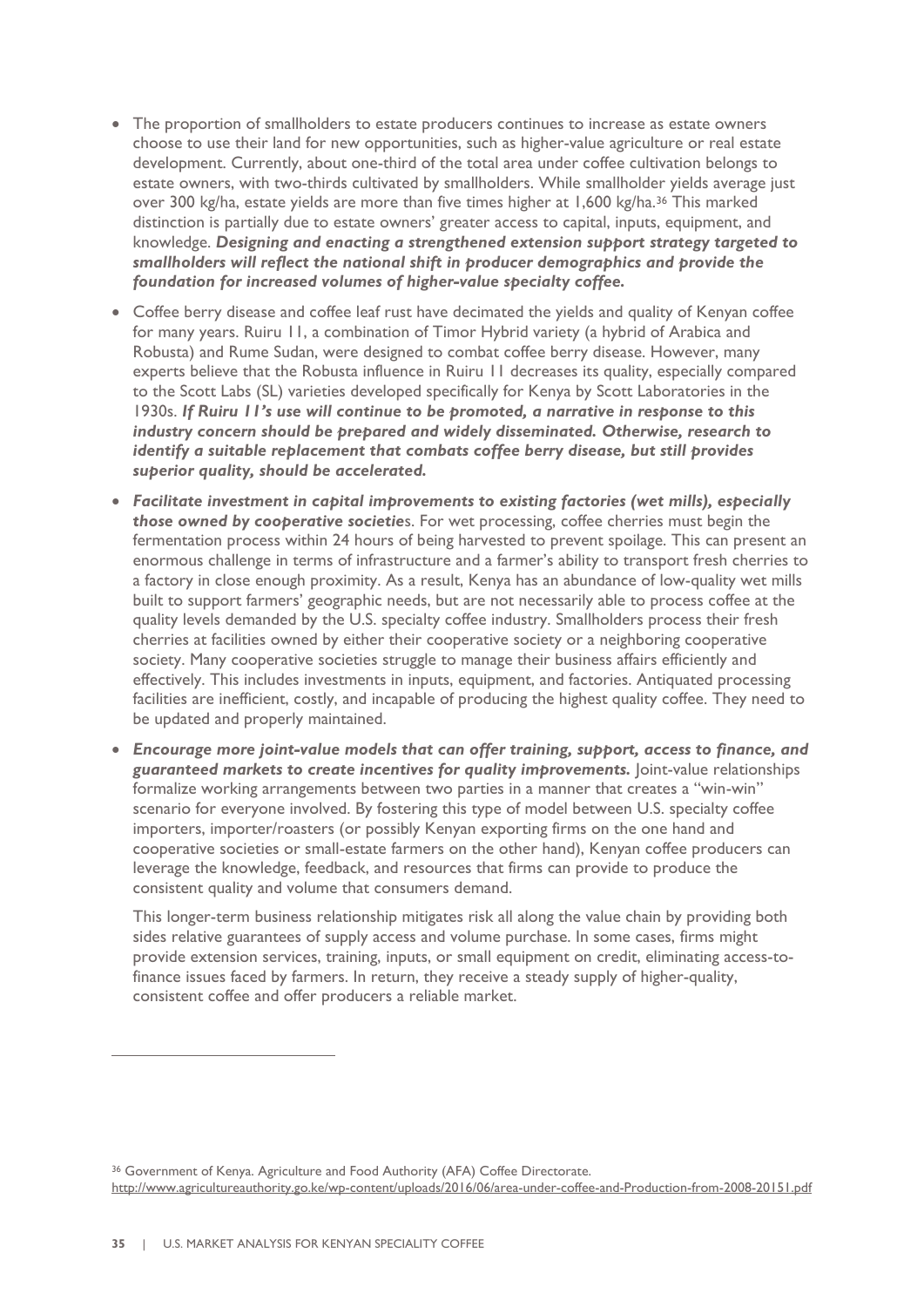Counter Culture, a U.S. importer/roaster, has a similar arrangement with a group of Kenyan coffee small-estate farmers who decided to work together instead of against one another. The group calls itself Kushikamana ("Connected"), and the members have learned to improve their picking, processing, irrigation, drying, and storage techniques. Counter Culture has paid for training and tools, such as moisture and pH meters and GrainPro bags for coffee storage. They negotiate prices with Kushikamana farmers directly and commit to purchases pre-harvest. Kenya's "second window" allows U.S. importers to develop deeper and more sustainable relationships directly with Kenyan producers.

### <span id="page-35-0"></span>10.2.2. ENHANCE PRICE COMPETITIVENESS

Many in the specialty coffee industry have no hesitation in paying a premium for exceptional coffee, and Kenya is well-known for its ability to deliver such a product. However, as in all markets, price plays an important role. As many East African countries improve their ability to produce high-quality, specialty-grade coffee, industry buyers have more African options for their global portfolios. For most, Kenya's higher prices keep them from choosing as many Kenyan coffees as often as they otherwise would. While Kenya's most superior coffees will continue to sell for "top dollar" as their value dictates, these only represent a small portion of total production. As quality levels and reputation gradually decline, prices need to adjust accordingly until former quality levels are reinstated.

- While the Kenyan coffee industry is known for its transparent and professional structure and the quality that it produces, some of the processes and protocols may add little actual value relative to their cost. With Kenya's slight decline in quality reputation, these additional costs are even harder for buyers to justify. It is important to regularly review system-wide regulations and associated costs and benefits to ensure that the value continues to exceed any prices paid. *All bureaucratic processes and rules should be evaluated carefully to determine the net cost to stakeholders all along the value chain, especially to the smallest producers, as they represent the future of Kenyan specialty coffee. Streamlining regulations, fees, and levies will reduce the overall cost of Kenya's specialty coffee within the global market, especially relative to its regional counterparts.*
- As with any commodity, there is an element of risk in each season's investment. However, for globally traded products, relatively high domestic input and labor prices can significantly reduce competitive advantage. *An analysis of the factors that contribute to the high cost of Kenya's specialty coffee production can target solutions that will prevent more coffee farmers from abandoning their traditional trade and will simultaneously enhance the price competitiveness of Kenyan specialty coffee.*
- Kenya's 700,000 smallholders are organized into 400-500 mandatory cooperative societies that are meant to provide training, support, and services (e.g. bulk input purchasing, processing, and collective marketing). However, most of the cooperative societies suffer from mis-management and inefficiency. As part of the enhanced extension services that need to be provided to smallholders, leadership, financial, and organizational training should be provided to cooperative societies to build their capacity to perform their intended roles. *Well-run cooperative societies will create efficiencies that reduce production costs, increase yields, and improve overall coffee quality and prices received.*

### <span id="page-35-1"></span>10.2.3. STRENGTHEN U.S. TRADE LINKAGES

Almost all U.S. specialty coffee importers with global portfolios include Kenyan specialty coffee within their offerings. Several Kenyan cooperative societies, estate farmers, and exporting firms have worked with U.S. importers for years, purchasing both through the national auction system and the "second window." In this sense, Kenya has a significant advantage in terms of its strategy to increase specialty coffee imports into the U.S. Rather than having to introduce itself to the specialty coffee market, it can instead focus on improving existing relationships to bolster volumes purchased.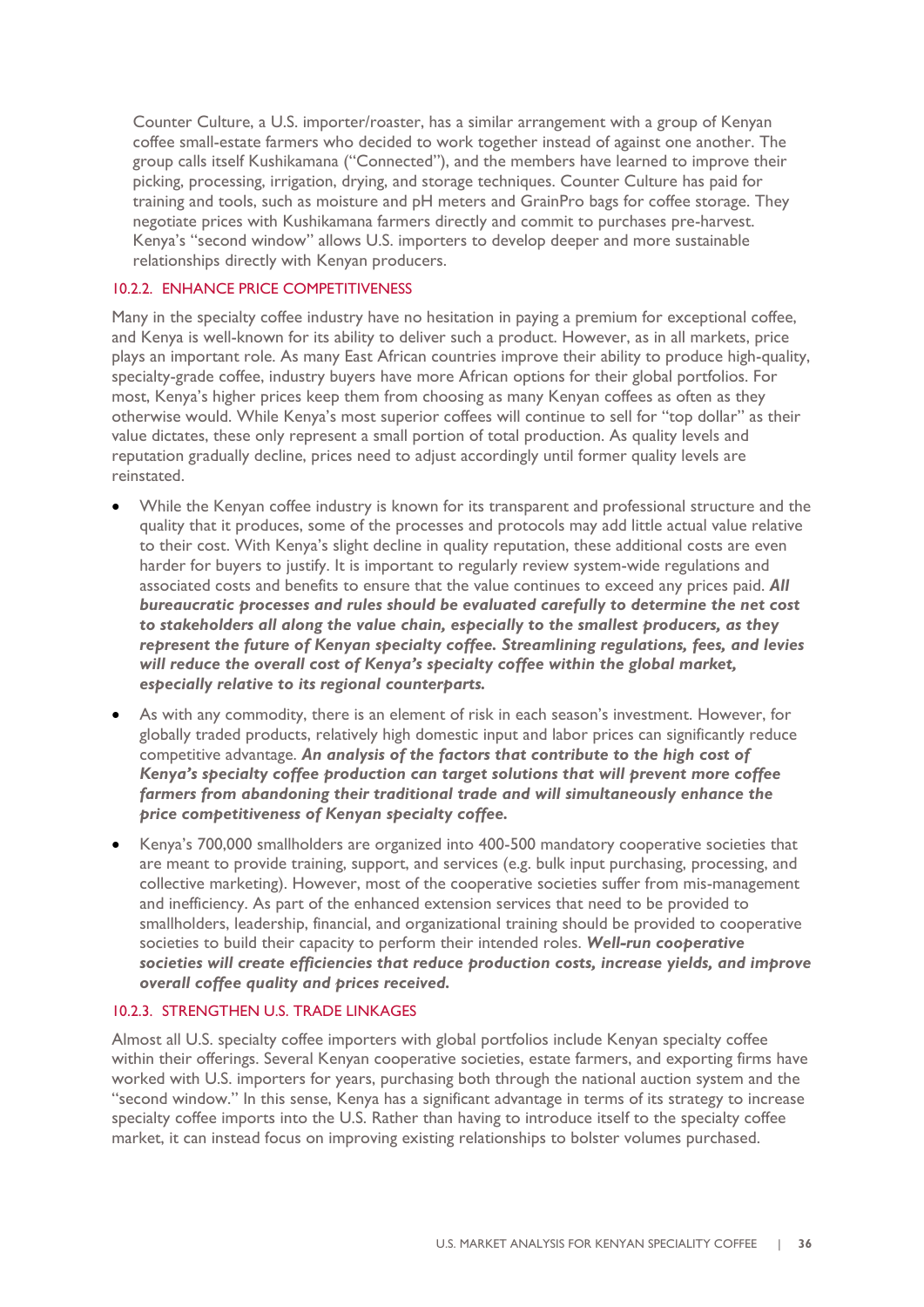- *Identify or confirm a U.S. Specialty Coffee Liaison or office to serve as the primary point*of-contact on all matters related to U.S. specialty coffee imports. If this liaison or office does not already exist, it could be a government or private sector representative. It needs to be a person or persons familiar and comfortable with conducting business in a reliable, efficient manner common in the U.S. business community (e.g. responses to email or phone enquiries within 2-3 business days; thorough and timely follow-up; regular outreach to maintain relationships; willingness to do more than is required or requested to satisfy customers). This liaison or office should establish lines of communication with domestic producers, marketing agents, exporting firms, and other specialty coffee stakeholders to inform them of the strategy to increase volumes of specialty coffee imported by the U.S. and to provide details on what the liaison or office can and will do for them related to U.S. industry contacts. The lines of communication will also enable them discuss with Kenyan stakeholders their perceived obstacles to increasing imports to the U.S.
- *Create thorough records of buyers, volumes purchased, prices paid, and other information related to U.S. imports*. Use the data to identify trends from certain buyers or certain types of buyers to better gauge their future purchasing decisions. Organize the data by various means, including individual buyer files that can be easily accessed when communicating directly with a buyer.
- Design an effective communications strategy that ensures regular interaction between U.S. importers and an "official" point-of-contact from Kenya, whether the U.S. Specialty Coffee Liaison or a different designee. The most appropriate point-of-contact for each importer will depend upon the nature of current established relationships. For instance, some small-estate owners may already have strong, direct communication with buyers and may not need or want a separate liaison or office to interfere. However, those same U.S. buyers may be interested in expanding their sources and may want to have access to a more central, objective point-ofcontact. The strategy needs to be thoroughly discussed with various stakeholders and organized to best facilitate increased purchases from U.S. importers, keeping in mind that the objective is for all U.S. buyers to have a point-of-contact that engages with them regularly and can assist in facilitating any transactions.
- Initiate communications strategy and explain to U.S. importers that they can use their point-ofcontact for any enquiries related to purchasing Kenyan specialty coffee. Once outreach begins, be sure that it continues regularly and openly. Otherwise, it will not be considered a reliable point of communication. The U.S. Specialty Coffee Liaison or other designee should actively engage U.S. importers to solicit suggestions and feedback on ways to foster trade relations and increase imported volumes.
- *Continue to use U.S. buyer trips – regardless of the sponsor – as an opportunity to build and strengthen one-on-one relationships* by ensuring that the U.S. Specialty Coffee Liaison or office actively engages visitors and learns more about their business (e.g. business philosophy, business size, perceptions of regional coffee differences, customer profiles). Take special interest in learning about their specific business model and how Kenya can better support it, including preferences in quality levels, buying arrangements, and producer relationships. Take thorough notes and document them in individual buyer files for use in follow-up communication. Search for opportunities to help the importers maximize their business with Kenya.
- As part of a larger marketing strategy, it is important to have projected production output, preferred export destinations, and related volumes for the next five years to determine the quantity of new trade volume available for U.S. marketing. As with any multi-variable strategy, changes to one aspect inevitably affect the others. Therefore, if the objective is to increase specialty coffee imports to the U.S., either production must increase accordingly, or some proportion of trade must be re-directed from a current customer country. It is important to thoroughly consider the implications of increasing trade volumes to the U.S., and to determine what volume will likely be available.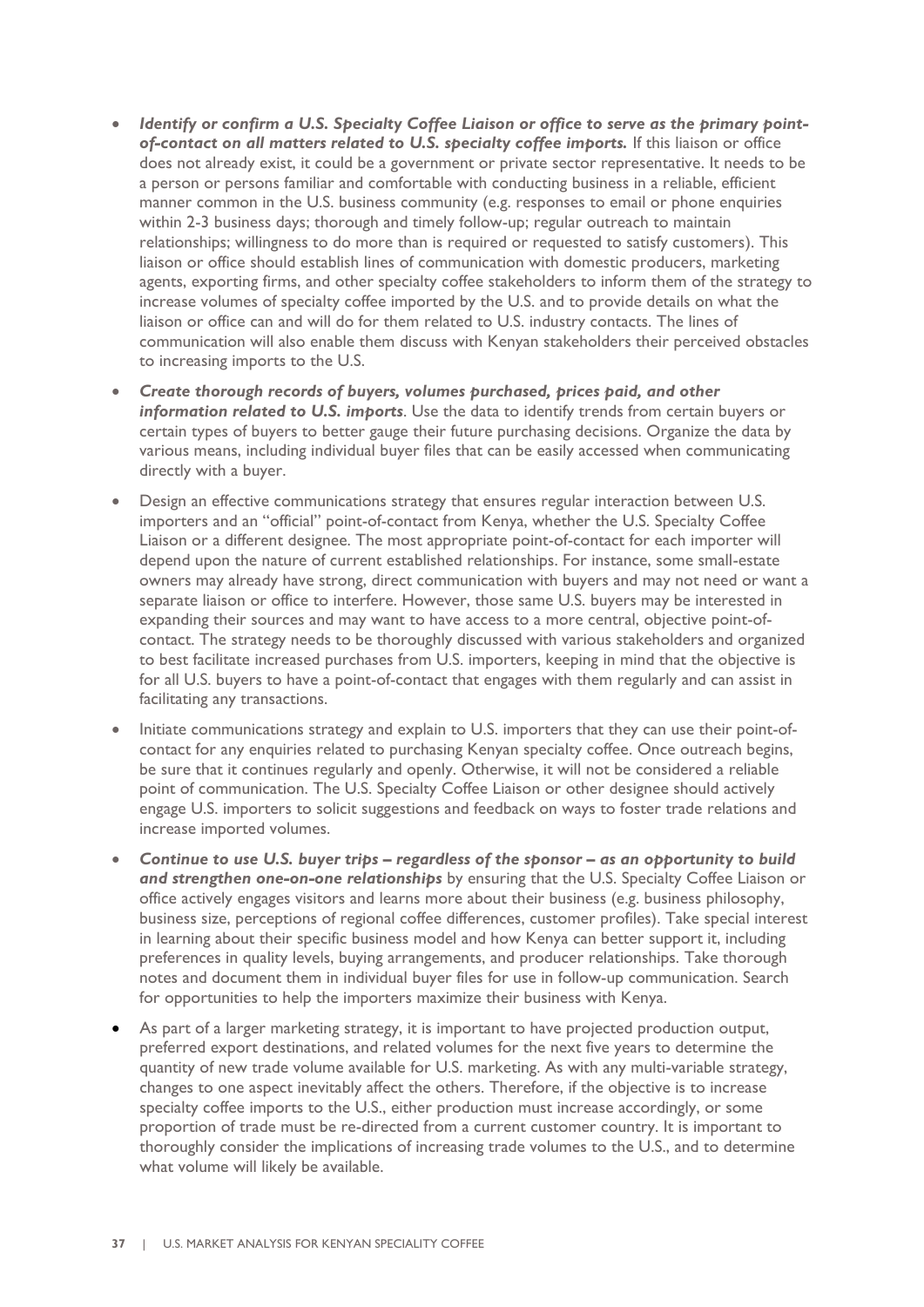- 1. Domestic production levels and grades should be projected for the next five years.
- 2. Importing countries should be ranked in terms of desirability not simply based on volumes purchased – but on other factors, such as net prices, ease of transaction, and industry penetration and diversification.
- 3. Any committed volumes to importing countries should be itemized. These volumes should be totaled and subtracted from the projected production for each year.
- 4. The balance should be distributed between importing countries according to their relative desirability. Of course, it is impossible to know the volumes that importing countries will choose to purchase but it is important to estimate based on past purchases for planning purposes.

With an estimate of desired U.S. new business, the U.S. Specialty Coffee Liaison or office can more easily identify the types and number of U.S. buyers to target to expand annual U.S. imports. Since Kenyan coffee is already offered by all major U.S. specialty coffee importers and roasters, strengthening these relationships is key to increasing import volumes. Outreach to any smaller importers and roasters who do not currently carry Kenyan coffee can be indirectly achieved through a national marketing campaign, discussed below.

### <span id="page-37-0"></span>10.2.4. REINVIGORATE U.S. APPRECIATION FOR KENYAN SPECIALTY COFFEE

In the earliest days of the U.S. specialty coffee movement, Kenya was the first African coffee widely recognized in for its exceptionalism – and known by its origin name and quality level: Kenyan AA. Connoisseurs know that Kenyan specialty coffee is consistently superior, but many other specialty coffees from East Africa have entered the market and piqued customer interest. Additionally, Kenyan specialty coffee is generally more expensive that its regional counterparts, and its overall quality has slightly declined. Combined, these variables have played a role in limiting purchases of Kenyan specialty coffee by U.S. importers, but the active marketing of Kenyan specialty coffee can remind the industry of Kenya's excellent quality and reinvigorate its interest.

- *Design a U.S. advertising campaign* for select print and online specialty coffee periodicals that cater to a broad array of specialty coffee audiences, roasters, retailers, baristas, and end customers. The campaign should aim to remind the U.S. specialty coffee industry why Kenyan specialty coffee is so exceptional. It should showcase Kenya's numerous awards, cupping scores, and competition honors, including its recent designation as Portrait Country at the April 2017 SCAA Global Specialty Coffee Expo, 2017 AFCA Taste of Harvest first place win (Sucasustainability, Fram Farm), and Coffee Review's 2016 first place winner with a score of 97 (Bird Rock Roasters, Guama Peaberry). Contact information should either be for the U.S. Specialty Coffee Liaison – or for several U.S. importers that regularly carry Kenyan coffee and are willing to act as contacts.
- *Heighten Kenyan specialty coffee presence at major U.S. specialty coffee trade shows* by exhibiting as often as possible and by improving booth design, messaging, participation in workshops and events, and related advertising. Arrange as many one-on-one meetings as possible and focus on strengthening and building relationships with all current and potential buyers, no matter their size. Although sales are the ultimate goal, let trade show focus be on marketing Kenyan coffee to as many attendees as possible – "breathing new life" into the Kenyan brand. This activity also aligns with the Government of Kenya's Agriculture and Food Authority's Strategic Plan 2016-2021.
- *Consider planning a several-week visit to the U.S. to meet with U.S. importers* at their various headquarters to strengthen personal relationships. This type of trip should be planned on an annual basis, rotating through buyers of different size and scope. It could be conducted in conjunction with a major specialty coffee trade show. Use the opportunity to learn more about each business and their unique needs. Take thorough notes and document the information in individual buyer files that should be regularly accessed each time communication is initiated.

See the matrix below for an overall summary of key objectives, proposed actions, and outputs that can shape the basis of Kenya's AGOA Specialty Coffee Action Plan.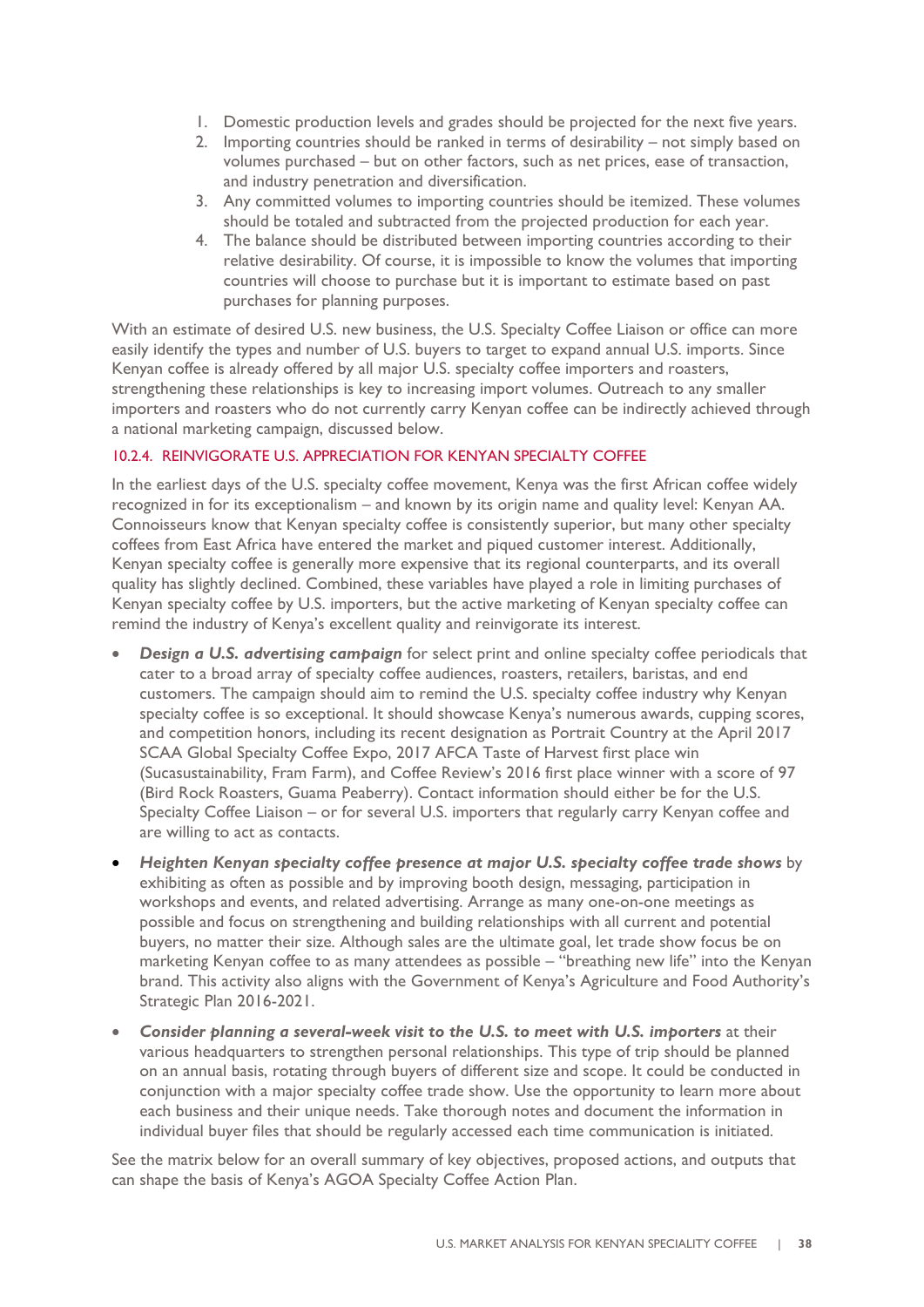|                                              | <b>TABLE 5. ACTION PLAN FOR SPECIALTY COFFEE</b>                                                    |                                                                                                                                  |                  |                         |                                                    |                                     |  |  |
|----------------------------------------------|-----------------------------------------------------------------------------------------------------|----------------------------------------------------------------------------------------------------------------------------------|------------------|-------------------------|----------------------------------------------------|-------------------------------------|--|--|
| <b>OBJECTIVES</b>                            | <b>PROPOSED ACTIONS</b>                                                                             | <b>OUTPUTS</b>                                                                                                                   | <b>TIMEFRAME</b> |                         | <b>KEY</b>                                         | <b>LEVEL OF</b><br><b>RESOURCES</b> |  |  |
|                                              |                                                                                                     |                                                                                                                                  | $S-T$            | $M-T$                   | <b>STAKEHOLDERS</b>                                | <b>REQUIRED</b>                     |  |  |
| Increase exportable<br>volumes of specialty- | Improve extension services to<br>smallholder farmers                                                | More farmers trained in GAP techniques<br>$\bullet$                                                                              | $\times$         | $\overline{\mathsf{X}}$ | Kenya Coffee Directorate<br>(CBK) and County Staff | <b>High</b>                         |  |  |
| grade coffee                                 |                                                                                                     | Access to inputs improved<br>$\bullet$                                                                                           | $\times$         | $\times$                | <b>Cooperative Societies</b>                       | High                                |  |  |
|                                              |                                                                                                     | Higher volumes of specialty-grade<br>Arabica produced                                                                            |                  | $\times$                | U.S. Importers (Joint-<br>Value)                   |                                     |  |  |
|                                              | Accelerate research to identify a<br>suitable substitute for Ruiru II                               | Promotion of different variety resistant<br>$\bullet$<br>to coffee berry disease                                                 | $\times$         | $\times$                | Coffee Research<br>Foundation                      | <b>High</b>                         |  |  |
|                                              | or                                                                                                  | or                                                                                                                               |                  |                         |                                                    |                                     |  |  |
|                                              | Develop a narrative to address<br>concerns about its inferior quality                               | Issuance of widespread industry<br>$\bullet$<br>response that supports Ruiru 11's equal<br>quality                               | X                | $\times$                | <b>CBK</b>                                         | Medium                              |  |  |
|                                              | Facilitate investment in capital<br>improvements to cooperative<br>society factories                | Infrastructure upgraded to support<br>$\bullet$<br>desired quality levels                                                        | $\times$         | $\times$                | <b>CBK</b>                                         | High                                |  |  |
|                                              |                                                                                                     | Cooperative societies able to manage<br>$\bullet$<br>and upkeep factories                                                        |                  | $\times$                | <b>Cooperative Societies</b>                       | Medium                              |  |  |
|                                              | Encourage joint-value models                                                                        | More joint-value relationships formed<br>$\bullet$<br>between cooperative societies and U.S.<br>importers                        | $\times$         |                         | U.S. Importers                                     | Low                                 |  |  |
|                                              |                                                                                                     | Training, support, access to finance, and<br>guaranteed markets provided by<br>importers in return for higher-quality<br>volumes | $\times$         | $\times$                | Cooperative Societies                              | Medium                              |  |  |
| Enhance price<br>competitiveness             | Streamline regulations, fees, and<br>levies that increase average Kenyan<br>specialty coffee prices | Assessment of industry regulations and<br>$\bullet$<br>processes to identify opportunities to<br>reduce costs                    | $\times$         |                         | <b>CBK</b>                                         | Medium (Primarily<br>Time)          |  |  |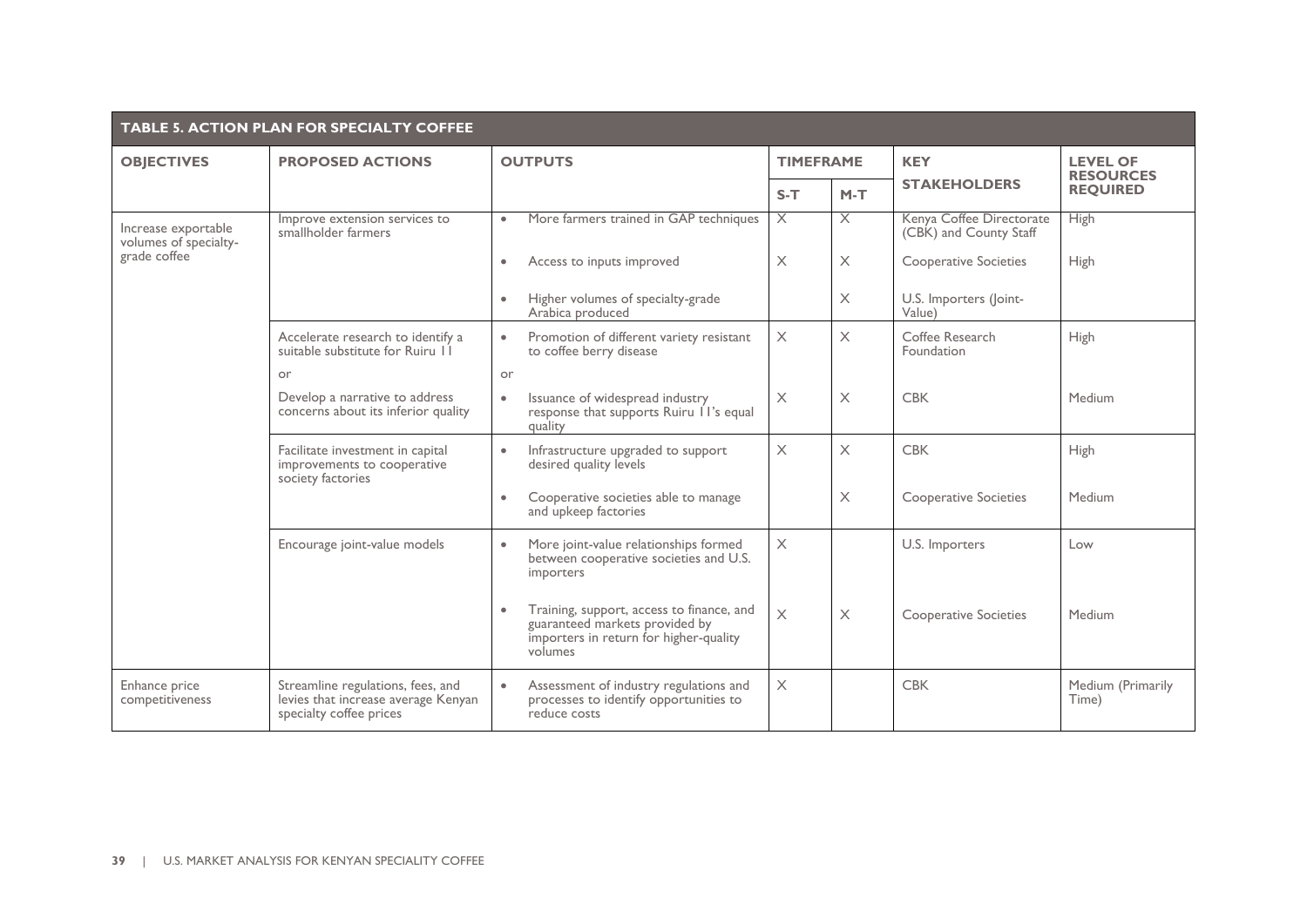|                                            | <b>TABLE 5. ACTION PLAN FOR SPECIALTY COFFEE</b>                                                              |                                                                                                                                                  |                       |          |                                                                |                                     |  |
|--------------------------------------------|---------------------------------------------------------------------------------------------------------------|--------------------------------------------------------------------------------------------------------------------------------------------------|-----------------------|----------|----------------------------------------------------------------|-------------------------------------|--|
| <b>OBJECTIVES</b>                          | <b>PROPOSED ACTIONS</b>                                                                                       | <b>OUTPUTS</b>                                                                                                                                   | <b>TIMEFRAME</b>      |          | <b>KEY</b>                                                     | <b>LEVEL OF</b><br><b>RESOURCES</b> |  |
|                                            |                                                                                                               |                                                                                                                                                  | $S-T$                 | $M-T$    | <b>STAKEHOLDERS</b>                                            | <b>REQUIRED</b>                     |  |
|                                            |                                                                                                               | Reform policies and rules that impose<br>$\bullet$<br>inefficient costs on the industry                                                          |                       | $\times$ | Government of Kenya<br>Agriculture and Food<br>Authority (AFA) | Medium (Primarily<br>Time)          |  |
|                                            | Analyze production costs, especially<br>those related to inputs and labor                                     | Reduction of production costs by<br>$\bullet$<br>improving extension services and the<br>ability of cooperative societies to<br>purchase in bulk | $\times$              |          | Kenya Coffee Directorate<br>(CBK) and County Staff             | Medium-High                         |  |
|                                            |                                                                                                               | Introduce time-saving technologies and<br>techniques                                                                                             |                       | $\times$ | <b>Cooperative Societies</b>                                   | Medium                              |  |
|                                            | Build the capacity of cooperative<br>societies to manage themselves<br>efficiently and professionally         | Train cooperative society management<br>$\bullet$<br>in leadership, financial, and<br>organizational principles                                  |                       |          | <b>CBK</b>                                                     | Medium-High                         |  |
|                                            |                                                                                                               | Improve service delivery to member<br>$\bullet$<br>farmers                                                                                       |                       |          | <b>Cooperative Societies</b>                                   |                                     |  |
|                                            |                                                                                                               | Cooperative societies will become<br>financially viable                                                                                          |                       |          | Organizational Capacity<br>Consultants                         |                                     |  |
| Strengthen existing U.S.<br>trade linkages | Identify or confirm a U.S. Specialty<br>Coffee Liaison or office and design a<br>communications and marketing | Establish lines of communication with<br>$\bullet$<br>domestic stakeholders                                                                      | $\times$              |          | <b>CBK</b>                                                     | Low                                 |  |
|                                            | strategy                                                                                                      | Create records of all information<br>$\bullet$<br>related to U.S. sales                                                                          | $\times$              |          |                                                                | Low                                 |  |
|                                            |                                                                                                               | Ensure regular communication between<br>liaison and all U.S. buyers                                                                              | $\boldsymbol{\times}$ |          |                                                                | Medium (Primarily<br>Time)          |  |
|                                            |                                                                                                               | Use buyers trips to develop individual<br>relationships directly                                                                                 | X                     | $\times$ |                                                                | Medium (Primarily<br>Time)          |  |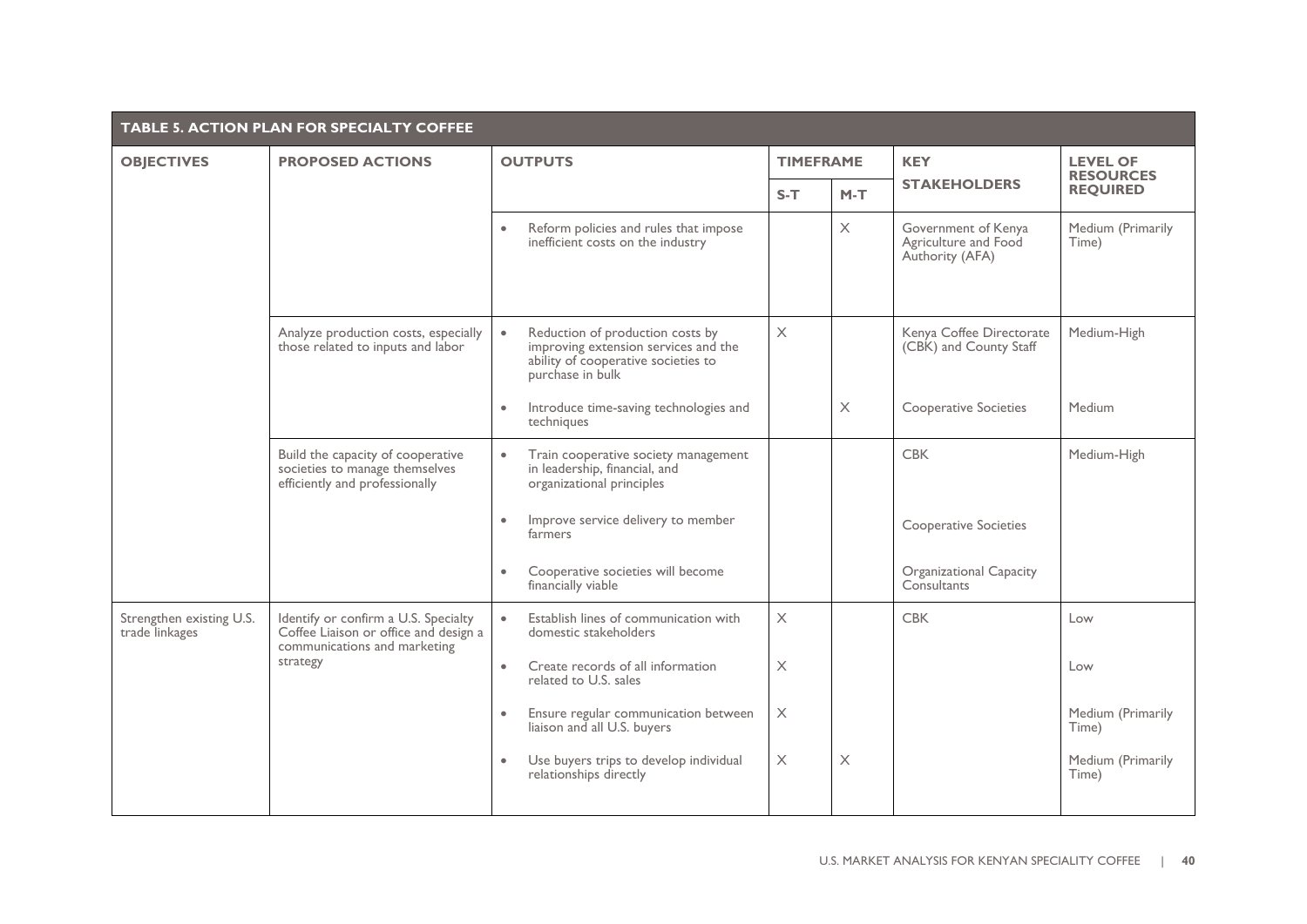| TABLE 5. ACTION PLAN FOR SPECIALTY COFFEE    |                                                                   |                                                                       |                  |          |                     |                                     |  |
|----------------------------------------------|-------------------------------------------------------------------|-----------------------------------------------------------------------|------------------|----------|---------------------|-------------------------------------|--|
| <b>OBJECTIVES</b>                            | <b>PROPOSED ACTIONS</b>                                           | <b>OUTPUTS</b>                                                        | <b>TIMEFRAME</b> |          | <b>KEY</b>          | <b>LEVEL OF</b><br><b>RESOURCES</b> |  |
|                                              |                                                                   |                                                                       | $S-T$            | $M-T$    | <b>STAKEHOLDERS</b> | <b>REQUIRED</b>                     |  |
|                                              | Identify marketable volumes<br>available for U.S. import over the | Prioritize importing countries<br>$\bullet$                           | $\times$         |          | <b>CBK</b>          | Low                                 |  |
|                                              | next five years                                                   | Project production levels<br>$\bullet$                                | X                |          |                     | Low                                 |  |
|                                              |                                                                   | Allocate production projections to<br>priority countries              | $\times$         |          |                     | Low                                 |  |
|                                              |                                                                   | Choose how U.S. allocation will be<br>distributed and marketed        | X                |          |                     | Low                                 |  |
| Reinvigorate U.S.<br>appreciation for Kenyan | Design U.S. advertising campaign                                  | Select periodicals and target audiences<br>$\bullet$                  | $\times$         |          | <b>CBK</b>          | Low                                 |  |
| specialty coffee                             |                                                                   | Confirm points of contact<br>۰                                        | X                |          | U.S. Importers      | Low                                 |  |
|                                              |                                                                   | Launch campaign<br>$\bullet$                                          |                  | $\times$ |                     | <b>High</b>                         |  |
|                                              | Heighten presence at U.S. specialty<br>coffee trade shows         | Improve design and messaging<br>$\bullet$                             | X                | $\times$ | <b>CBK</b>          | Medium-High                         |  |
|                                              |                                                                   | Maximize opportunities to strengthen<br>۰<br>individual relationships | $\times$         | $\times$ |                     |                                     |  |
|                                              | Conduct a visit to U.S. importer                                  | Collect detailed business data<br>$\bullet$                           | X                | $\times$ | <b>CBK</b>          | Low-High                            |  |
|                                              | headquarters                                                      | Strengthen individual relationships<br>$\bullet$                      | Χ                | $\times$ |                     |                                     |  |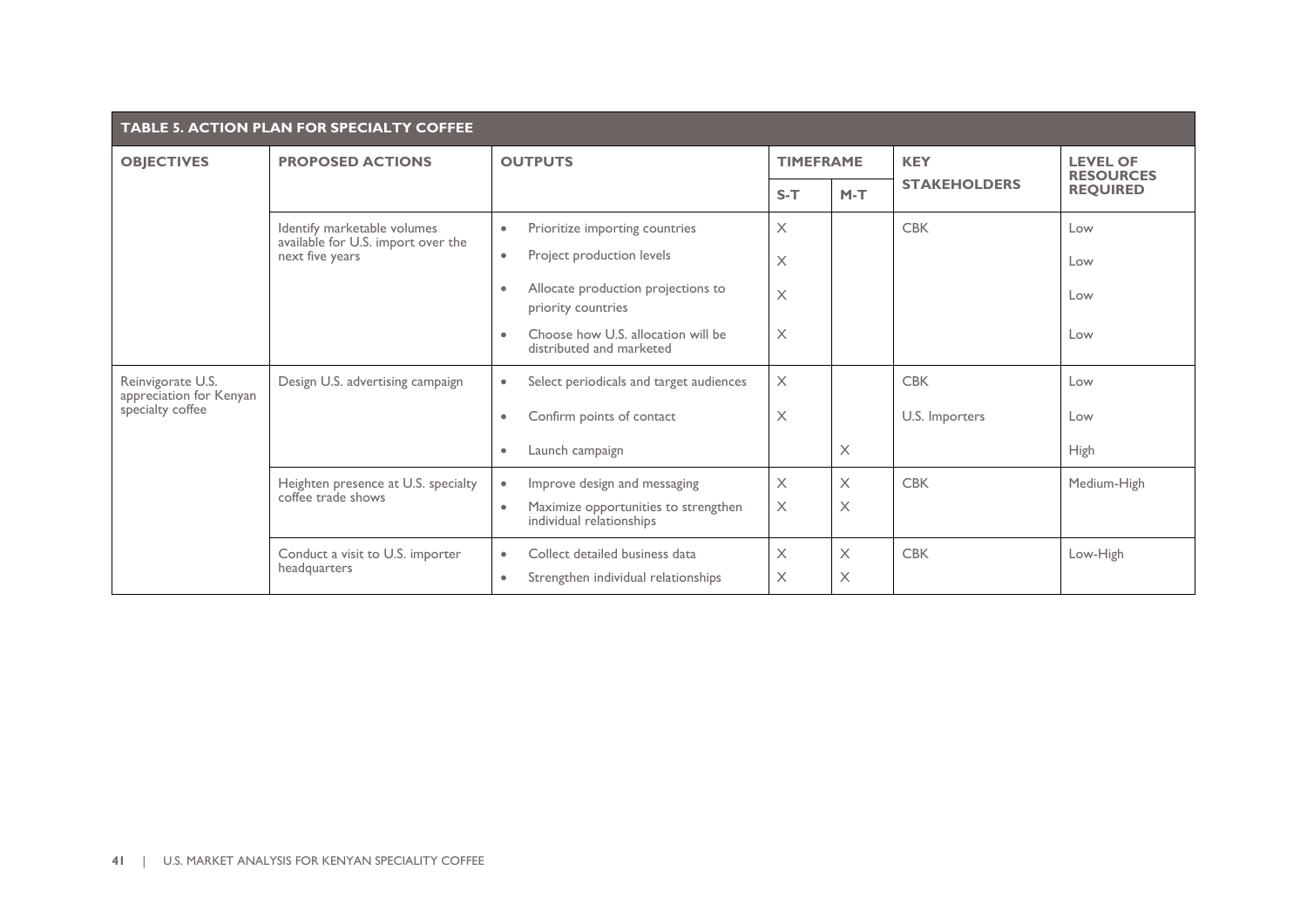### <span id="page-41-0"></span>**APPENDIX 1: U.S. COFFEE IMPORTS FROM KENYA**

**Table 6. U.S. Coffee Imports from Kenya – HTS-0901: All Coffee, Whether or Not Roasted or Decaffeinated, Coffee Husks, Skins, Substitutes**

|                                              | 2011        | 2012        | 2013           | 2014             | 2015      | 2016        |
|----------------------------------------------|-------------|-------------|----------------|------------------|-----------|-------------|
| <b>HTS Number</b>                            |             |             |                | In 1,000 Dollars |           |             |
| 901110015                                    |             |             |                |                  |           |             |
| COFFEE, CERTIFIED ORGANIC, ARABICA,          |             |             |                |                  |           |             |
| NOT DECAFFEINATED, NOT ROASTED               |             |             |                |                  |           |             |
|                                              | 2,226       | 91          | $\overline{7}$ | 2,678            | 408       | 183         |
| <b>Imported from Kenya</b>                   | 408,863     | 218,684     | 178,405        | 271,779          | 272,926   | 240,898     |
| Total US imports - 0901110015                |             |             |                |                  |           |             |
| Kenya US import share                        | 0.54        | 0.04        | 0              | 0.99             | 0.15      | 0.08        |
| 901110025                                    |             |             |                |                  |           |             |
| COFFEE, ARABICA, OTHER THAN CERTIFIED        |             |             |                |                  |           |             |
| ORGANIC, NOT DECAFFEINATED, NOT              |             |             |                |                  |           |             |
| <b>ROASTED</b>                               |             |             |                |                  |           |             |
| <b>Imported from Kenya</b>                   | 35,154      | 44,338      | 30,918         | 38,740           | 39,992    | 37,166      |
| Total US imports - 0901110025                | 4,874,301   | 4, 182, 377 | 3,227,668      | 3,615,438        | 3,651,813 | 3,497,372   |
| Kenya US import share                        | 0.72        | 1.06        | 0.96           | 1.07             | 1.1       | 1.06        |
| 901110045                                    |             |             |                |                  |           |             |
| <b>COFFEE, CERTIFIED ORGANIC, NOT</b>        |             |             |                |                  |           |             |
| ARABICA, NOT DECAFFEINATED, NOT              |             |             |                |                  |           |             |
| <b>ROASTED</b>                               |             |             |                |                  |           |             |
| <b>Imported from Kenya</b>                   | $\mathbf 0$ | $\mathbf 0$ | 0              | $\Omega$         | 237       | 71          |
| Total US imports - 0901110045                | 33,516      | 18,072      | 40,332         | 17,204           | 24,051    | 19,387      |
| Kenya US import share                        | $\pmb{0}$   | $\pmb{0}$   | 0              | $\mathbf{0}$     | 0.99      | 0.37        |
| 901110055                                    |             |             |                |                  |           |             |
| COFFEE, OTHER THAN CERTIFIED ORGANIC,        |             |             |                |                  |           |             |
| NOT ARABICA, NOT DECAFFEINATED, NOT          |             |             |                |                  |           |             |
| <b>ROASTED</b>                               |             |             |                |                  |           |             |
| <b>Imported from Kenya</b>                   | 1,100       | I, I40      | 330            | 1,821            | 1,180     | 425         |
| Total US imports - 0901110055                | 1,033,770   | 929,324     | 807,089        | 873,919          | 768,701   | 708,339     |
| Kenya US import share                        | 0.11        | 0.12        | 0.04           | 0.21             | 0.15      | 0.06        |
| 901120025                                    |             |             |                |                  |           |             |
| COFFEE, DECAFFEINATED, OTHER THAN            |             |             |                |                  |           |             |
| <b>CERTIFIED ORGANIC, NOT ROASTED</b>        |             |             |                |                  |           |             |
| <b>Imported from Kenya</b>                   | 226         | 1,967       | 1,244          | 385              | 1,869     | 665         |
| <b>Total US imports - 0901120025</b>         | 526,959     | 431,117     | 395,392        | 421,740          | 374,393   | 334,817     |
| Kenya US import share                        | 0.04        | 0.46        | 0.31           | 0.09             | 0.5       | 0.2         |
| 901210045                                    |             |             |                |                  |           |             |
|                                              |             |             |                |                  |           |             |
| <b>COFFEE, IN RETAIL CONTAINERS WEIGHING</b> |             |             |                |                  |           |             |
| 2 KG OR LESS, ROASTED, OTHER THAN            |             |             |                |                  |           |             |
| CERTIFIED ORGANIC, NOT DECAFFEINATED         |             |             |                |                  |           |             |
| <b>Imported from Kenya</b>                   | $\pmb{0}$   | 5           | 41             | 63               | 0         | 5           |
| Total US imports - 0901210045                | 436,104     | 464,349     | 458,326        | 493,243          | 609,010   | 626,205     |
| Kenya US import share                        | $\pmb{0}$   | 0.001       | 0.009          | 0.013            | 0         | 0.001       |
| 901220060                                    |             |             |                |                  |           |             |
|                                              |             |             |                |                  |           |             |
| COFFEE, ROASTED, DECAFFEINATED, NESOI        |             |             |                |                  |           |             |
| <b>Imported from Kenya</b>                   | 1,437       | 1,395       | 165            | $\Omega$         | $\Omega$  | $\Omega$    |
| Total US imports - 0901220060                | 64,229      | 55,650      | 24,724         | 20,529           | 19,196    | 21,449      |
| <b>Imported from Kenya</b>                   | 2.24        | 2.51        | 0.67           | $\pmb{0}$        | $\pmb{0}$ | 0           |
| 901210065                                    |             |             |                |                  |           |             |
| COFFEE, ROASTED, OTHER THAN CERTIFIED        |             |             |                |                  |           |             |
| ORGANIC, NOT IN RETAIL CONTAINERS            |             |             |                |                  |           |             |
| <b>WEIGHING 2 KG OR LESS, NOT</b>            |             |             |                |                  |           |             |
| <b>DECAFFEINATED</b>                         |             |             |                |                  |           |             |
| <b>Imported from Kenya</b>                   | $\mathbf 0$ | $\mathbf 0$ | 15             | 5                | 8         | $\mathbf 0$ |
| Total US imports - 0901210065                | 126,837     | 132,928     | 117,277        | 95,512           | 95,400    | 118,192     |
|                                              | $\Omega$    | $\mathbf 0$ | 0.01           | 0.01             | 0.01      | $\pmb{0}$   |
| Kenya US import share                        |             |             |                |                  |           |             |
| US Total Imports of all Coffee HTS 0901      | 7,650,362   | 6,531,950   | 5,323,541      | 5,887,926        | 5,901,495 | 5,657,017   |
| US total imported from Kenya HTS 0901        | 40,143      | 48,936      | 32,720         | 43,692           | 43,694    | 38,515      |
| Kenya share of total US imports in %         | 0.52        | 0.75        | 0.61           | 0.74             | 0.74      | 0.68        |

Sources: Data U.S. Department of Commerce and the U.S. International Trade Commission.